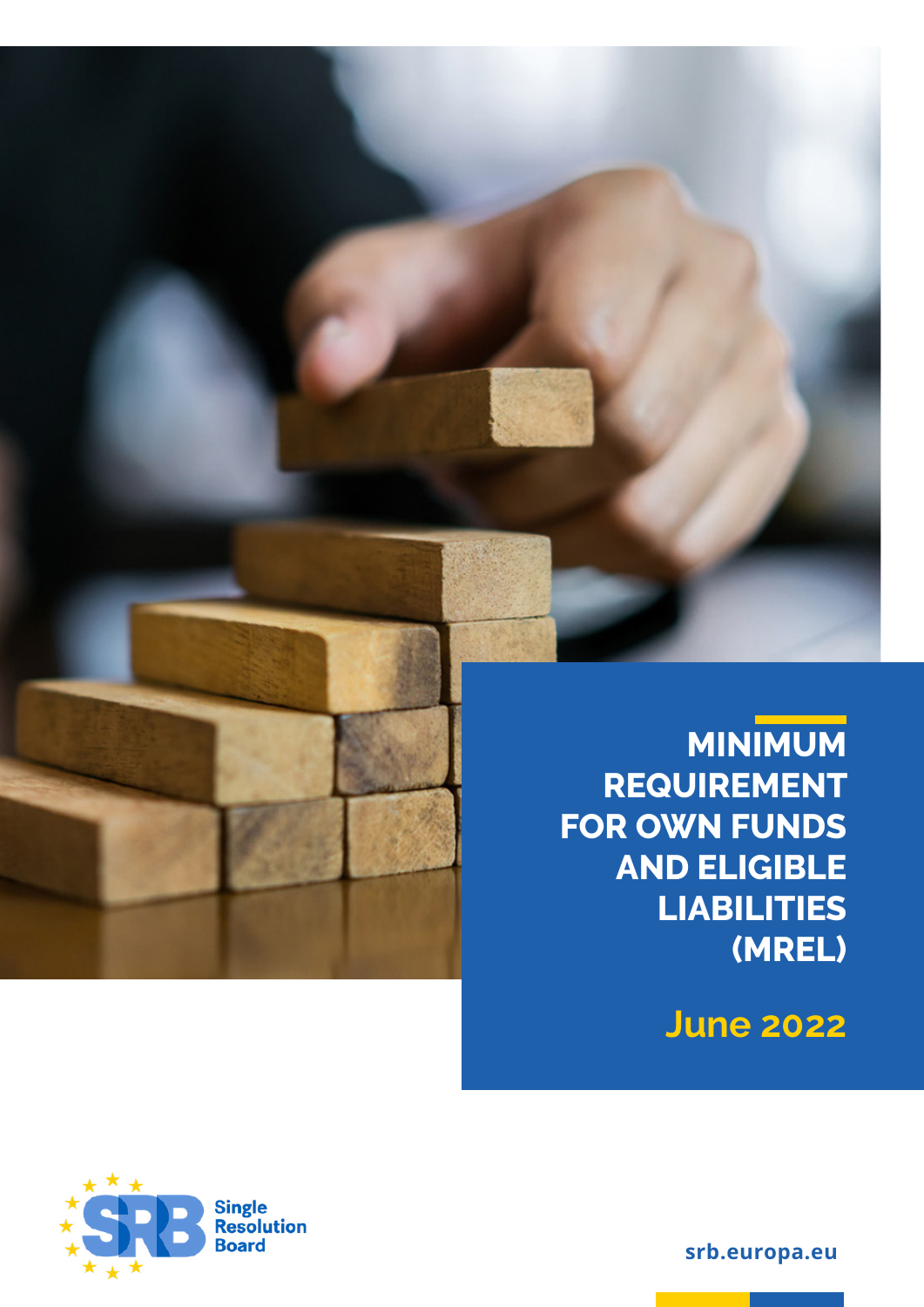This publication is not intended to create any legally binding effect and does not in any way substitute the legal requirements laid down in the relevant applicable European Union (EU) and national laws. It may not be relied upon for any legal purposes, does not establish any binding interpretation of EU or national laws and does not serve as, or substitute for, legal advice.

The SRB reserves the right to amend this publication without notice whenever it deems appropriate. The SRB's MREL policy is subject to further revisions, including due to changes in the applicable European Union (EU) legislation. The SRB reserves the right to amend this publication without notice whenever it deems appropriate and it shall not be considered as predetermining the position that the SRB may take in specific cases, where the circumstances of each case will also be considered.

Publication date: June 2022

A version in track changes to identify new amendments to the SRB MREL Policy is available here: <https://www.srb.europa.eu/en/content/mrel>

Luxembourg: Publications Office of the European Union, 2022

© Single Resolution Board, 2022

Reproduction is authorised provided the source is acknowledged. For any use or reproduction of photos or other material that is not under the copyright of the Single Resolution Board, permission must be sought directly from the copyright holders.

Cover: © istockphoto/Ales-A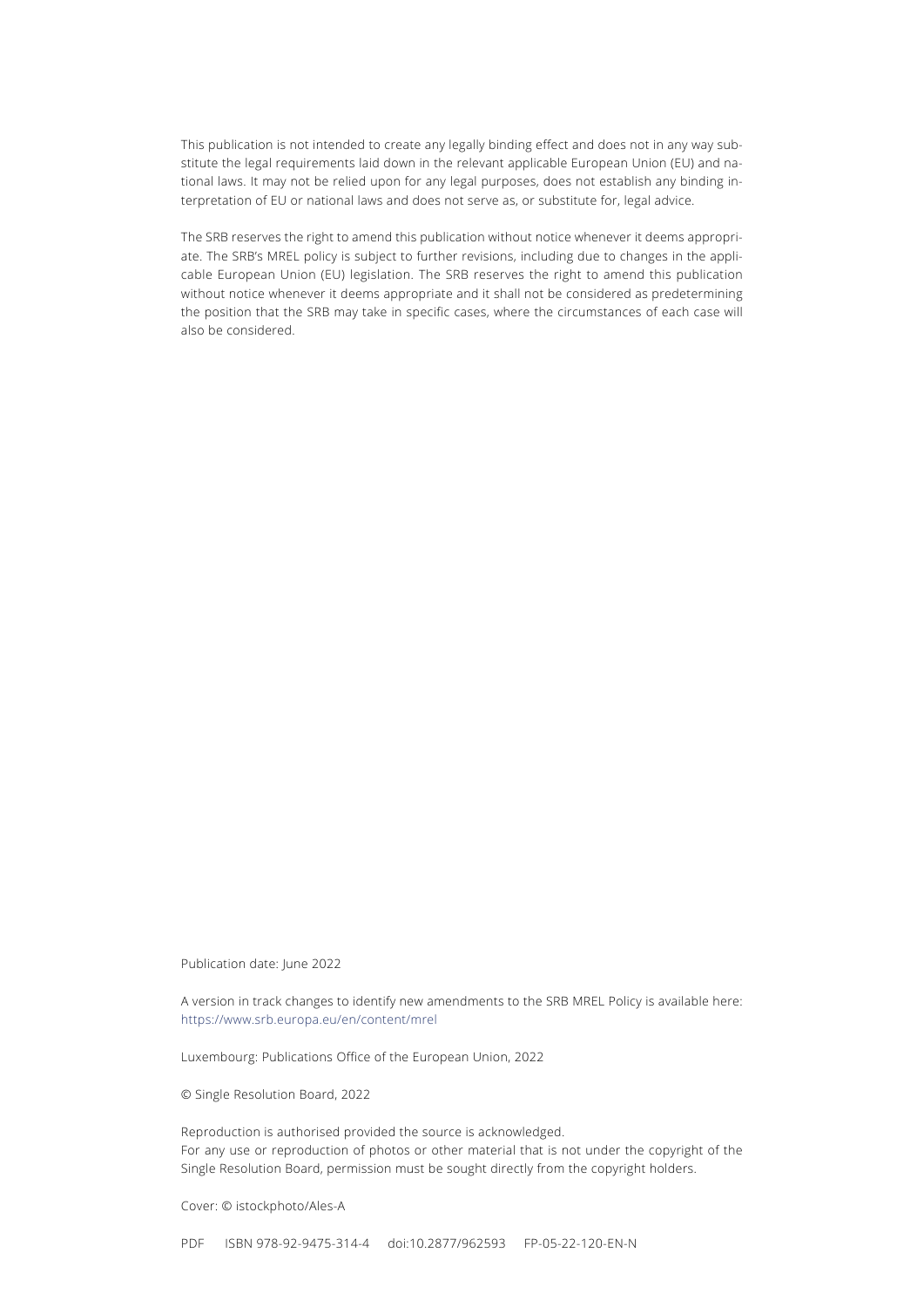**MINIMUM REQUIREMENT FOR OWN FUNDS AND ELIGIBLE LIABILITIES (MREL)**



**srb.europa.eu**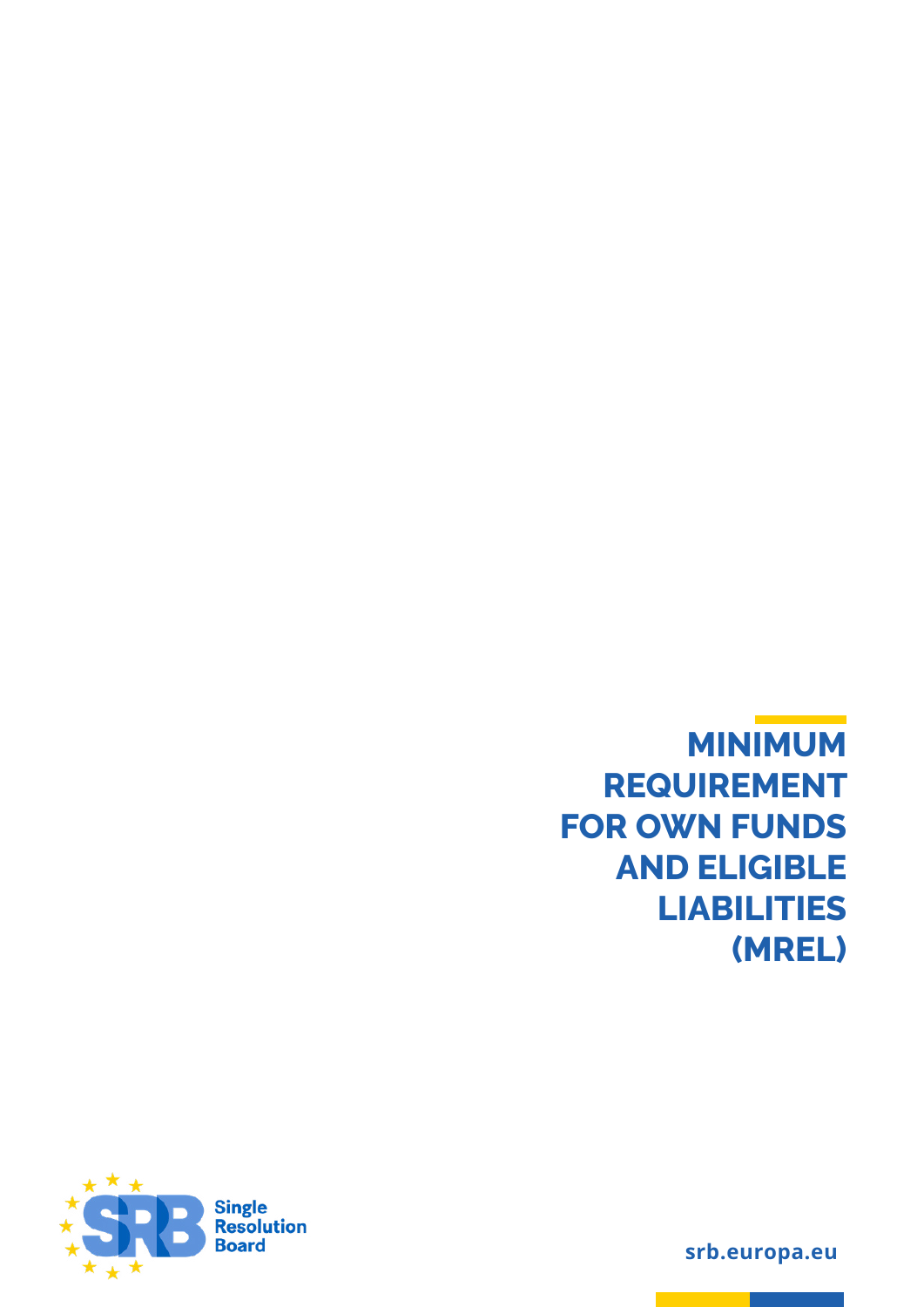## **Contents MREL Policy**

|    | <b>Abbreviations</b>                                         |    |
|----|--------------------------------------------------------------|----|
| 1. | <b>Executive summary</b>                                     | 5  |
| 2. | <b>Calibration</b>                                           | 9  |
|    | 2.1. Risk-based and Leverage-based MREL                      | 10 |
|    | 2.2. Default formula for external and internal MREL          | 11 |
|    | 2.3. Adjustments to the loss-absorption amount               | 11 |
|    | 2.4. Adjustments to the recapitalisation amount              | 12 |
|    | 2.5. MREL for G-SIIs                                         | 15 |
|    | 2.6. MREL for groups with multiple resolution entities (MPE) | 16 |
| 3. | <b>Subordination for resolution entities</b>                 | 19 |
|    | 3.1. Calibration of subordination requirements               | 19 |
|    | 3.2. Provisions for Pillar 1 banks                           | 20 |
|    | 3.3. Valuation-based assessment of NCWO risk                 | 22 |
| 4. | <b>Internal MREL for non-resolution entities</b>             | 25 |
|    | 4.1. Internal MREL for an expanded scope of non-resolution   |    |
|    | entities                                                     | 25 |
|    | 4.2. Waiver of internal MREL                                 | 26 |
|    | 4.3. Provision of guarantees and internal MREL               | 28 |
|    |                                                              |    |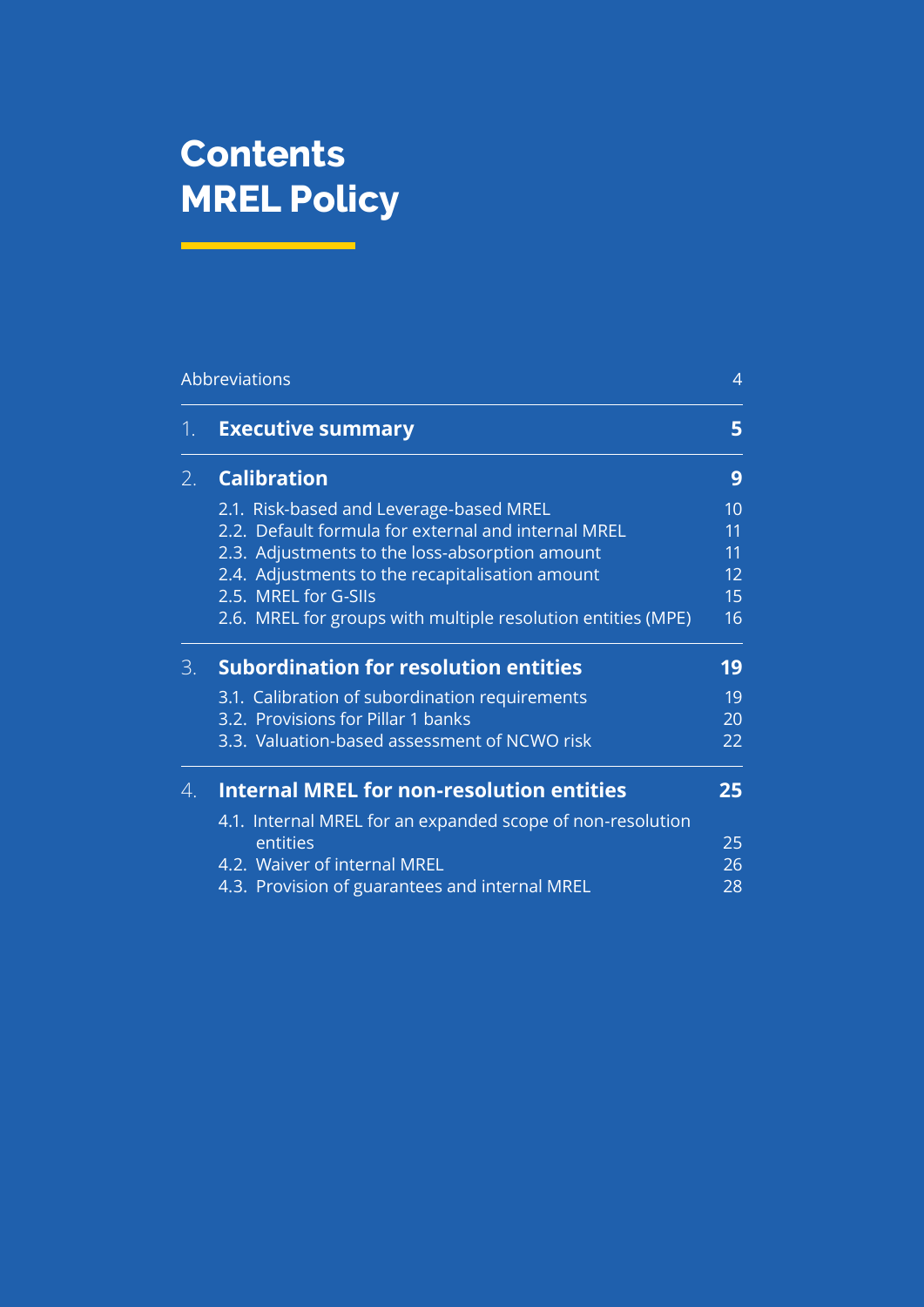| Glossary |                                                                                  | 50 |
|----------|----------------------------------------------------------------------------------|----|
|          | <b>Annex II. Complementary information on</b><br><b>iMREL waivers</b>            | 47 |
|          | <b>Annex I. Complementary information on NCWO</b>                                |    |
|          | 8.4. Computation of the M-MDA                                                    | 44 |
|          | 8.3. Two-stage assessment by the SRB                                             | 44 |
|          | 8.2. Notification by the bank                                                    | 43 |
|          | 8.1. Scope of M-MDA                                                              | 42 |
| 8.       | <b>M-MDA</b>                                                                     | 42 |
| 7.       | <b>Transitional arrangements</b>                                                 | 40 |
|          | 6.1. MREL eligibility of reported liabilities                                    | 34 |
| 6.       | <b>Eligibility</b>                                                               | 33 |
|          | 5.2. Waiver of internal MREL for affiliated institutions                         | 31 |
|          | 5.1. Expansion of the perimeter of the eligible liabilities for<br>external MREL | 29 |
| 5.       | <b>MREL for cooperative groups</b>                                               | 29 |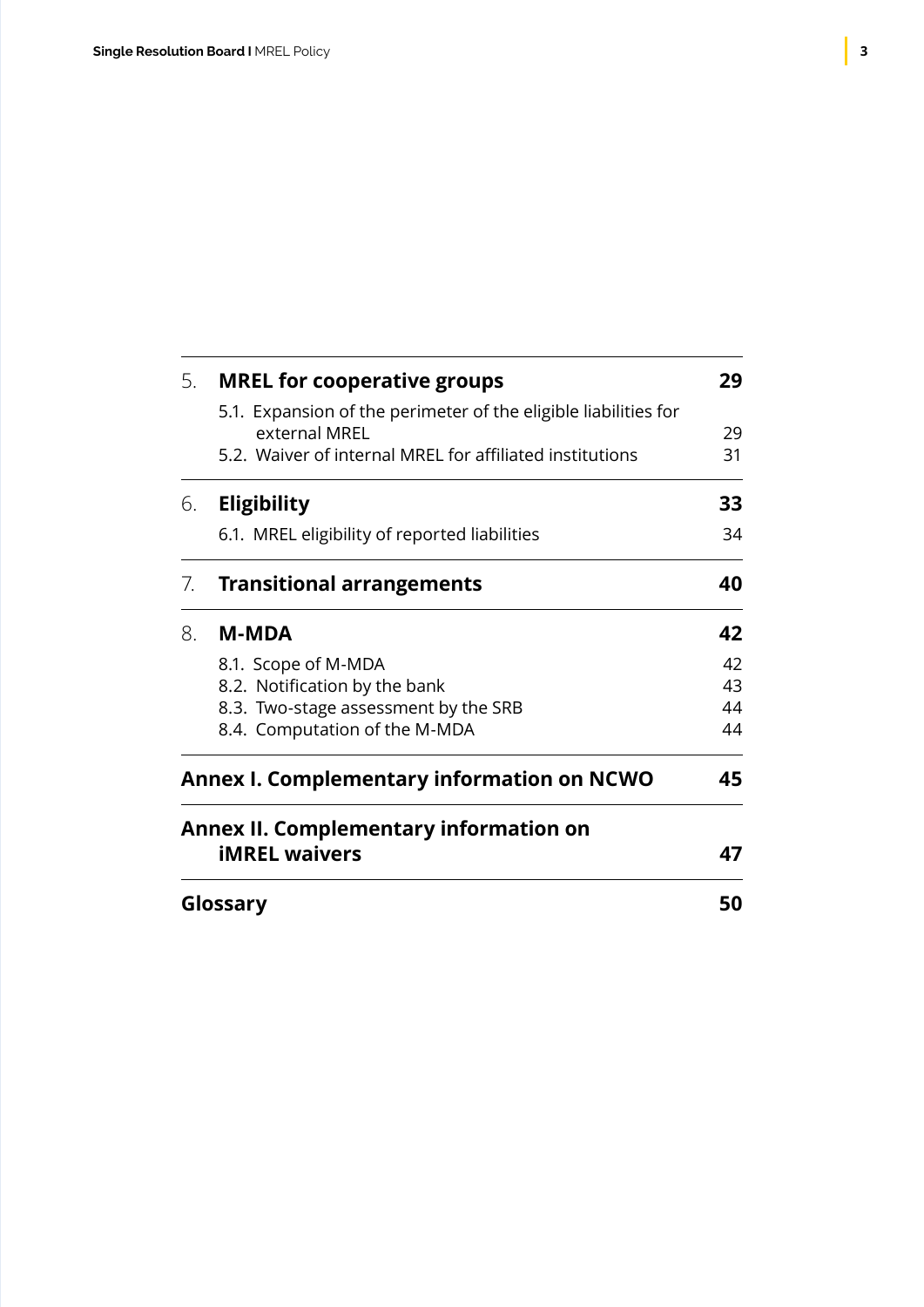### <span id="page-5-0"></span>**Abbreviations**

| <b>ALR</b>       | Additional liabilities report                              |
|------------------|------------------------------------------------------------|
| <b>BRRD</b>      | Bank recovery and resolution directive                     |
| <b>CBR</b>       | Combined buffer requirement                                |
| <b>CCyB</b>      | Countercyclical capital buffer                             |
| CET <sub>1</sub> | Common equity Tier 1                                       |
| <b>CRD</b>       | Capital requirements directive                             |
| <b>CRR</b>       | Capital requirements regulation                            |
| <b>EBA</b>       | <b>European Banking Authority</b>                          |
| EC               | <b>European Commission</b>                                 |
| <b>ECB</b>       | European Central Bank                                      |
| <b>FOLTF</b>     | Failing or likely to fail                                  |
| <b>FSB</b>       | <b>Financial Stability Board</b>                           |
| $G-SII$          | Global systemically important institution                  |
| <b>LDR</b>       | Liability data report                                      |
| <b>LRE</b>       | Leverage ratio exposure measure                            |
| <b>LAA</b>       | Loss absorption amount                                     |
| <b>MCC</b>       | Market confidence charge                                   |
| <b>MDA</b>       | Maximum distributable amount                               |
| <b>MPE</b>       | Multiple points of entry                                   |
| <b>MREL</b>      | Minimum requirement for own funds and eligible liabilities |
| <b>NCWO</b>      | No creditor worse off                                      |
| <b>NRA</b>       | National resolution authority                              |
| <b>NIP</b>       | Normal insolvency proceedings                              |
| <b>PONV</b>      | Point of non-viability                                     |
| <b>PtB</b>       | Price to book                                              |
| P <sub>1</sub> R | Pillar 1 requirement                                       |
| P <sub>2</sub> R | Pillar 2 requirement                                       |
| <b>RC</b>        | Resolution college                                         |
| <b>RCA</b>       | Recapitalisation amount                                    |
| <b>RLEs</b>      | Relevant legal entities                                    |
| <b>RPC</b>       | Resolution planning cycle                                  |
| <b>RWA</b>       | Risk-weighted assets                                       |
| <b>SPE</b>       | Single point of entry                                      |
| <b>SRB</b>       | Single Resolution Board                                    |
| <b>SRM</b>       | Single Resolution Mechanism                                |
| <b>SRMR</b>      | Single Resolution Mechanism Regulation                     |
| <b>SRF</b>       | Single Resolution Fund                                     |
| <b>SREP</b>      | Supervisory review and evaluation process                  |
| TLAC             | Total loss-absorbing capacity                              |
| <b>TLOF</b>      | Total liabilities and own funds                            |
| <b>TREA</b>      | Total risk exposure amount                                 |
| <b>WDC</b>       | Write-down and conversion                                  |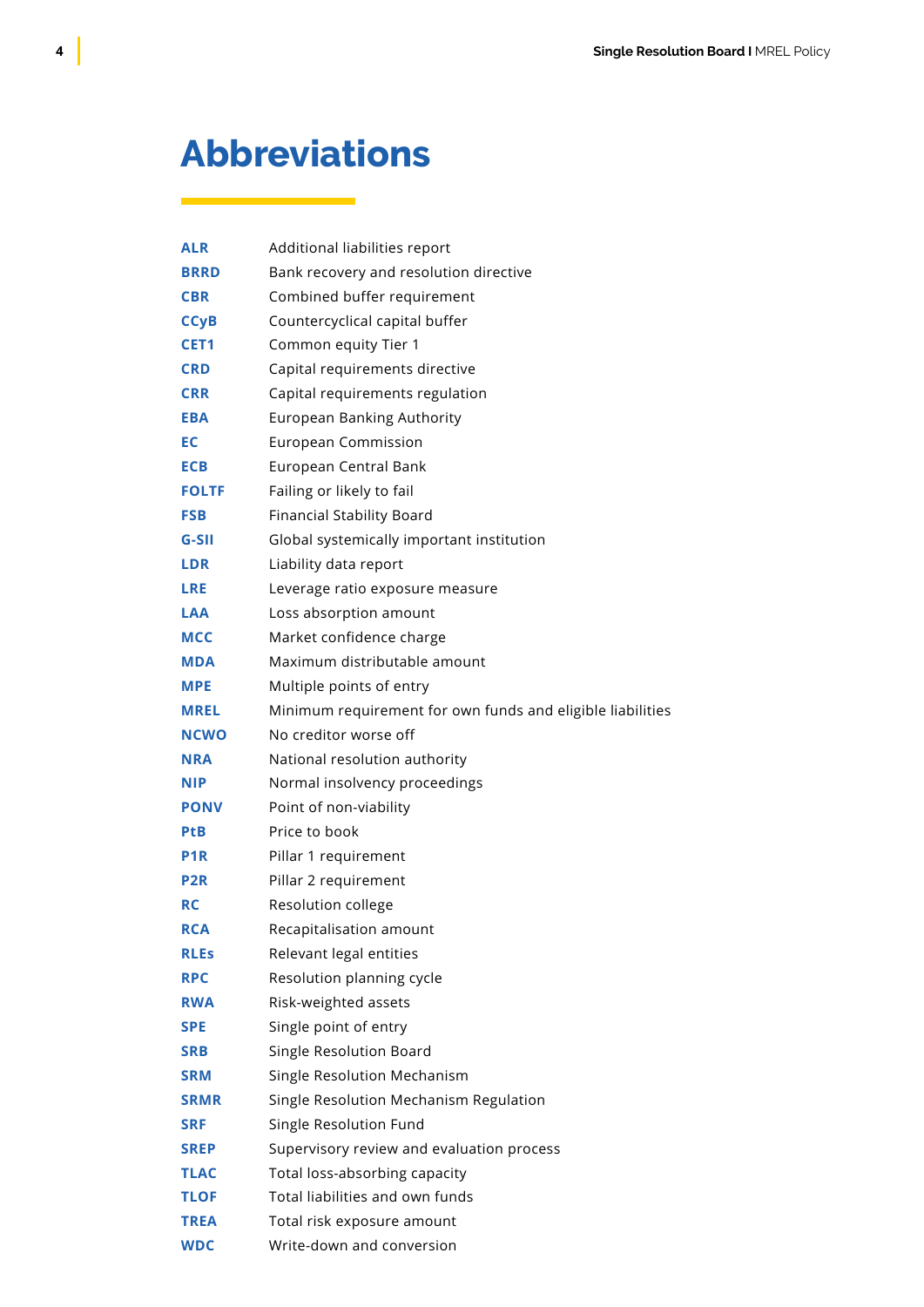## <span id="page-6-0"></span>**1. Executive summary**

- **The minimum requirement for own funds and eligible liabilities (MREL) is set by** 1 **resolution authorities to ensure that a bank maintains at all times sufficient eligible instruments to facilitate the implementation of the preferred resolution strategy.** The building up and maintenance of MREL capacity — in terms of quantity, quality, governing law, and appropriate location of MREL instruments — therefore plays a key role in improving a bank's resolvability. This capacity underpins the credibility and feasibility of the preferred resolution strategies, and gives resolution authorities greater flexibility and confidence that a chosen strategy will meet public policy objectives. One example of how MREL features underpin resolution strategies is subordination requirements, set by the Single Resolution Board (SRB) (and subject to legal minima for some types of banks, including G-SIIs and Top Tier institutions) to improve resolvability in general, and in particular to reduce the risk of breaching the no-creditor-worse-off (NCWO) principle (that no creditor is worse off under resolution than under insolvency proceedings). Another example is the criteria on the location of eligible instruments needed to support the implementation of the resolution strategy in groups with complex structures.
- **MREL serves to prevent a bank's resolution from depending on the provision**  2 **of public financial support, and so helps ensure that shareholders and creditors contribute to loss absorption and recapitalisation.** It ultimately supports the long-term viability, stability and efficiency of the financial system by promoting transparency, accountability and the better pricing of risk. The SRB will therefore always view the setting of the MREL through the lens of resolvability in order to ensure that banks maintain at all times sufficient quantity and quality of instruments capable of absorbing losses and recapitalising a bank in resolution.
- **This paper sets out the SRB's MREL policy, which has been revised as a result** 3 **of the experience obtained during the 2020 resolution planning cycle.** The regulatory framework for MREL was revised in 2019 through amendments to the EU Bank Recovery and Resolution Directive 2014/59/EU (BRRD); Regulation 806/2014/ EU establishing a Single Resolution Mechanism (SRMR); and the Capital Requirements Regulation (CRR) and Capital Requirements Directive (CRD)<sup>1</sup> (the Banking Package).
- **The SRB has implemented the legislative amendments, taking into account their**  4**ultimate policy objectives.** The provisions are intended to be effective, efficient and proportionate. They will help ensure that MREL is set in the context of fully feasible and credible resolution plans for all types of banks. To this end, they build on the SRB's existing MREL policy and experience with implementation, and the changes to the preceding Resolution planning cycle (RPC) of the SRB are largely incremental. The provisions will also promote a level playing field across banks including for Banking Union subsidiaries of non-banking Union (EU) banks.

<sup>1</sup> Respectively, Directive 2014/59/EU as amended by Directive (EU) 2019/879; Regulation (EU) 2014/806 as amended by Regulation (EU) 2019/877; Regulation (EU) 575/2013 as amended by Regulation (EU) 2019/876; and Directive (EU) 2013/36 as amended by Directive (EU) 2019/879.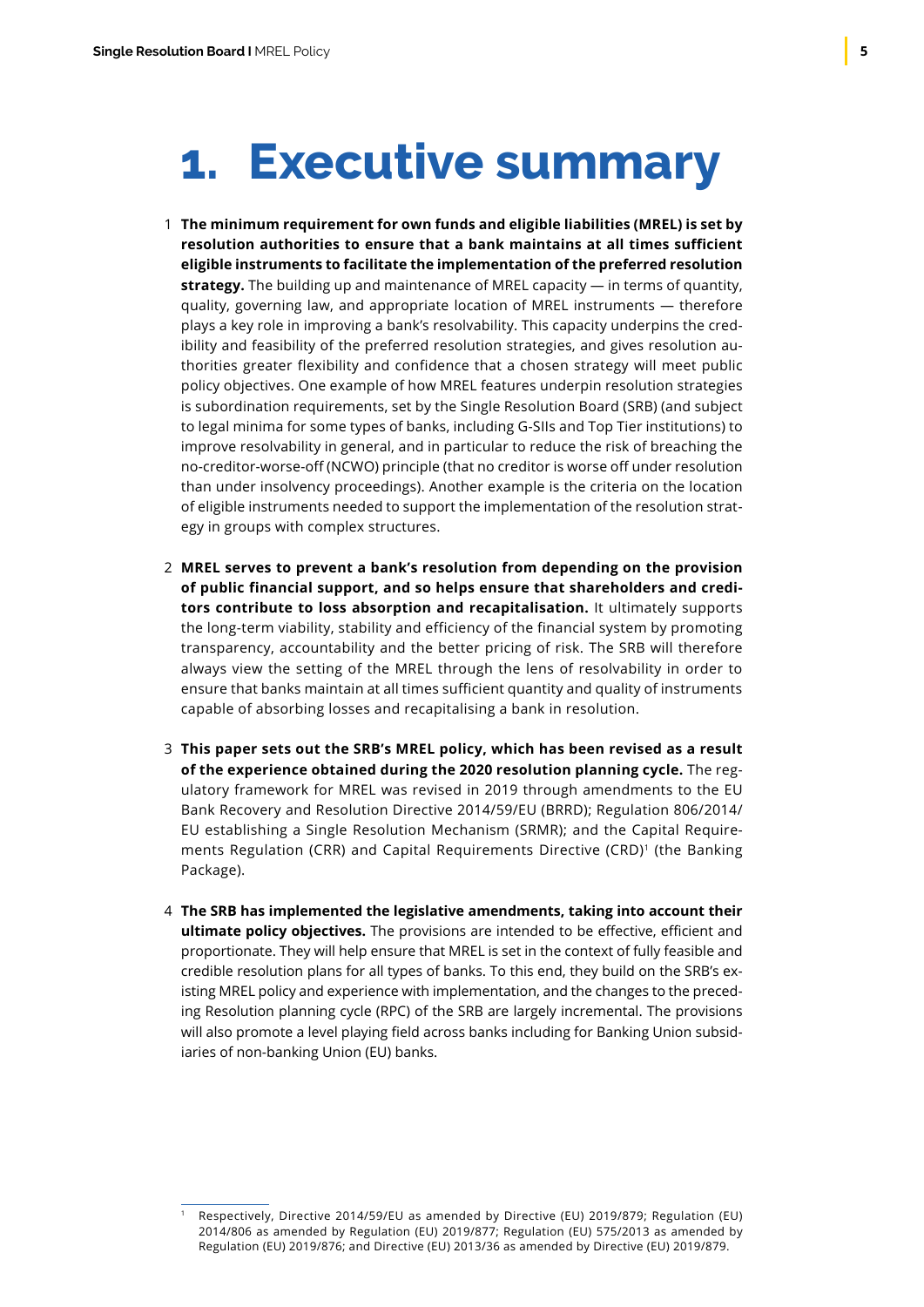#### **The paper is structured as follows:** 5

#### ● Calibration.

- ► From 2021, CRR requires institutions to comply with a prudential leverage ratio requirement at all times<sup>2</sup>, acting as a backstop to risk-based own funds requirements. Taking this into account, the revised BRRD introduced an MREL requirement based on the Leverage Ratio Exposure Measure (LRE<sup>3</sup>) to complement the risk-based MREL expressed as a percentage of the total risk exposure amount (TREA<sup>4</sup>). The parallel requirement is calibrated at a level commensurate to recapitalising a failing bank in order to restore compliance with the leverage ratio requirement<sup>5</sup>.
- ► MREL is composed of a loss-absorption amount (LAA) and a recapitalisation amount (RCA)<sup>6</sup>. The legal framework defines conditions under which the RCA may be adjusted upwards or downwards. For example, a market confidence charge (MCC) is applied where warranted to ensure that a bank sustains market confidence post-resolution.
- $\triangleright$  The Banking Package introduced the total loss-absorbing capacity (TLAC) minimum requirement for global systemically important institutions (G‑SIIs), from the global standards set by the Financial Stability Board (FSB), and supplemented the MREL framework accordingly.
- ► If Multiple Point of Entry (MPE) is the preferred resolution strategy, the MRELs for the different resolution groups (i.e. the points of entry) should be set in such a way that each can be resolved independently without causing immediate shortfalls in other resolution groups.
- **Subordination for resolution entities.** The SRB sets subordination requirements in accordance with the legal framework, and developed a methodology to estimate NCWO risk.

### Specifically:

► The first group of banks – collectively 'Pillar 1 Banks' – includes: (i) resolution entities of G-SIIs and material subsidiaries of non-EU G-SIIs; (ii) banks with total assets exceeding EUR 100bn, consolidated at the level of the resolution group (Top Tier Banks); and (iii) other banks chosen by the respective national resolution authority (NRA) which are not Top Tier Banks but are assessed as likely to pose a systemic risk in the event of failure (Other Pillar 1 Banks). Pillar 1 Banks will be subject to subordination requirements composed of a non-adjustable Pillar 1 MREL requirement<sup>7</sup> that must be met with own funds instruments and eligible liabilities that are subordinated to all claims arising from excluded liabilities<sup>8</sup>. For these purposes, CET1 contained in capital buffers cannot count towards meeting the required amount of subordinated MREL expressed in terms of TREA, but may count towards meeting the required

<sup>2</sup> Point (d) of Article 92(1) CRR.

 $3$  Articles 429 and 429a CRR.

<sup>4</sup> Article 92(3) CRR.

<sup>&</sup>lt;sup>5</sup> Point (b) of Article 12d(3) SRMR.

<sup>6</sup> Article 12d(2) SRMR.

<sup>7</sup> Article 92a and Article 92b CRR (reflecting the international TLAC standard for G-SIIs); Article 12d(4) SRMR; Article 12d(5) SRMR.

<sup>8</sup> Article 72b (2)(d) CRR for G-SIIs and Article 12d(4) and Article 12d(5) SRMR for Top Tier banks and Other Pillar 1 banks.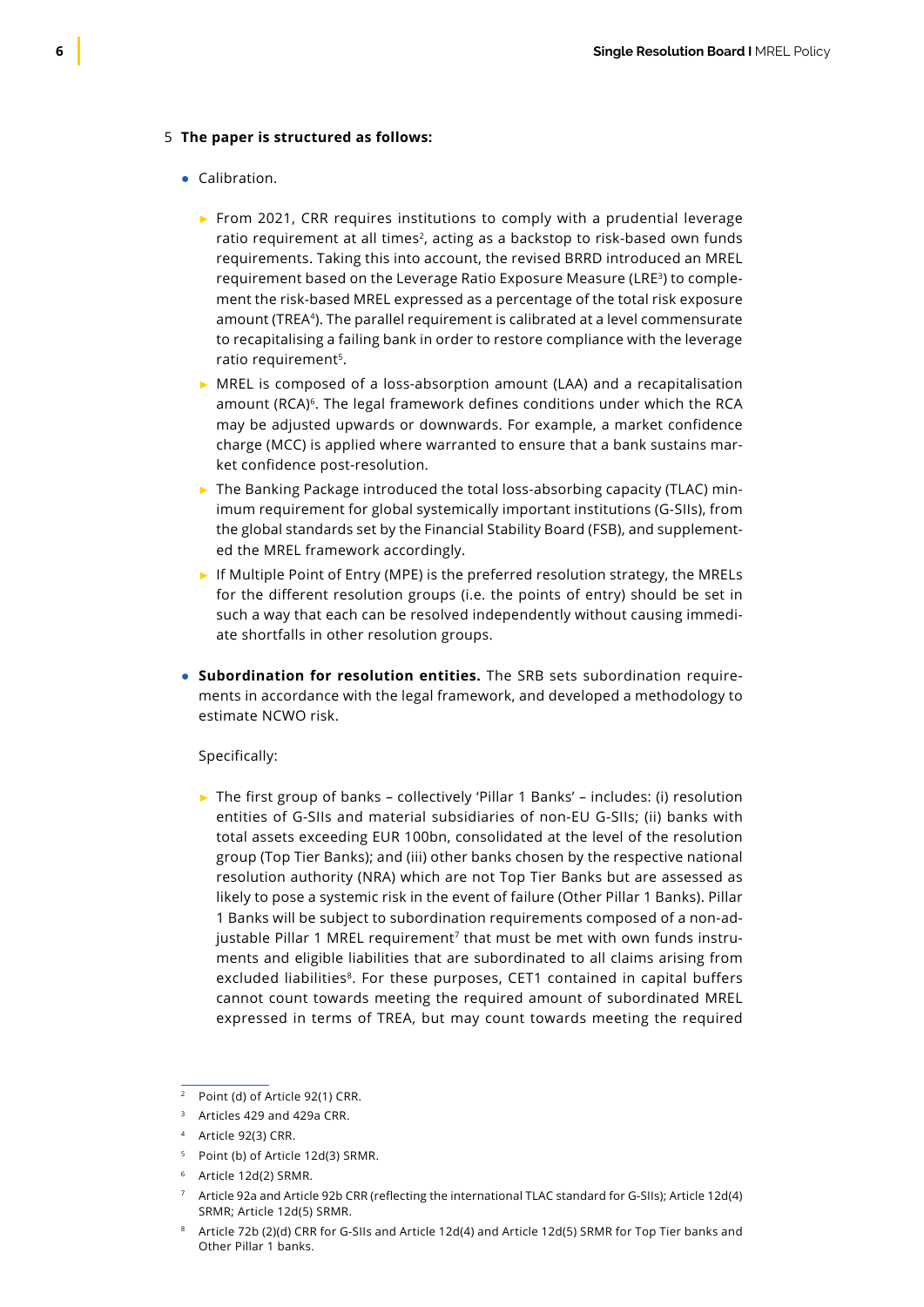amount of subordinated MREL expressed in terms of LRE9. However, the resolution authority may, under certain conditions, permit G-SIIs to count senior liabilities as eligible liability instruments against TLAC requirements up to an aggregate amount that does not exceed 3.5% of the TREA calculated in accordance with Article 92(3) and (4) CRR10.

- ► Concurrently with the Pillar 1 subordinated MREL requirements detailed above, the Pillar 1 Banks' resolution authority must also ensure that the subordinated MREL resources of Pillar 1 Banks are equal to at least 8% of total liabilities and own funds (TLOF)<sup>11</sup>. The resolution authority may reduce or increase this target level of minimum subordination for Pillar 1 Banks on a case by case basis and subject to conditions<sup>12</sup>. When setting the subordinated component of the MREL ensuring the 8% TLOF target, the resolution authority should count CET1 eligible for capital buffers towards the 8% target<sup>13</sup>. Depending on the risk density of a Pillar 1 Bank, and its liability structure, the application of the 8% TLOF minimum subordination requirement may result in a quantity of subordinated MREL that is higher than the Pillar 1 subordinated MREL requirements described in the paragraph above. For some Pillar 1 Banks (depending on risk density and liability structure) satisfying the leverage based Pillar 1 subordinated MREL requirements may simultaneously satisfy the 8% TLOF target.
- ► A second group of banks (non-Pillar 1 banks) are subject to a subordination requirement upon the decision of the resolution authority to avoid a breach of the NCWO principle, following a bank-specific assessment carried out as part of resolution planning<sup>14</sup>.
- ► The SRB uses a valuation-based approach to quantify the possible NCWO risk. Assessing the need for subordination depends on projections of the size and distribution

of losses for different classes of creditors under different strategies and conditions. The approach provides such projections by combining accounting and historical market data. Any assessment is bank-specific and will be based on the specific risks identified in resolution planning.

- **Internal MREL for non-resolution entities.** The SRB will progressively expand the scope of non-resolution entities for which it will adopt internal MREL decisions. The SRB may waive subsidiary institutions qualifying as non-resolution entities from internal MREL, for example, where free transferability of funds is assured and, among other conditions, the respective subsidiary and its parent are established in the same Member State. The SRMR enables the SRB to permit the use of guarantees to meet the internal MREL within the Member State of the resolution entity; this paper defines criteria for granting such permission.
- **MREL for cooperative groups.** The Banking Package introduced provisions spe $cifically described to tailor MREL requirements for cooperative networks<sup>15</sup>, including$ ing a dedicated definition of the term resolution group<sup>16</sup> that reflects the 'inverse' ownership structure typical for cooperative groups. Governance and loss-sharing

- <sup>15</sup> Articles 12f(3) and 12i SRMR.
- <sup>16</sup> Point 24b of Article 3(1) SRMR.

Article 128 CRDV (the reference therein to 'risk-based components' makes clear that the restriction against multiple use of buffer CET1 applies to MREL-TREA only).

<sup>10</sup> Article 72b(3) CRR.

<sup>11</sup> Article 12c(4) SRMR.

 $12$  Article 12c(4) SRMR allows the resolution authority to lower the target subject to a floor. Pursuant to Article 12c(8) SRMR, raising the subordination level under Article 12c(7) can only apply to 30% of the relevant population of Pillar 1 banks and is subject to other conditions.

<sup>13</sup> Article 12c(6) SRMR, second subparagraph.

<sup>14</sup> Article 12c(5) SRMR.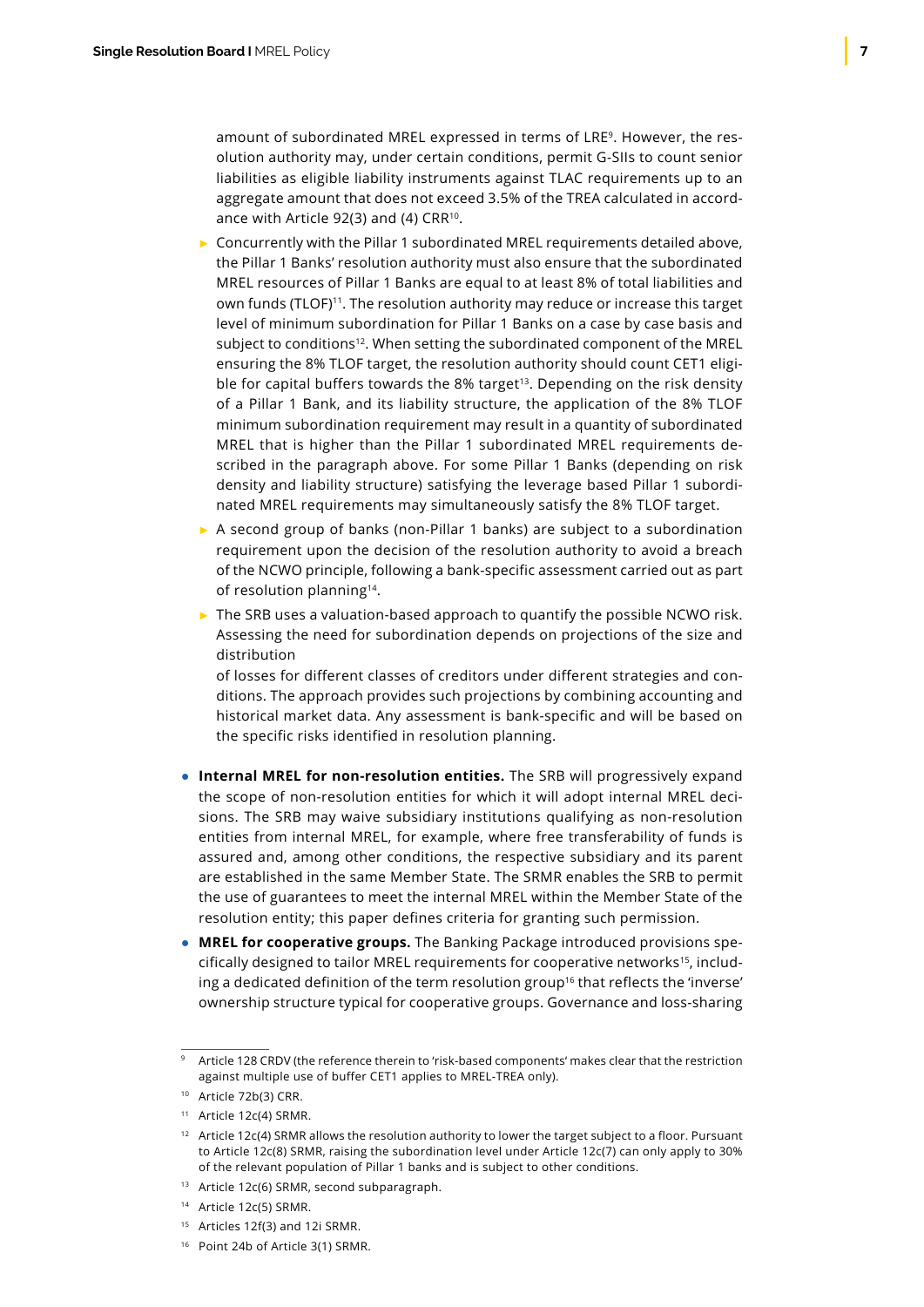arrangements between the entities of a cooperative network are very varied. The resolution authority therefore has to tailor the resolution strategy to the specific features of the loss-sharing arrangement of a particular cooperative network in order to ensure that the group is resolvable. The SRB has set out minimum conditions to authorise certain types of cooperative networks to use eligible liabilities of associated entities other than the resolution entity to comply with the external MREL, as well as minimum conditions to waive the internal MREL of the legal entities that are part of the cooperative network. The determination of the external and internal MREL must be fully aligned with the specific resolution strategy in a way that supports the implementation of resolution action.

- **Eligibility.** For liabilities to be eligible for MREL there are a number of criteria that need to be met. The SRB has developed a checklist to assist banks in establishing if liabilities are eligible, and requires sign-off from banks at management level that such conditions have been adequately checked. This section also provides more details on eligibility characteristics for specific types of liabilities, such as, but not limited to, liabilities issued under the law of third countries, non-covered non-preferred deposits and liabilities arising from debt instruments with embedded derivatives.
- **Transitional arrangements.** The operationalisation of transitional periods up to the 2024 deadline, including binding intermediate targets in 2022 and informative targets in 2023, is explained. Transitional arrangements must be bank-specific, because they depend on the MREL tailored to that bank and its resolution plan, and the bank's progress to date in raising MREL-eligible liabilities.
- **M-MDA.** The Maximum Distributable Amount related to MREL (M-MDA) may be applied to banks for breaches of CBR considered in addition to MREL expressed in TREA<sup>17</sup> or for MREL breaches themselves<sup>18</sup>. The paper describes the two-stage assessment and the expectations for the banks as regards the notification.
- **Alongside this document, readers are advised to read**: the SRB's addendum on 6new CRR requirements published on 25 June 201919 and updated on 18 December 2019<sup>20</sup> informing institutions of the implementation of CRR provisions relating to TLAC requirements for G-SIIs; the prior permission regime under Article 78a CRR applicable to all institutions; and the *Communication on the SRB's permission regime on reduction of eligible liabilities*21.

<sup>17</sup> Article 10a(1) SRMR.

<sup>18</sup> Article 12j(1)(b) SRMR.

<sup>19</sup> https://srb.europa.eu/sites/srbsite/files/crr\_addendum\_to\_the\_2018\_srb\_mrel\_policy.pdf

<sup>20</sup> <https://srb.europa.eu/en/node/903>

<sup>21</sup> [https://srb.europa.eu/sites/srbsite/files/2020-12-18\\_srb\\_permissions\\_regime\\_communication\\_](https://srb.europa.eu/sites/srbsite/files/2020-12-18_srb_permissions_regime_communication_final.pdf) [final.pdf](https://srb.europa.eu/sites/srbsite/files/2020-12-18_srb_permissions_regime_communication_final.pdf)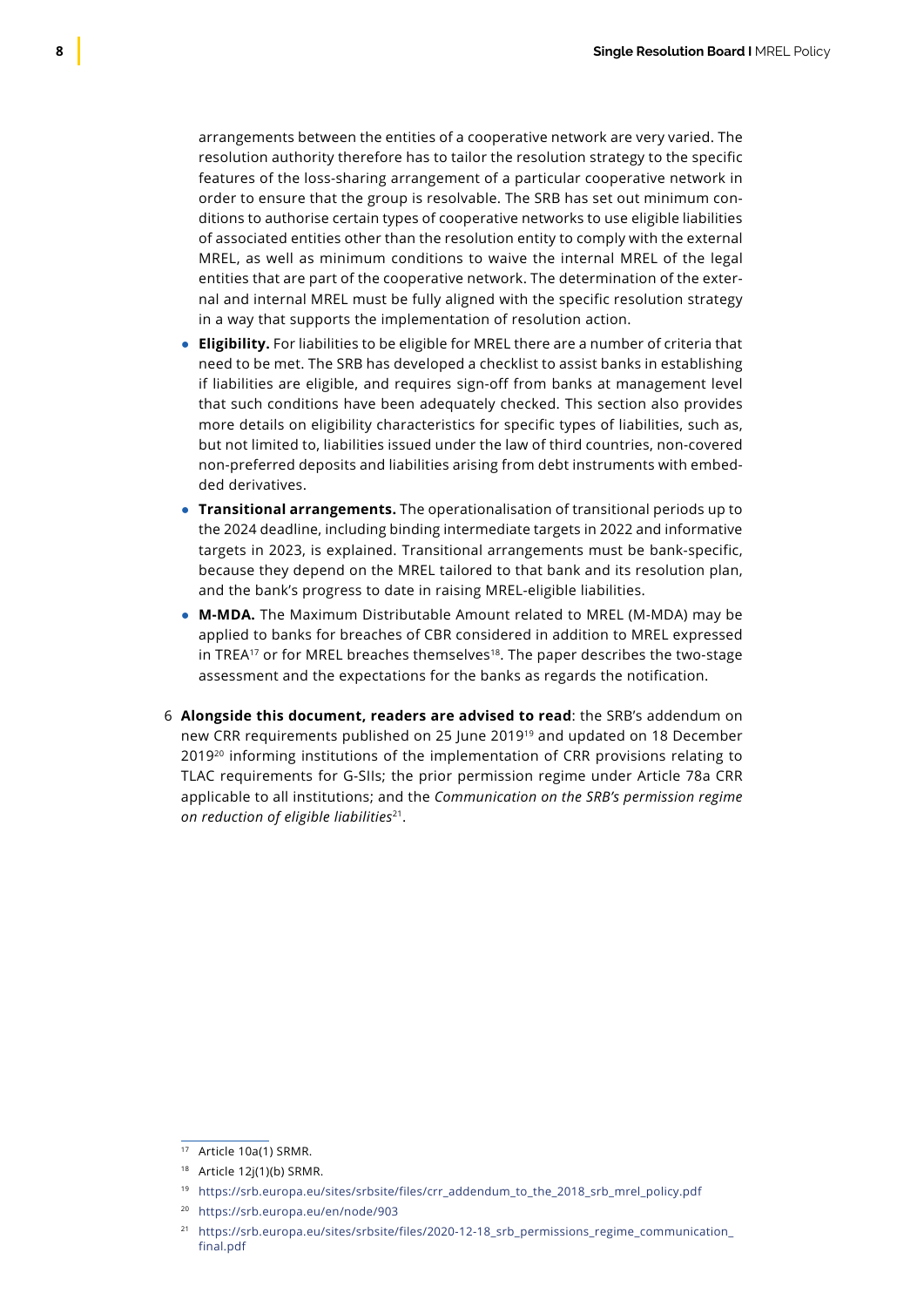## <span id="page-10-0"></span>**2. Calibration**

- 7 This chapter describes the SRB's methodology for calibrating MREL. Sections 2.1 and 2.2 are applicable to all resolution entities that are not parent entities of other resolution entities (SPE strategies), as well as to non-resolution entities for determining the internal MREL. Section 2.5 outlines the specifics of MREL for G-SIIs. Section 2.6 introduces the SRB's methodology for calibrating MREL for resolution entities that are parent entities of other resolution entities (MPE strategies).
- **The concepts of 'resolution entity', 'non-resolution entity', 'resolution group',**  8 **'parent entity', and 'G-SII' are defined in the BRRD**<sup>22</sup> **and the CRR**<sup>23</sup>. In broad terms, a resolution group consists of a resolution entity and subsidiaries, or a resolution entity and other institutions permanently affiliated with a central body. A resolution group within a banking group comprises at least one resolution entity (i.e. a Point-of-Entry) and its subsidiaries that are intended to be resolved jointly through the upstreaming of losses to or downstreaming of capital from the resolution entity.
- **The SRB will continue its approach to the definition of resolution groups based** 9 **on the financial and operational separability of institutions.** Resolution groups are defined in accordance with the preferred resolution strategy, and might deviate from the prudential perimeter. This is the case where the SRB assesses that one or more subsidiaries are financially and operationally separable from (other) subsidiaries headed by a resolution entity established in the EU (resolution group).<sup>24</sup> Where the SRB defines more than one EU resolution group, and/or excludes subsidiaries established in third countries from the EU resolution group, the external MREL for resolution entities established in the Banking Union will be set in accordance with the methodology for MPE strategies.
- **Mortgage credit institutions qualifying under the conditions of Article 12b(1)** 10 **SRMR are exempted from the MREL.** Where they are subsidiaries of a resolution entity subject to the MREL, they shall not be part of the consolidation when determining the external MREL of the resolution group<sup>25</sup>.
- **The new framework confirms the principle that the resolution authority is** 11 **required to determine the loss-absorption amount (LAA) and recapitalisation amount (RCA) for those entities that would not be wound up in normal insolvency proceedings.** The LAA reflects the losses that the bank should be capable of absorbing. The RCA is the amount necessary to recapitalise the institution in order for it to continue to comply with its conditions for authorisation and carry on the activities for which it is authorised under the relevant legislation. The sum of these amounts constitutes the institution's MREL. Entities that would be wound up in normal insolvency procedures have an LAA, but no RCA.
- **External MREL and internal MREL.** The MREL for resolution entities is set at the 12consolidated level of the resolution group (external MREL); it has to be met with own funds at the level of the resolution group and eligible liabilities issued externally by

 $22$  See points (83a), (83b) and (83c) of Article 2(1) BRRD.

<sup>&</sup>lt;sup>23</sup> See point (133) of Article  $4(1)$  of Regulation (EU) No 575/2013.

<sup>&</sup>lt;sup>24</sup> See point (83b) of Article 2(1) BRRD and point (24b) of Article 3(1) of the SRMR.

<sup>25</sup> Article 12b(2) SRMR.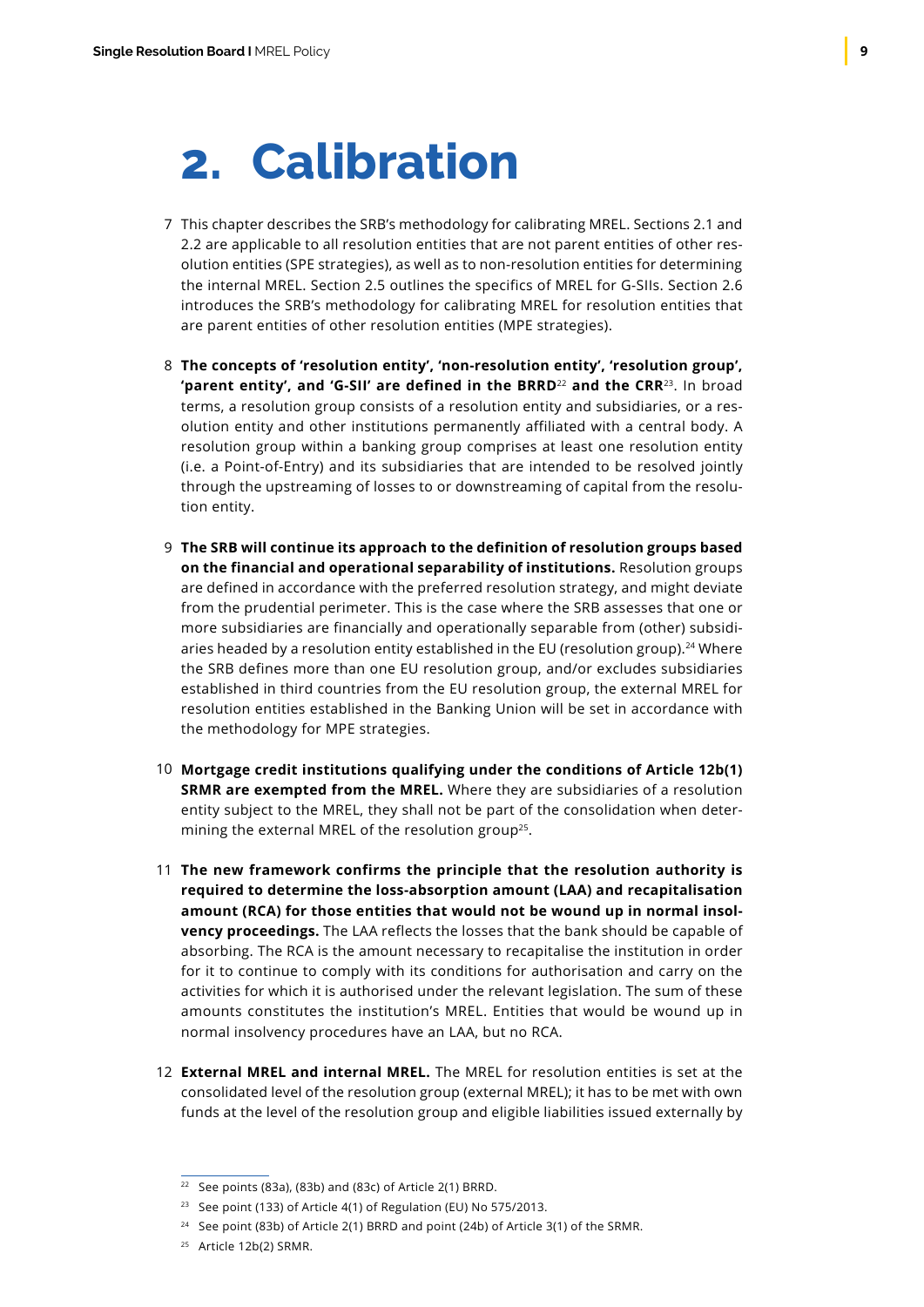<span id="page-11-0"></span>the resolution entity<sup>26</sup>. The MREL for entities that are not themselves resolution entities ('non-resolution entities') is set at individual level or sub-consolidated level, where applicable (internal MREL)<sup>27</sup>.

- 13 Supervisory and resolution reporting data used for calibration. As further detailed in section 7, the SRB calibrates the MREL targets based on the appropriate reference date. This means that for setting MREL in the resolution planning cycle starting in a given year, the SRB will use the final supervisory review and evaluation process (SREP) decisions and Pillar 2 requirements applicable in that year and the previous year's balance sheet data, or later data where deemed necessary to address a relevant change in circumstances. The SRB uses transitional prudential values applicable at the reference date $^{28}$ . In subsequent resolution planning cycles (see section 7), the MREL target is re-calibrated and communicated based on the input values of the new reference date.
- Where the resolution group perimeter differs from the prudential one, the SRB 14 estimates the level of the Pillar 2 requirement and Combined Buffer Requirement to be used as input for MREL calibration applying the methodology set out by the EBA draft Regulatory Technical Standards (RTS) under Article 45c(4) of the BRRD29.

### **2.1. Risk-based and Leverage-based MREL**

**External and internal MREL include a risk- and a leverage-based dimension.** 15LAA and RCA are computed not only as a percentage of the total risk exposure amount (TREA), but also as a percentage of the Leverage Ratio Exposure Measure (LRE), based on a different calibration. MREL is therefore expressed as two ratios that have to be met in parallel: (i) as a percentage of TREA (the MREL-TREA); and (ii) as a percentage of the LRE (the MREL-LRE)<sup>30</sup>. Each may have to be met in part or in full with subordinated resources in the respective metric, as determined by the SRB.<sup>31</sup>

<sup>&</sup>lt;sup>26</sup> Point (b) of Article 12c(1) SRMR in conjunction with point (a) of Article 72b(2); see exception of Article 12c(3) SRMR and Article 88a CRR on qualifying instruments issued by subsidiaries. For own funds see the specification in Article 11(3a) CRR in the context of TLAC.

<sup>27</sup> Article 12g(1) SRMR.

<sup>28</sup> Article 12d(9) SRMR.

<sup>&</sup>lt;sup>29</sup> https://eba.europa.eu/sites/default/documents/files/document\_library/Publications/Draft%20 Technical%20Standards/2020/RTS/961829/Final%20Report%20RTS%20on%20methodology%20 to%20estimate%20P2%20and%20CBR%20for%20setting%20MREL%20requirements.pdf

<sup>30</sup> Article 12a(2) SRMR.

<sup>&</sup>lt;sup>31</sup> As regards the leverage-based dimension, given the communication by the ECB as concerning the non-extension of the relief measure, the SRB will re-calibrate in the 2022 RPC the final targets on the basis of the leverage amount including central bank exposures. The monitoring of compliance with the build-up towards the final MREL targets will also take this communication into account.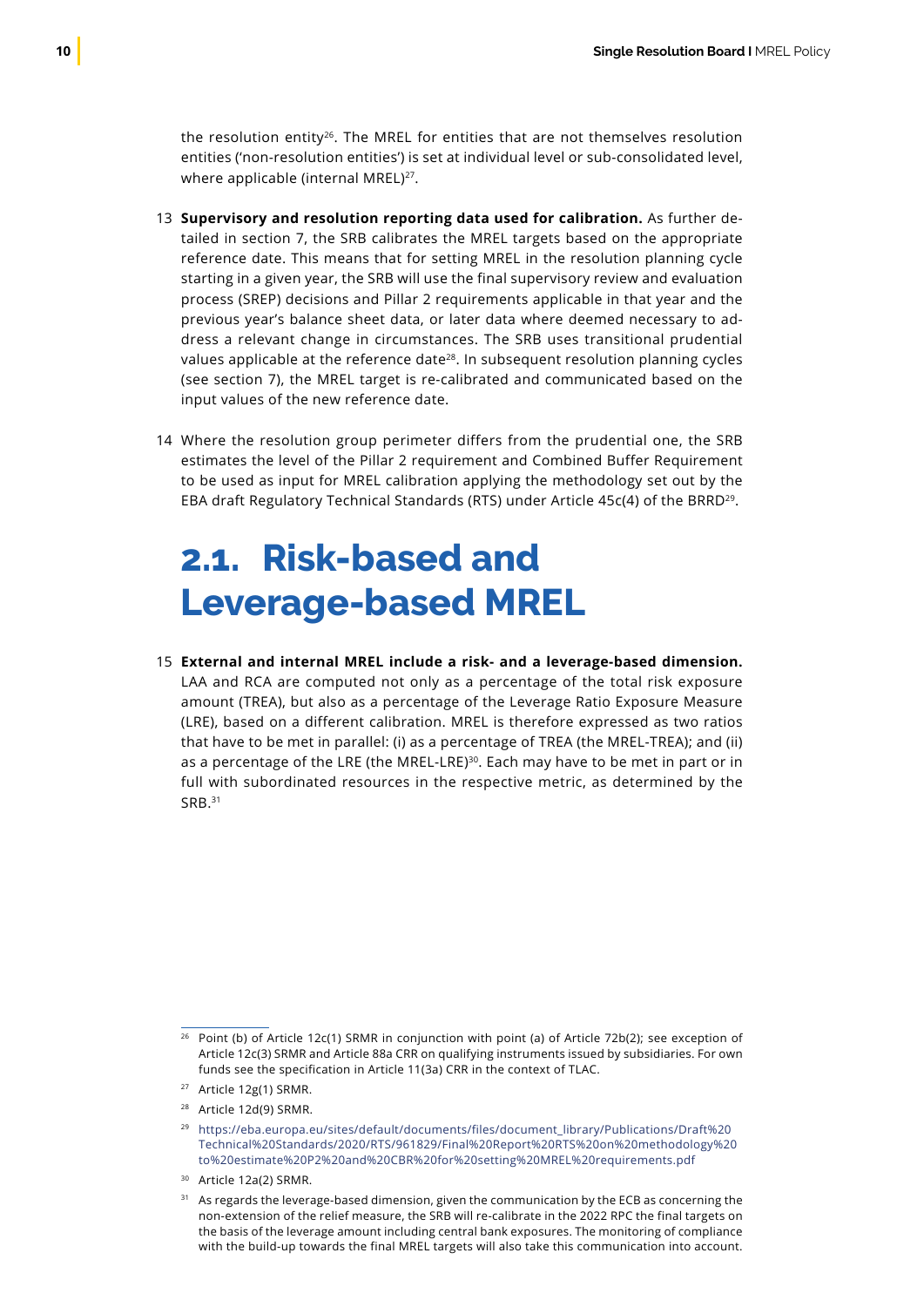### <span id="page-12-0"></span>**2.2. Default formula for external and internal MREL**

#### **2.2.1. LOSS-ABSORPTION AMOUNT (LAA)**

- **In line with points (a)(i) and (b)(i) of Article 12d(3) and (6) SRMR, the LAA is** 16 **expressed in relation to the two metrics, TREA and LRE:**
	- For the MREL-TREA, the LAA consists of the sum of the (consolidated)<sup>32</sup> minimum Supervisory Pillar 1 requirement<sup>33</sup> and Supervisory Pillar 2 requirement<sup>34</sup>; and
	- For the MREL-LRE, the LAA corresponds to the (consolidated) leverage ratio requirement<sup>35</sup>:

LAA<sub>TREA</sub> = (TREA x (Supervisory Pillar 1+Supervisory Pillar 2))

 $LAA_{\text{cav}} = (LRE \times Leverage Ratio)$ 

### **2.2.2. RECAPITALISATION AMOUNT (RCA)**

**In light of points (a)(ii) and (b)(ii) of Article 12d(3) and (6) SRMR, the RCA is also** 17 **expressed in relation to the two metrics, TREA and LRE:**

for the MREL-TREA, the RCA consists of the sum of the (consolidated) minimum Supervisory Pillar 1 and Pillar 2 requirements for the TREA calculation, and

for the MREL-LRE, the RCA corresponds to the (consolidated) leverage ratio requirement for the LRE calculation:

 $RCA_{TPEA}$  = (TREA x (Supervisory Pillar 1+Supervisory Pillar 2))

 $RCA<sub>net</sub> = (LRE × Leverage Ratio)$ 

**Instruments cannot be used to meet both the MREL-TREA and the capital buff-**18 **er requirement (CBR).** Common Equity Tier 1 (CET1) used to meet the MREL-TREA cannot be used to meet the CBR<sup>36</sup>. However, the usability of the same amount of capital is unrestricted by the leverage-based MREL. The same distinction applies to subordination requirements<sup>37</sup>.

### **2.3. Adjustments to the loss-absorption amount**

**The SRB assesses whether raising the LAA above capital requirements is nec-**19**essary for entities that would likely be wound up under normal insolvency**

- $35$  Article 92(1)(d) CRR; the prudential leverage ratio requirement applies from 28 June 2021, to be taken into account when calibrating targets based on the non-risk based formula in decisions issued in the 2021 planning cycle, including the intermediate target to be met by 1 January 2022.
- <sup>36</sup> Article 128 CRDV (in particular the reference therein to "risk based components").

<sup>&</sup>lt;sup>32</sup> Depending on whether the respective MREL is set on consolidated or individual basis.

<sup>&</sup>lt;sup>33</sup> Article 92(1) CRR.

<sup>&</sup>lt;sup>34</sup> Article 104a CRD.

<sup>&</sup>lt;sup>37</sup> Second subparagraph of Article 12c(6) SRMR.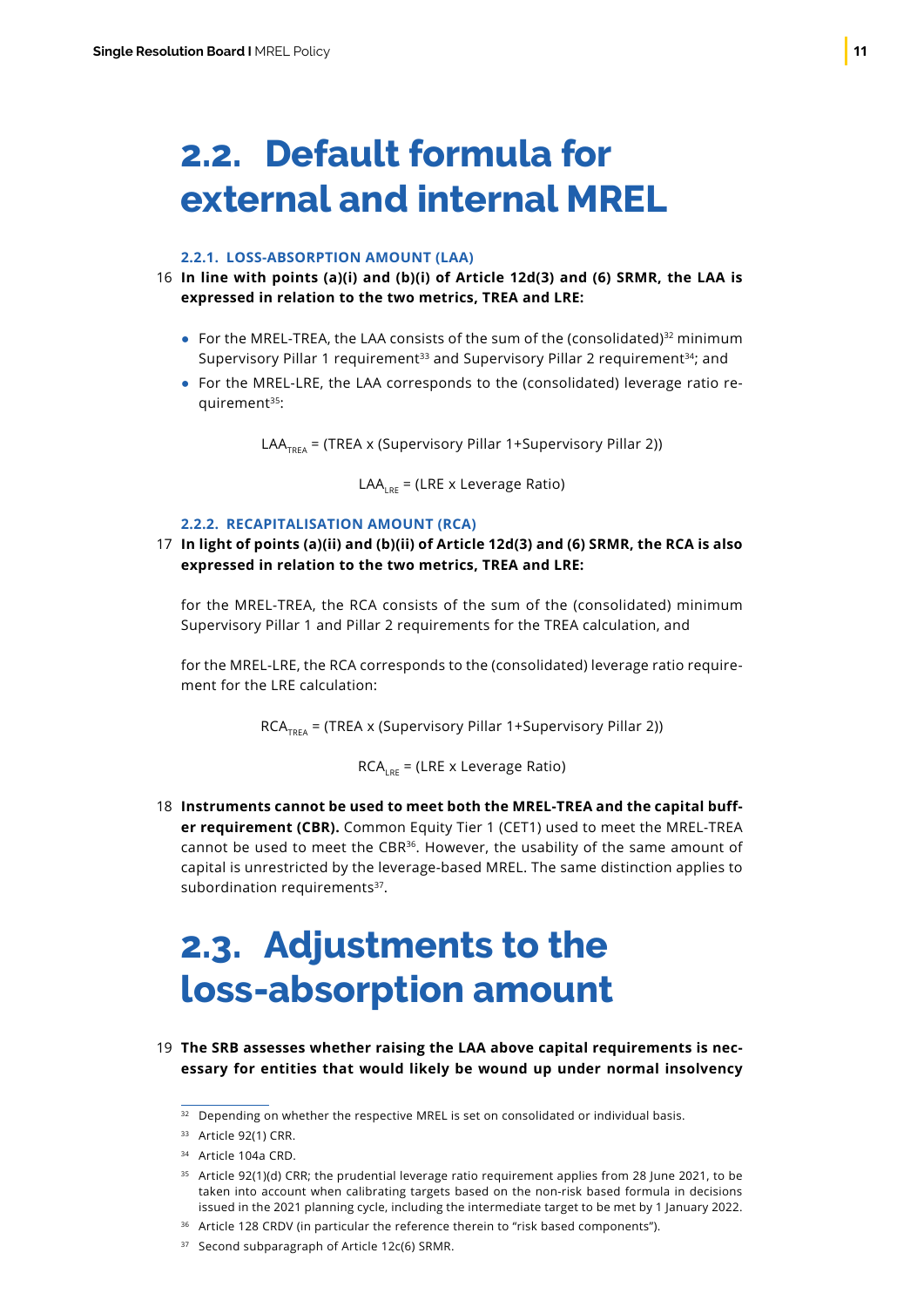<span id="page-13-0"></span>**proceedings (liquidation entities).** For such entities, the SRB assesses whether to maintain the MREL at the level of the LAA or to set a higher amount after evaluating, in particular, any possible impact on financial stability and on the risk of contagion to the financial system<sup>38</sup>.

20 In particular, the SRB bank-specific assessment may lead to an adjustment where in liquidation, the bank's inherent risks and/or lack of transparency and/or specific circumstances increasing the risk of contagion to the financial system, may put financial stability objectives at risk.

### **2.4. Adjustments to the recapitalisation amount**

**The default RCA may be adjusted upwards or downwards according to Arti-**21 **cle 12d(3) SRMR.** All possible adjustments of the RCA under the SRB MREL policy are described below. The SRB will continue to adjust the default RCA on a case-bycase basis, where considered appropriate, for all types of banks. To ensure equal treatment and a level playing field for all institutions in the Banking Union, the determination of adjustments is subject to stringent conditions.

### **2.4.1. FOR ALL STRATEGIES**

#### **Adjustments related to balance-sheet size**

- **The SRB calculates external MREL on a consolidated basis taking into account**  22 **all entities in the resolution group, regardless of the fact that some subsidiaries within the resolution group could be subject to insolvency proceedings in case of failure.** Some entities within the resolution group might enter liquidation in the run-up to a wider group resolution. The insolvency of such subsidiaries could have an impact on a group's capital and therefore affect the amount of MREL-eligible instruments at the level of the resolution entity. However, the willingness to let a subsidiary go into liquidation during the run-up to resolution remains a going-concern business decision. It is not something that can be anticipated nor mandated by the resolution authority and is therefore not factored into the consolidated MREL requirement.
- **The SRB may apply bank-specific adjustments related to balance sheet deple-**23 **tion, binding restructuring plans and recovery options.** The SRB will allow, on a bank-by-bank basis with due justification, downwards adjustment of the projected TREA post-resolution that serves as a basis for determining the RCA of the MREL-TREA, including the market confidence charge. The same adjustment would apply for determining the RCA of the MREL-LRE.
- **The prevalence of credit risk in the bank's risk profile acts as an indicator for**  24**considering the balance sheet depletion effect.** At the time of failure, the banking group may have a smaller balance sheet than at the time of resolution planning, particularly if the failure is due to credit risk losses. The higher the contribution of credit risk to the own funds' requirement, the greater the likelihood that the balance sheet effect will be applied by the SRB. In any case, the adjustment of assets is limited to an amount equal to the LAA plus CBR, and should in all cases not exceed 10% of total assets.

<sup>38</sup> Article 12d(2) SRMR.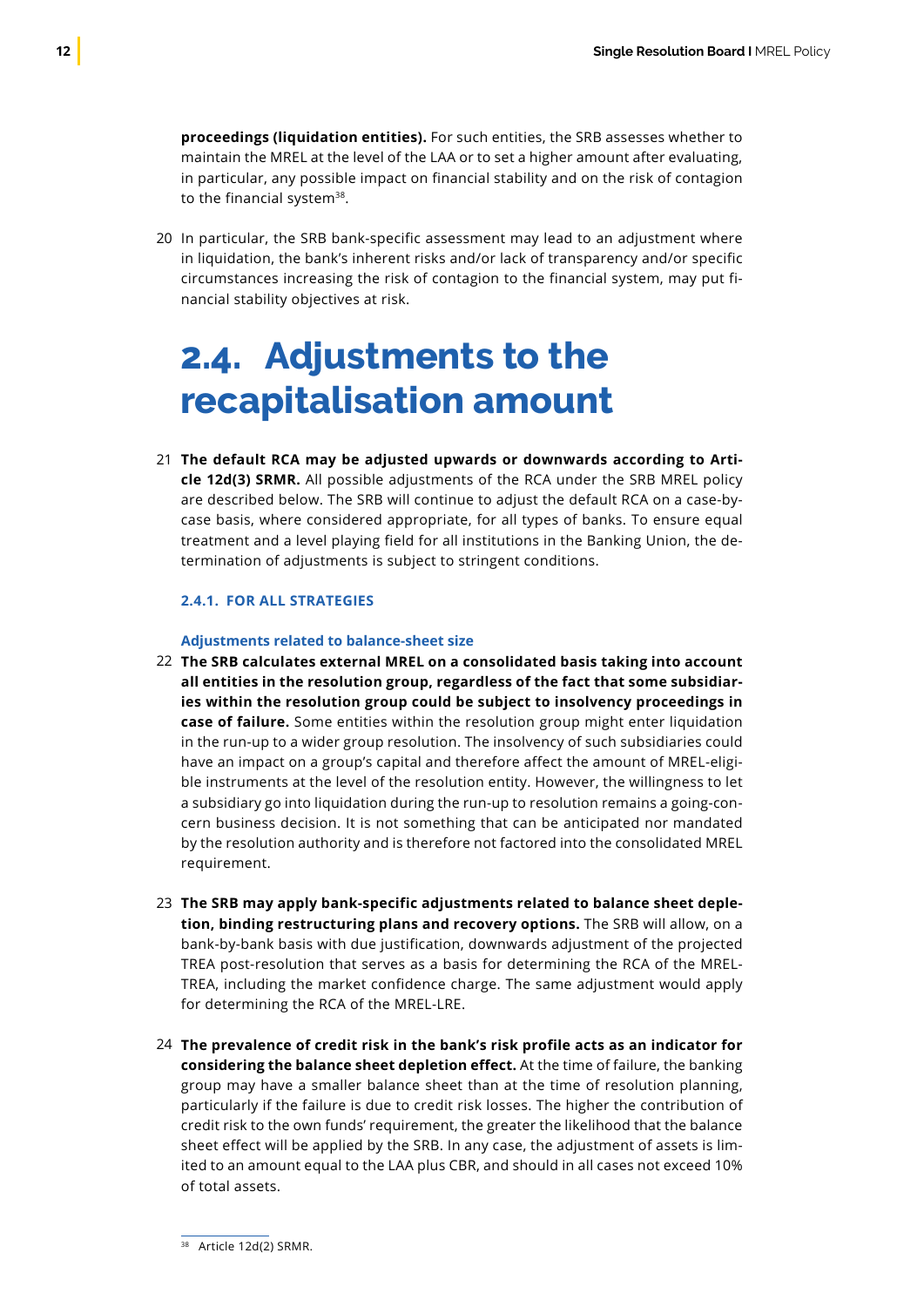- **Divestments and sales firmly embedded in a going-concern divestment/restruc-**25 **turing plan may warrant an adjustment in RCA**. To this end, they may include the removal of riskier assets with associated higher risk weighting from the balance sheet through mandatory deleveraging actions. If actions as formulated in going-concern divestment and restructuring plans are legally binding and time-bound, the SRB may take into account the possible impact of these actions on the parameters that are used for determining the RCA of MREL.
- **The SRB may apply downward adjustments based on recovery options, but only** 26 **in exceptional cases and subject to conditions.** Provided the SRB assesses actions for implementing these options as (i) credible and feasible in accordance with Article 12d(3) SRMR; (ii) implementable immediately in resolution; and (iii) having a positive impact in any loss scenario, then such measures may be eligible, subject to a case-by-case assessment. The SRB will consider the effects of such measures on the TREA/LRE of the post-resolution bank balance sheet up to a reduction equal to 5% of TREA, when determining the RCA of MREL.

#### **Market confidence charge adjustment**

- **The recapitalisation amount can be adjusted upwards by an appropriate** 27 **amount (termed the market confidence charge or MCC) as necessary to ensure that, following resolution, the resolution entity sustains sufficient market confidence.**39 This adjustment relates to the MREL-TREA only40.
- **The MCC provision reflects that MREL should be calibrated so as to ensure that**  28 **the resolution entity is sufficiently capitalised to sustain market confidence.** This will allow the resolution entity to be able to meet the conditions for authorisation during the restructuring period, provide critical functions; and attract funding without recourse to extraordinary public financial support, over a one-year time horizon. By that time, it is expected that the implementation of the restructuring plan would have led to material improvements in the financial situation of the bank so that market access is no longer problematic.
- **The SRB is phasing in the change in the MCC from the previous SRB formula**  29 **(CBR minus 125 basis points) towards the new legislative formula (CBR minus the amount maintained to meet the Countercyclical Capital Buffer, CCyB)**<sup>41</sup> **step by step.** In the 2020 resolution planning cycle (RPC), the SRB set the MCC at CBR minus the greater of the absolute bank-specific amounts of the CCyB and 93.75 basis points. The MCC will be set at CBR minus the greater of the CCyB and 62.5 basis points in the 2021 RPC and 31.25 in the 2022 RPC. Subsequently, the SRB will apply the formula in the legislation, equal to CBR minus the CCyB.
- 30 An MCC does not seem essential for ensuring the viability of a subsidiary that will be recapitalised by the resolution entity at the point of non-viability without placing it under resolution, except in specific circumstances. Accordingly, the SRB does not set the MCC for internal MREL for non-resolution entities, except (i) for the operating bank that is a direct subsidiary of a holding company identified as a resolution entity<sup>42</sup>, or (ii) where the SRB concludes that the MCC is necessary to sustain market confidence because of the subsidiary's complexity and strong reliance on wholesale funding.

<sup>39</sup> Article 12d(3) SRMR.

<sup>40</sup> Sixth subparagraph of Article 12d(3) SRMR.

<sup>41</sup> Article 12d(3) SRMR (the seventh subparagraph sets a default value equal to the post-resolution combined buffer requirement minus the counter cyclical buffer).

<sup>42</sup> To allow 'downstreaming' of the capacity raised by the holding company from external investors (structural subordination).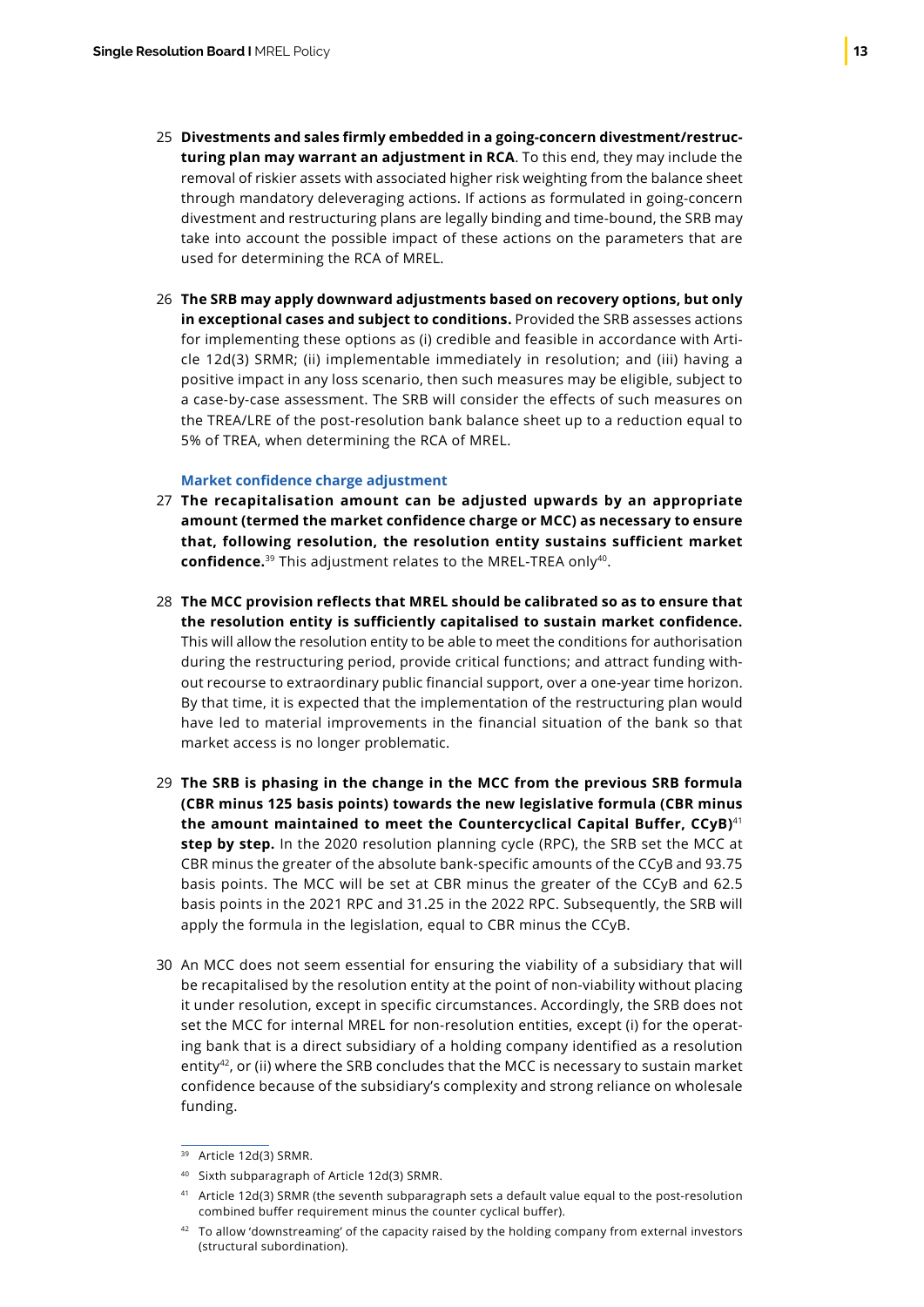#### **Other possible adjustments**

- **The SRB may raise the MREL-LRE up to 8% of TLOF if necessary to meet resolu-**31 **tion objectives**. The SRB may adjust the MREL-LRE up to 8% TLOF at the level of the resolution group, if considered necessary to provide for loss-absorbing capacity at the level referred to in Article 27(7) SRMR<sup>43</sup>. The SRB will do so based on a case-bycase assessment with due consideration for financial stability.
- **RCA may potentially be adjusted in light of projected post-resolution Pillar 2**  32 **requirements.** Article 12d(3) SRMR foresees potential upwards or downwards adjustments of the RCA component corresponding to supervisory Pillar 2 requirements after the implementation of the resolution strategy and after consulting the competent authority. The SRB, in consultation with the competent authorities, estimates the P2R post resolution (for its use in the MREL formula) on the basis of the outcome of the latest SREP process. For banks with a high risk profile, the resolution actions are expected to yield a risk-reducing effect that could potentially be translated into a lower post resolution P2R level for both external and internal MREL. For banks with a lower risk profile, the current resolution P2R will contribute to the MREL calibration.

#### **2.4.2. FOR TRANSFER STRATEGIES**

- **The SRB may adjust the RCA, including the MCC, to reflect the transfer of assets**  33 **when the preferred resolution strategy relies primarily on a transfer tool (sale of business – share or asset deal, bridge institution, and/or asset separation**<sup>44</sup>**).** The adjustment takes the form of a scaling factor applied to total assets as a proxy to reflect the recapitalisation needs post resolution, or the assets that would be transferred and/or liquidated under normal insolvency proceedings. This scaling factor applies to the TREA and LRE bases of the calibration of the RCA. It can be aggregated with other bank-specific adjustments applied to the RCA, including the MCC, where relevant.
- **Allowing such an adjustment demands a critical and realistic assessment of** 34 **the credibility and feasibility of resolving the respective bank using transfer tool(s).** As a pre-condition to the choice of the sale of business tool, all the conditions for its operationalisation shall be met at the time of resolution planning. This condition implies, among other things, high standards in the Management Information System and data room availability, market analysis of the likelihood of potential buyers, and a stringent separability analysis. Moreover, adjustment factors to MREL for banks with a transfer strategy presuppose that the transfer tools are the most appropriate tools for achieving the resolution objectives.
- **The SRB tailors the adjustment factor to bank-specific characteristics within** 35 **a 10% corridor range with an upper limit of 25% and a lower limit of 15%.** The adjustment factor is based on criteria that capture the marketability and capital needs of the resolved entity.
- 36 The criteria include:
	- bank size, measured by total assets;
	- existence of impaired assets, measured by the ratio of non-performing exposures net of allowances over total assets;

 $43$  In accordance with the fourth subparagraph of Article 12d(3) and the fourth subparagraph of Article 12d(6) SRMR.

<sup>44</sup> In this context, the asset separation tool is a complementary resolution tool, which can only be used in combination with other resolution tools; the primary tool of the resolution strategy is typically the bail-in tool.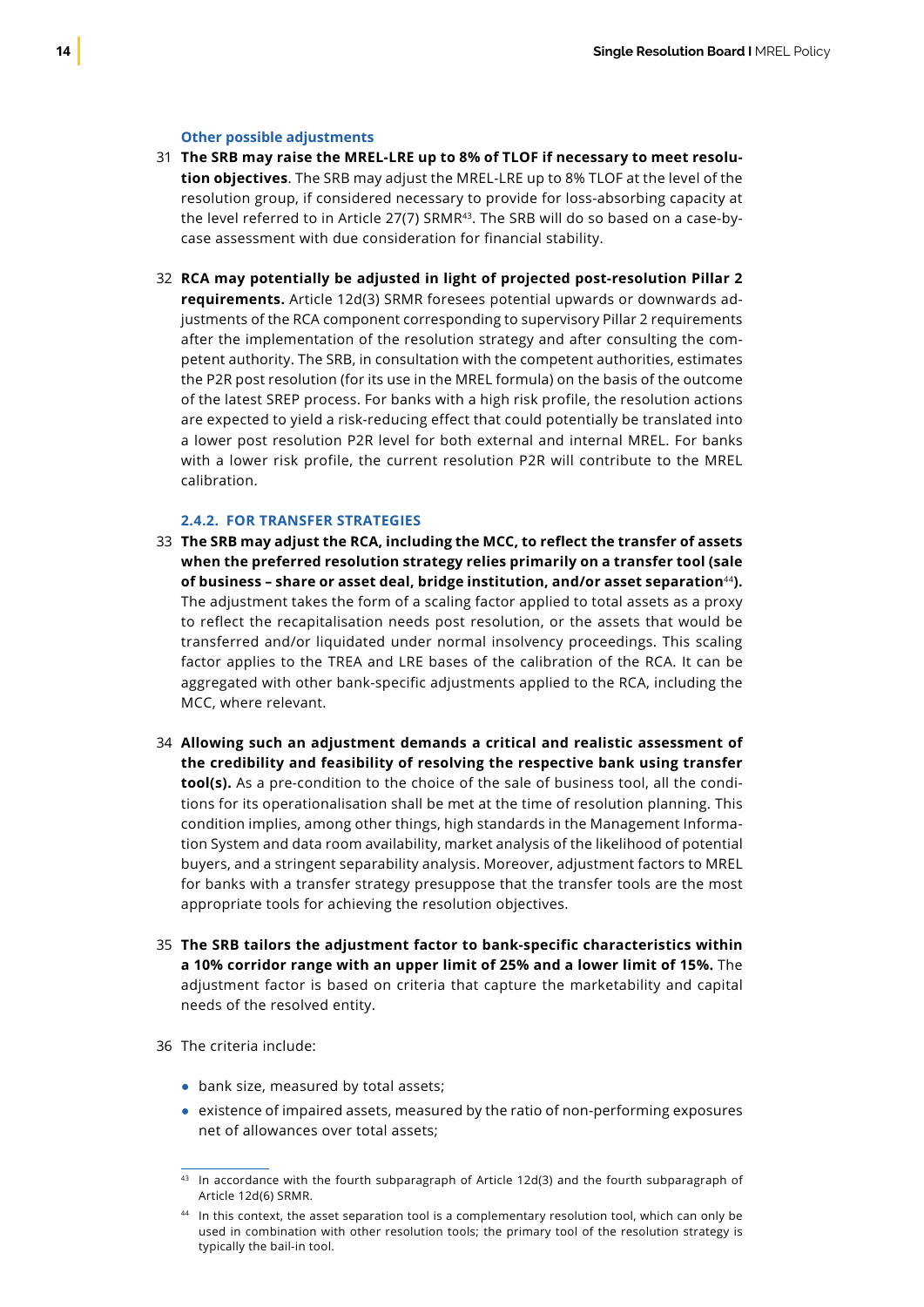- <span id="page-16-0"></span>● depositor base, measured by the ratio of covered deposits to total assets; and
- level of uncertainty on the valuation of banks' activities, measured by the ratio of Level 3 assets to total assets (a higher ratio of Level 3 assets implies a lower level of transparency to a buyer).
- **The adjustment factor is not applicable to internal MRELs.** Resolution tools are 37 intended to be applied at the level of resolution entities only. Subsidiaries that are not resolution entities are meant to be recapitalised through the cancellation and/ or conversion of instruments that meet the conditions for internal MREL, which prevents subsidiaries from entering either resolution or insolvency. Since the amount of losses incurred by subsidiaries as well as their recapitalisation needs are not dependent on the choice of resolution tool for the resolution entity, no scalar should be applied to internal MREL.

### **2.5. MREL for G-SIIs**

- **Resolution entities of EU G-SIIs and material subsidiaries of non-EU G-SIIs are** 38 **subject to specific MREL requirements.** The definition of G-SII entities covers all subsidiaries of all G-SIIs identified by the FSB<sup>45</sup>. They are subject to requirements articulated in a statutory Pillar 1 TLAC requirement set out in Article 92a and 92b CRR, and any potential additional requirement determined by the SRB where the minimum TLAC requirement is deemed to be insufficient for fulfilling the conditions of MREL calibration set out in Article 12d SRMR<sup>46</sup>. In addition, Article 72e CRR extends the existing deduction regime for own funds instruments to eligible liabilities items for G-SII entities that are identified as resolution entities. The rules for calculating the precise amounts that must be deducted are fully harmonised in CRR.
- **The SRB sets an additional requirement where the requirement set out in** 39**Article 92a and 92b CRR is lower than general MREL calibration (LAA+RCA) based on Article 12d SRMR.** The additional requirement should be equal to the difference between the two. The possible addition helps ensure that all resolution groups are capable of absorbing losses and being recapitalised in line with the provisions set out in Article 12d SRMR, as for non-GSIIs; the resolvability rationale underpinning the calibration of the LAA and RCA does not differ between G-SIIs and non-G-SIIs47. Thus, with this policy, the SRB implements current principles of MREL calibration for EU G-SIIs established in the Banking Union, in alignment with the approach of other FSB jurisdictions to set requirements on loss-absorbing resources at a level potentially higher than the minimum TLAC defined in the TLAC term sheet.

<sup>45</sup> Article 4 (1)(136) CRR.

<sup>46</sup> Article 12e(1) and (3) SRMR.

 $47$  Article 12d(1)(a)-(e) of SRMR.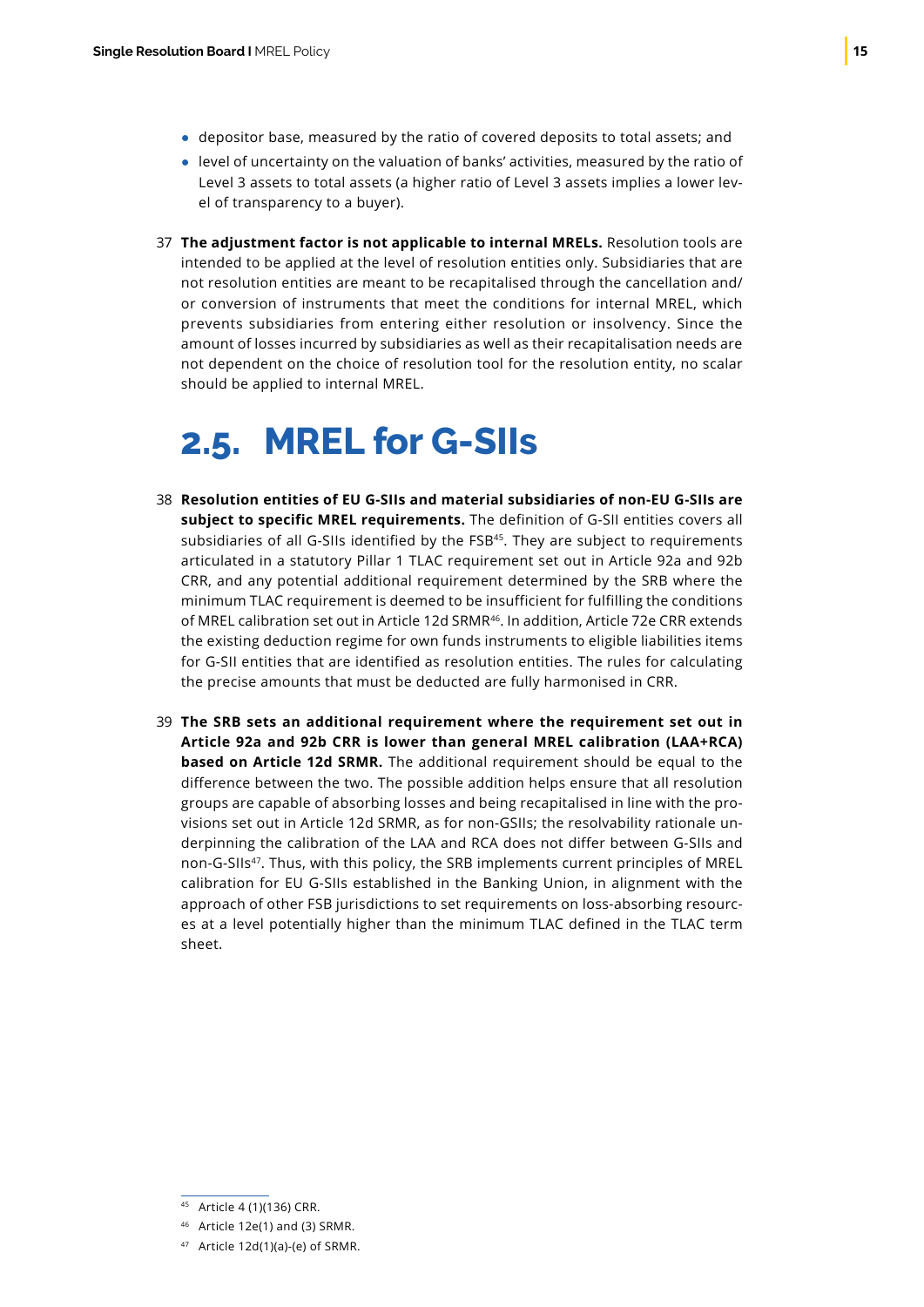### <span id="page-17-0"></span>**2.6. MREL for groups with multiple resolution entities (MPE)**

- **The key characteristic of the MPE approach is that a banking group is resolved**  40 **through the application of resolution powers to the individual resolution group(s) where losses materialise.** A resolution group comprises a resolution entity (i.e. a Point-of-Entry) and its subsidiaries that are intended to be resolved jointly through the upstreaming of losses to that resolution entity.
- **The underlying assumption of the MPE approach is that resolution groups can**  41 **be resolved feasibly and credibly without undermining the resolvability of other parts of the consolidated group.** To achieve this aim, any resolution group in a MPE group should limit its financial interconnection to other resolution groups within the same banking group and, in principle, hold MREL-eligible instruments issued in the market external to the banking group in order to avoid contagion effects between resolution groups in the same banking group.
- **Following this principle, for an MPE resolution group the MREL needs to be** 42 **adjusted upward to reflect the level of exposures between resolution groups in the same banking group.** For example, equity participations may have to be written off or debt converted into other capital instruments in resolution. This condition is necessary for ensuring that single entities or resolution groups can be resolved feasibly and credibly without undermining the resolvability of other parts/ entities of the consolidated group.

#### **2.6.1. TREATMENT OF MPE GROUPS**

- **The Banking Package introduced a deduction regime directly applicable to**  43 **G-SIIs under an MPE approach.** Article 72e(4) CRR introduces specific TLAC adjustments for G-SIIs under an MPE strategy. In particular, it foresees adjustments to the TLAC eligible items: any exposure of the EU parent resolution entity towards a subsidiary which does not belong to the same resolution group as that EU parent, in the form of either own funds or eligible liabilities, shall be deducted from the computation of the TLAC-eligible liabilities of the parent resolution entity.
- **However, if the subsidiary concerned is in surplus with regard to its TLAC re-**44 **quirement**<sup>48</sup>**, according to Article 72e(4) CRR, the resolution authority of that parent institution, after duly considering the opinion of the resolution authorities of any subsidiaries concerned, may permit the parent institution to deduct a lower amount of such exposures.** The deduction may be reduced by the proportion of the TLAC surplus that corresponds to the own funds and eligible liabilities issued by the subsidiary and held by the parent resolution entity. From an economic perspective, this lower deduction amount represents loss-absorbing and recapitalisation capacity held at local level and not committed to any local prudential and resolution requirement.
- **If a lower deduction is accepted, the amount of TLAC surplus that is used to** 45**reduce the deductions of the parent resolution entity has to be deducted from the TLAC-eligible liabilities of the subsidiary concerned.** The rationale is that

<sup>48</sup> This includes any Pillar II MREL additional to TLAC (see Article 72e(4) CRR) where applicable.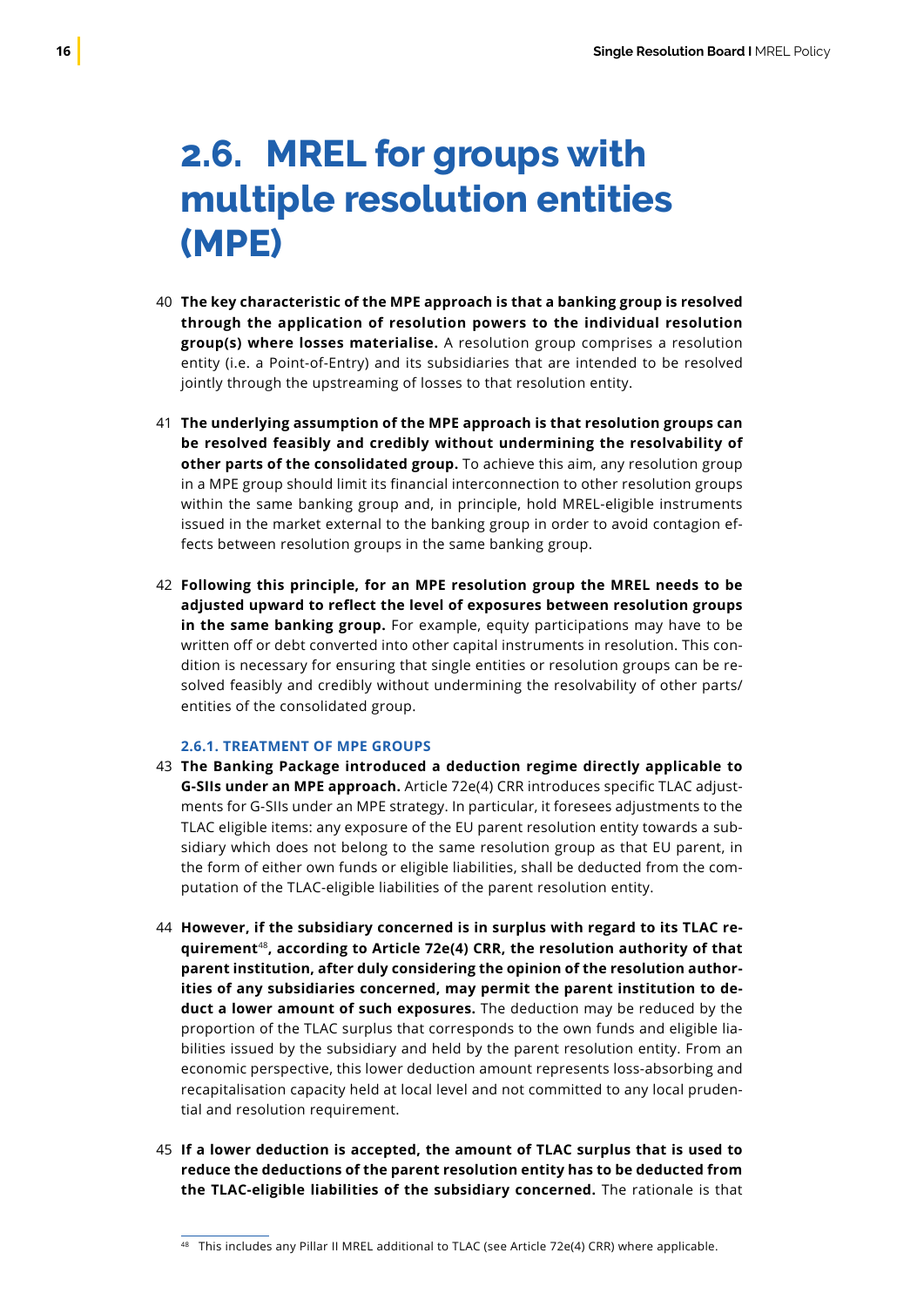otherwise the same liabilities could be used to cover TLAC requirements twice: at parent level and at subsidiary level. The surplus amount pertaining to the parent resolution entity that increases its eligible liabilities must be matched by a corresponding lower amount of eligible liabilities in the subsidiary**.** The new rules established by Article 92a of the CRR (and related provisions, including Article 72e) are directly applicable to G-SIIs as regards their TLAC requirement.

- **The SRB reflects the economic effect of the concept described in paragraphs**  46 **42 and 43 above in the MREL framework for all MPE banking groups for the treatment of exposures to resolution groups based in third countries.** To this end, the SRB determines MREL add-ons and differentiates its approach according to whether the exposures are towards other resolution groups based in the EU or in third countries. This methodology applies to all MPE banking groups (G-SIIs and non-G-SIIs).
- **The part of the add-on related to exposures to resolution groups based in third**  47 **countries will be treated in such a way as to mirror the economic rationale and effects of the CRR deduction regime.** To this end, for exposures to non-EU resolution groups, MPE deductions as set out in Article 72e(4) CRR for G-SIIs will be translated into corresponding MREL add-ons for all MPE groups. The outcome of the CRR approach based on deductions will be transformed into corresponding add-ons to capture the intragroup exposures between resolution groups based in third countries and the EU resolution group for which the MREL is computed. The SRB allows, on a transitional basis, surpluses present at third-country resolution groups to proportionally reduce the add-on. On 27 October 2021 the European Commission published a legislative proposal which clarifies, among other aspects, that surpluses located in countries which have not adopted a resolution framework (equivalent to internationally agreed standards) cannot form a basis for reducing the requirement for the resolution group of the EU entity. The SRB will align its transitional approach to the final legislative outcome, including the date of entry into application of the revised regime.
- **The part of the add-on related to exposures to resolution groups based in the**  48 **EU will instead be computed according to a methodology that simulates the loss absorption and recapitalisation at the other EU resolution groups**. For the part of these exposures which relates to the loss-absorption amount of other EU resolution groups, the full part will be required as add-on. For the part which relates to the simulated recapitalisation, as a result of the application of bail-in at other EU resolution groups, the resolution group concerned would hold new equity instruments, whose market value is expected to be lower than their book value after resolution. To reflect such a lower market value, in line with the assumption made in the approach to NCWO<sup>49</sup>, a resolution haircut<sup>50</sup> of 75% is assumed on the book value of the equity participations in other resolution groups, which increases the add-on of the resolution group concerned by the same amount. Any remaining exposures to other EU resolution groups not involved in the simulated bail-in will be subject to the MREL formula applied to the resolution group concerned.
- **To foster a level playing field across resolution strategies (SPE or MPE) for all** 49**banking groups, the SRB may adjust the MREL requirements of entities forming part of an MPE group based on a hypothetical SPE requirement.** In this regard, Article 45h(2) BRRD states that for determining MREL for G-SIIs, the resolution authorities should discuss and where appropriate and consistent with the G-SII's

<sup>49</sup> See Section 3.3 and Box 1

<sup>50</sup> The resolution haircut aims to duly reflect the experience of losses during a resolution in the jurisdictions involved.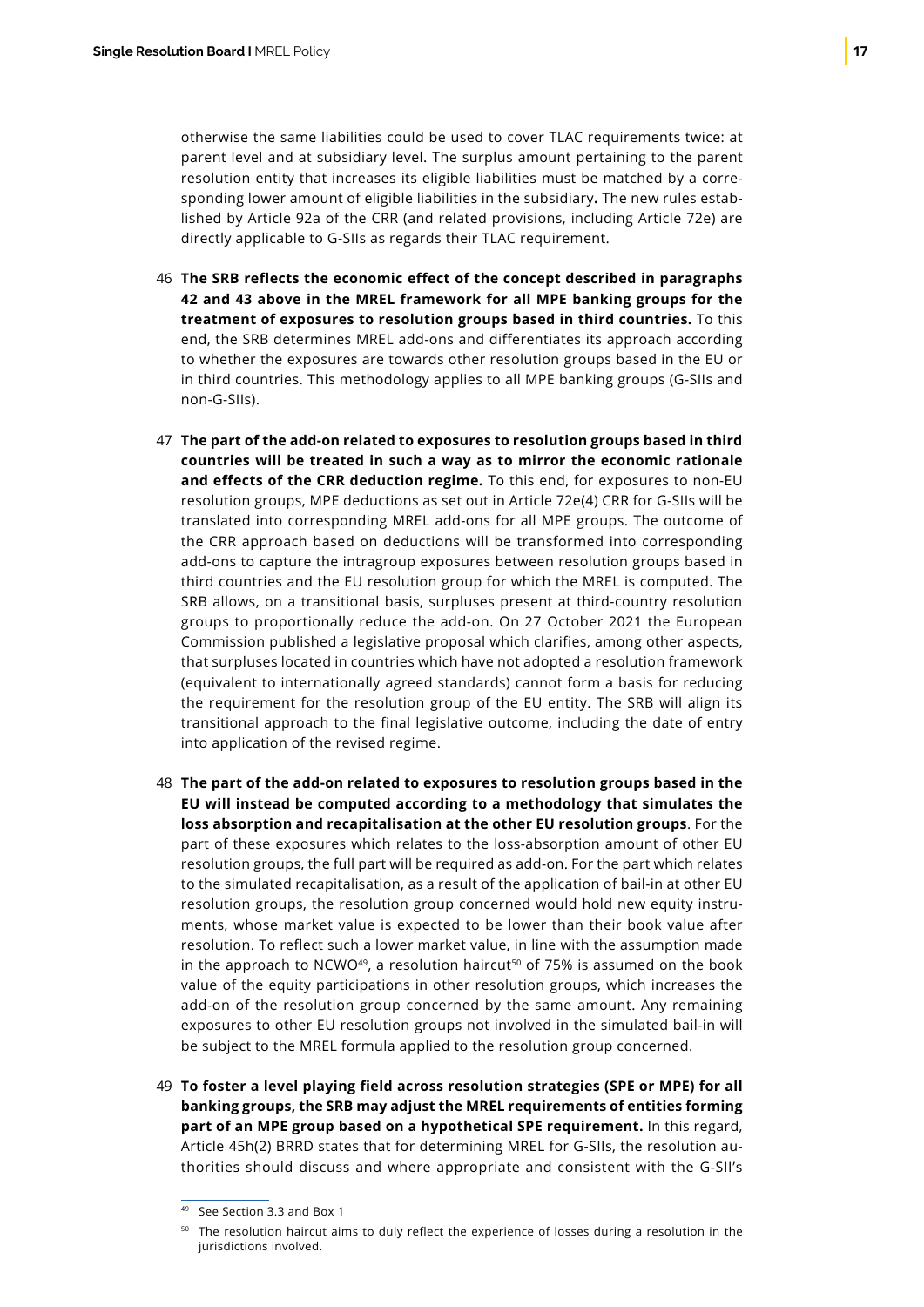resolution strategy, agree on any adjustment to eliminate or minimise the differences between i) the requirement for the Union parent entity as if it was the only resolution entity of the G-SII (hypothetical SPE requirement) and ii) the sum of the requirement for each resolution entity (MPE requirements without add-on). On this basis, the SRB could reduce, for all EU resolution groups of an MPE banking group, the add-on up to the difference between the two hypothetical requirements, conditional on the commitment of the bank to reduce financial interconnections between resolution groups. This policy aims to preserve the neutrality of MREL with regard to the resolution strategy chosen, while ensuring a level-playing field between similar groups with different preferred resolution strategies.

**When comparing with the hypothetical SPE requirement, MPE add-ons will be** 50**disregarded in the sum of the requirements of resolution groups.** In this way, double counting of own funds instruments and eligible liabilities instruments issued by entities in one resolution group and held by entities in another resolution group is avoided.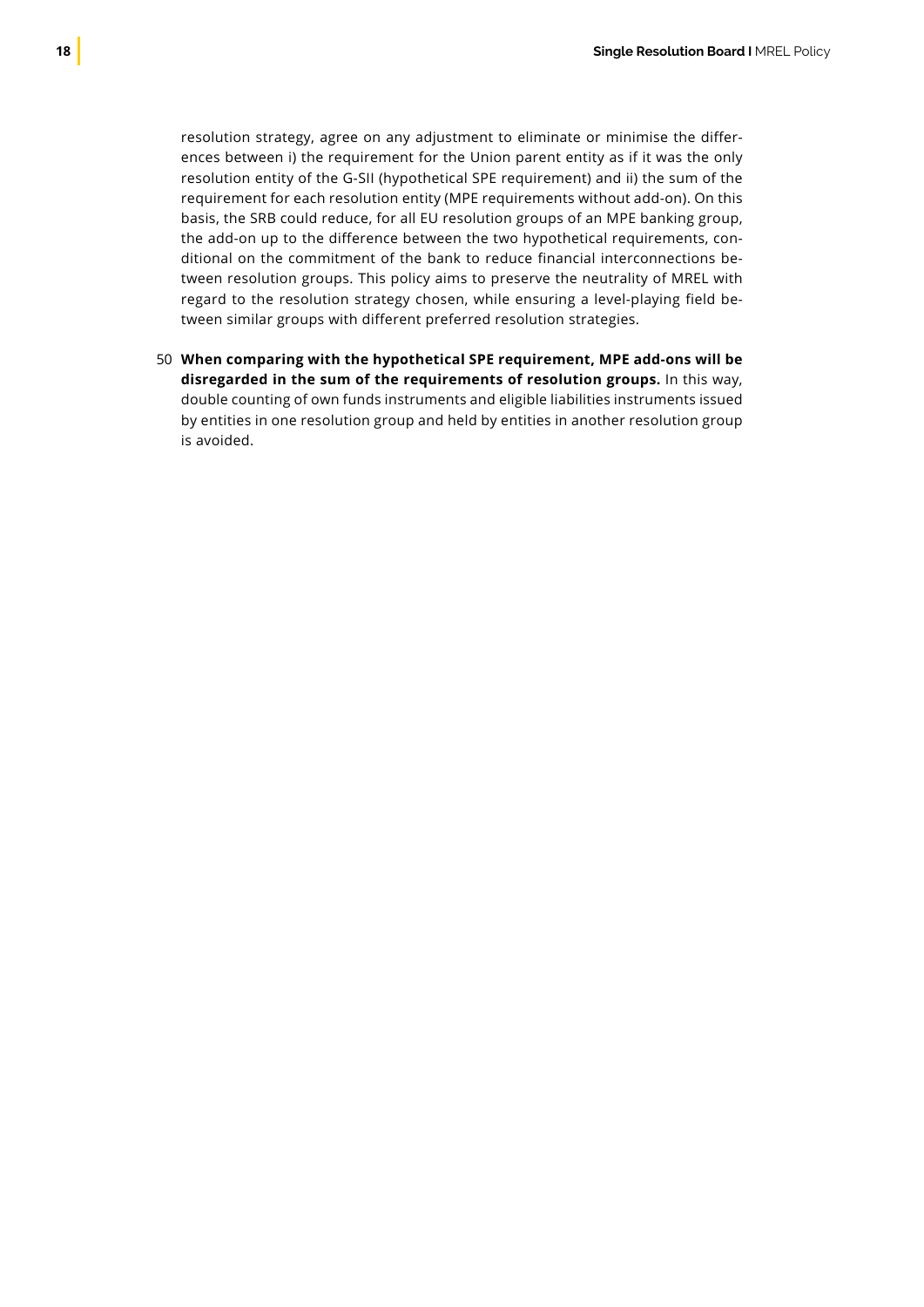## <span id="page-20-0"></span>**3. Subordination for resolution entities**

- **Subordination improves resolvability by making the implementation of the**  51 **resolution tools more feasible and credible.** In particular, it addresses the risks stemming from having bail-in-able instruments ranking *pari passu* with operational liabilities and any other liabilities excluded from bail-in in resolution, which might otherwise result in a breach of the NCWO principle<sup>51</sup>. Of particular concern is the risk that the value of instruments held by shareholders and creditors whose claims have been bailed-in in resolution incur greater losses than they would have incurred in a winding up under normal insolvency proceedings (insolvency) $52$ . The affected shareholders and creditors would be entitled to the payment of the difference out of the resolution financing arrangements. Subordination is designed to avoid this.
- **The Banking Package confirms the central role of the NCWO risk in the deter-**52 **mination of subordination requirements.** As will be explained in this section, for resolution entities subject to Pillar 1 subordinated MREL requirements, the legislation provides discretion to the resolution authority to reduce the minimum requirement to a level of subordinated instruments below 8% TLOF on a case-by-case basis, provided that the NCWO principle is not breached and conditional to bank's progress towards resolvability. The SRB may also grant G-SIIs an allowance for senior instruments to be used to meet the external TLAC requirement subject to the same conditions<sup>53</sup>. The NCWO principle also plays a role in the conditionality for increasing the subordination requirement for Pillar 1 banks beyond the level equal to 8% TLOF in accordance with Article 12c(7), (8) and (9) SRMR. Finally, the assessment of NCWO risk is the driver for subordination requirements for banks other than G-SIIs, Top Tier Banks and Other Pillar 1 Banks<sup>54</sup>, taking into account the provisions of Article 12c(9) SRMR.

### **3.1. Calibration of subordination requirements**

**Subordination requirements differ across types of institutions.** The amount a 53resolution entity is required to hold in own funds and subordinated liabilities depends on the entity's regulatory classification, and, in particular, whether the SRB has identified NCWO risk for these banks. Resources eligible for meeting the internal MREL for non-resolution entities must be fully subordinated<sup>55</sup>.

<sup>51</sup> Article 27(3) and (5) of the SRMR.

 $52$  Article 15(1)(g) SRMR. The NCWO condition can be breached even though total losses are typically larger under insolvency than under resolution because the distribution of losses depends on the approach taken. For example, insolvency may allow holders of bail-in-able senior debt to share losses with holders of non-bail-in-able senior debt. That may be superior for the former if the value of shares they receive in resolution is very low. Annex II provides an illustration.

<sup>53</sup> Article 72b(3) and (4) CRR.

<sup>54</sup> Article 12c(5) SRMR.

<sup>55</sup> See eligibility criteria in Article 12g SRMR and 92b CRR (internal TLAC).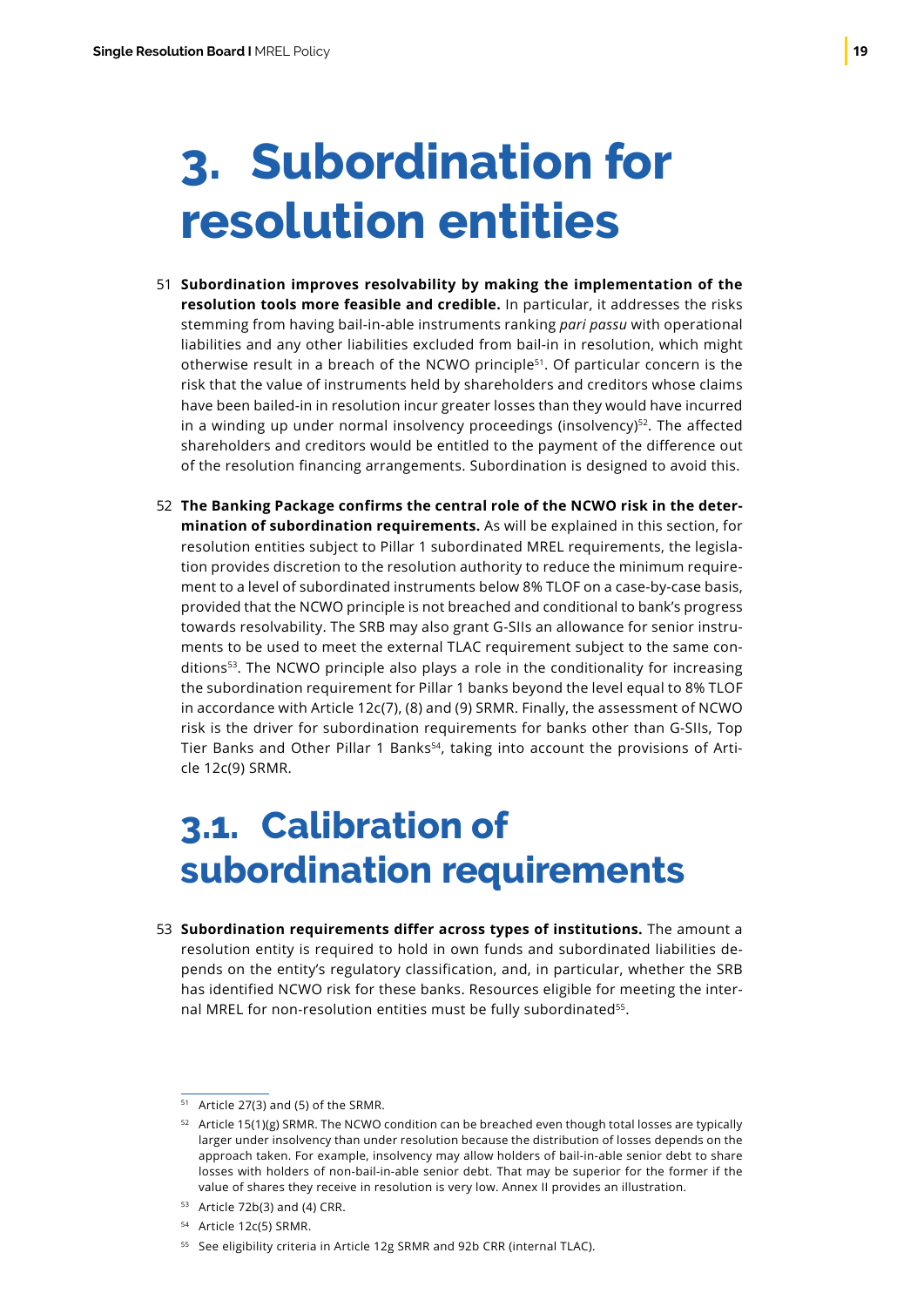- <span id="page-21-0"></span>**The Banking Package significantly amended the way subordination requirements** 54 **are determined for various types of banks, and especially for larger, more systemic banks.** The framework establishes minimum subordination requirements for G-SIIs<sup>56</sup>, Top-Tier Banks<sup>57</sup>, and Other Pillar 1 Banks<sup>58</sup>. The minimum level of subordination for these banks is composed of:
	- i. Pillar 1 subordinated MREL requirements, calibrated at 18% TREA (plus CBR59)/6.75% LRE60 for G-SIIs, or 13.5% TREA (plus CBR)/ 5% LRE for Top Tier Banks and Other Pillar 1 Banks<sup>61</sup>; and
	- ii. any additional subordination set by the resolution authority, up to a level that ensures 8% TLOF<sup>62</sup>. Note: this level may be increased or decreased by the resolution authority under conditions described below, subject to a cap $63$  and a floor $64$ .
- **In line with Article 12c(5) SRMR, the SRB may set subordination requirements** 55 **for resolution entities of banks that do not qualify as G-SIIs, Top Tier Banks and Other Pillar 1 Banks, based on a case-by-case assessment of NCWO risk.** The subordination requirement is to be set at a level calibrated for each bank so as to eliminate potential NCWO risks. The assessment is subject to the conditions of Article 12c(9) SRMR. The level of subordination is limited to the higher of (i) 8% of total liabilities and own funds; and (ii) the so-called 'prudential formula' (2x Supervisory Pillar 1 + 2x Supervisory Pillar 2 + CBR).

### **3.2. Provisions for Pillar 1 banks**

#### **3.2.1. 8% TLOF TARGET LEVEL**

- **Article 12c(4) SRMR provides that the SRB should require resolution entities of** 56 **G-SIIs, Top Tier Banks and Other Pillar 1 Banks to achieve a subordination level equal to 8% TLOF.** This requirement is in addition to the Pillar 1 subordinated requirements described above in point (i) of paragraph 53. The 8% TLOF requirement is a target level which the SRB has to ensure when calibrating the subordinated component of the MREL.
- **Depending on the risk density and the liability structure of the resolution**  57**entity at the reference date of MREL calibration, the 8% TLOF target level may already be exceeded by the Pillar 1 subordinated MREL requirements.** Where the amount corresponding to 8% TLOF exceeds the risk-based<sup>65</sup> or leverage-based Pillar 1 subordinated MREL requirements, the MREL needs to be increased up to the equivalent of 8% TLOF to ensure that the target level is achieved.
	- <sup>56</sup> Article 92a CRR.
	- <sup>57</sup> Article 12d(4) SRMR.
	- <sup>58</sup> Article 12d(5) SRMR.
	- <sup>59</sup> Even though the CBR is not part of the MREL, it accounts for an additional level of subordination governed by a dedicated regulatory regime with a power of the resolution authority to prohibit certain distributions in case the institution does not meet the CBR in addition to the requirement (Article 10a SRMR).
	- <sup>60</sup> Article 92a CRR in conjunction with Article 72a(1)(a), Article 72b(2)(d), Article 72k and 92a CRR. Being a statutory requirement of Article 92a CRR, no implementing act of SRB is needed, whereas Pillar 1 requirements for TTBs and Other Pillar 1 Banks will be determined through the SRB MREL decision.
	- <sup>61</sup> Article 12d(4) and (5) SRMR in conjunction with Article 12c(3) and Article 12g(2)(a)(ii) SRMR.
	- <sup>62</sup> Article 12c(4) SRMR.
	- <sup>63</sup> Article 12c(7) SRMR.
	- <sup>64</sup> Article 12c(4) SRMR.
	- <sup>65</sup> Including the buffer requirements that stack on top of MREL expressed in TREA.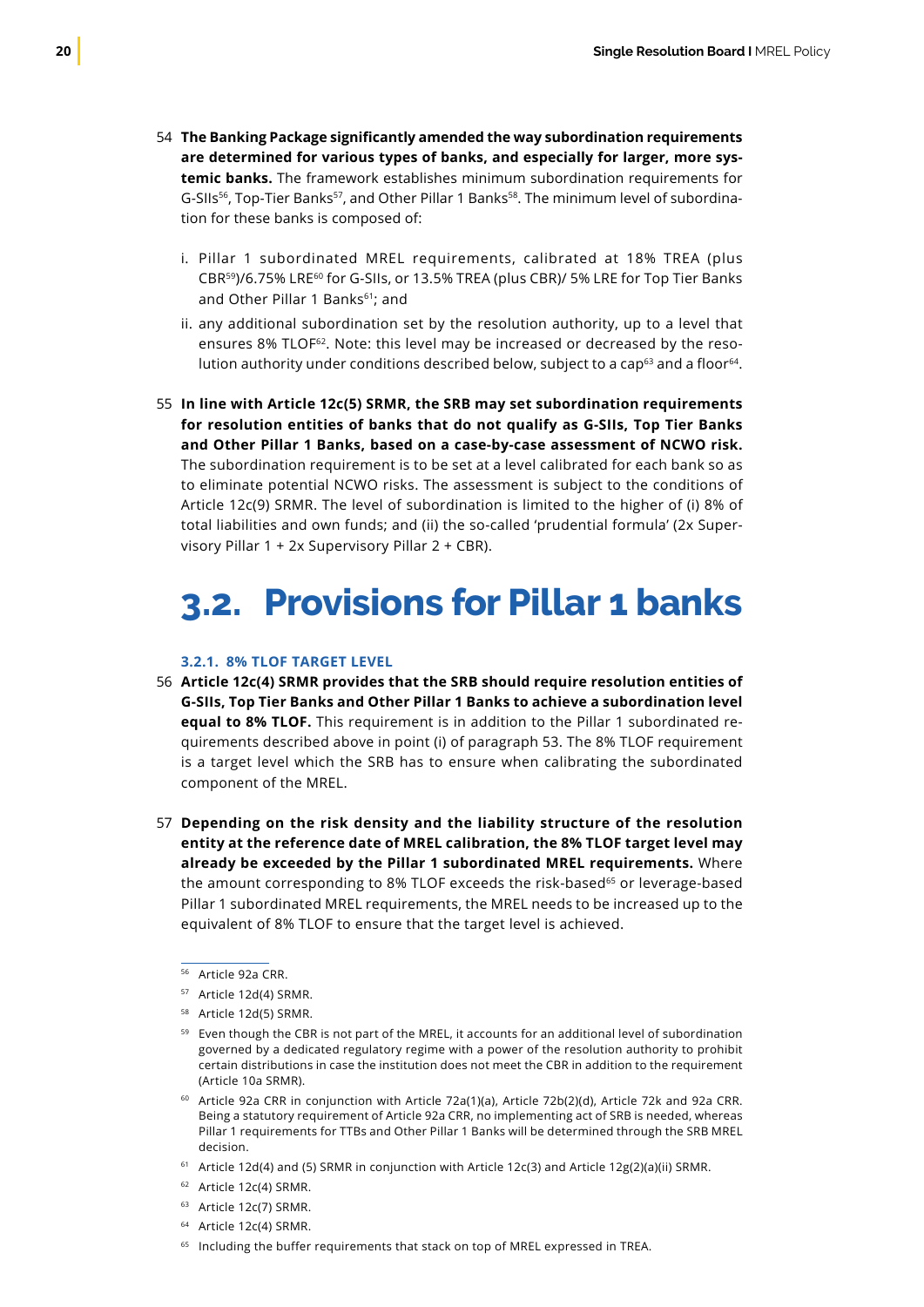**The 8% TLOF target level for Top Tier Banks is capped at 27% of TREA.** Where 58 the TLOF component, including any adjustment, leads to an amount of subordination that is higher than 27% of TREA, Article 12c(4) SRMR provides that a cap (at 27% of TREA) should be applied where access to the Single Resolution Fund is not considered to be an option for resolving that resolution entity in the resolution plan<sup>66</sup>. The cap does not apply to G-SIIs, nor to Other Pillar 1 Banks.

#### **3.2.2. INCREASE OF THE 8% TLOF TARGET LEVEL**

- **The SRB may increase the 8% TLOF subordination requirement for G-SIIs, Top**  59 **Tier Banks and Other Pillar 1 Banks under specific conditions.** According to Article 12c(8) SRMR, the SRB may decide to increase subordination requirements, for a number of resolution entities up to 30% of this type, where:
	- a. substantantive impediments to resolvability have been identified in the preceding resolvability assessment;
	- b. the credibility and feasibility of the resolution strategy is limited; or
	- c. the bank has been assigned a prudential Pillar 2 requirement which ranks it, in terms of riskiness, among the top 20% of the resolution entities under the SRB's remit that are subject to an MREL decision.
- 60 Article 12c(7) SRMR specifies that the SRB may impose a higher subordination requirement to the extent that it should not exceed the higher of (i) 8% of total liabilities and own funds; and (ii) the prudential formula (2x Supervisory Pillar 1 + 2x Supervisory Pillar2 +  $CRN<sup>67</sup>$ .
- **The SRB may decide to increase subordination in relation to banks for which** 61 **the SRB concludes that the credibility and feasibility of their resolution strategy is limited or if there are substantive impediments or because of the riskiness of the bank.** Therefore, where applicable, the SRB will assess condition (a) of Article 12c(8) SRMR concerning substantive impediments to resolvability identified in the preceding resolvability assessment. In addition, the attention will focus on condition (b) of Article 12c(8) SRMR (related to insufficient progress in removing potential impediments, in particular relating to NCWO risk), and on the conditions of Article 12c(9) SRMR. Where a bank does not take measures deemed credible and sufficient to address potential impediments, the SRB may decide to adjust upward its subordination requirement. The bank's progress on resolvability will be first and foremost assessed against the specific work priorities communicated to each bank by the SRB. Finally, condition (c) on riskiness of the bank will also be assessed.

### **3.2.3. DECREASE OF THE 8% TLOF TARGET LEVEL**

**The SRB may decrease the 8% TLOF target level on a case-by-case basis, depend-**62**ing on the outcome of the assessment of NCWO risk, and subject to satisfactory progress towards resolvability.** When determining the overall level of the subordination requirement for a resolution entity, the SRB may decrease the 8% TLOF target level downwards – in accordance with Article 12c(4) SRMR – by no more than the level equal to the formula:

$$
8\% \, \text{TLOF} \times \left(1 - \left(\frac{3.5\% \, \text{TREA}}{18\% \, \text{TREA+CBR}}\right)\right)
$$

<sup>&</sup>lt;sup>66</sup> Where the use of the Single Resolution Fund is foreseen, the overall MREL target needs to be sufficient to meet the conditions for a contribution of the Fund to resolution (Article 27(7) SRMR).

<sup>&</sup>lt;sup>67</sup> For Top Tier Banks, the 27% TREA cap may be exceeded.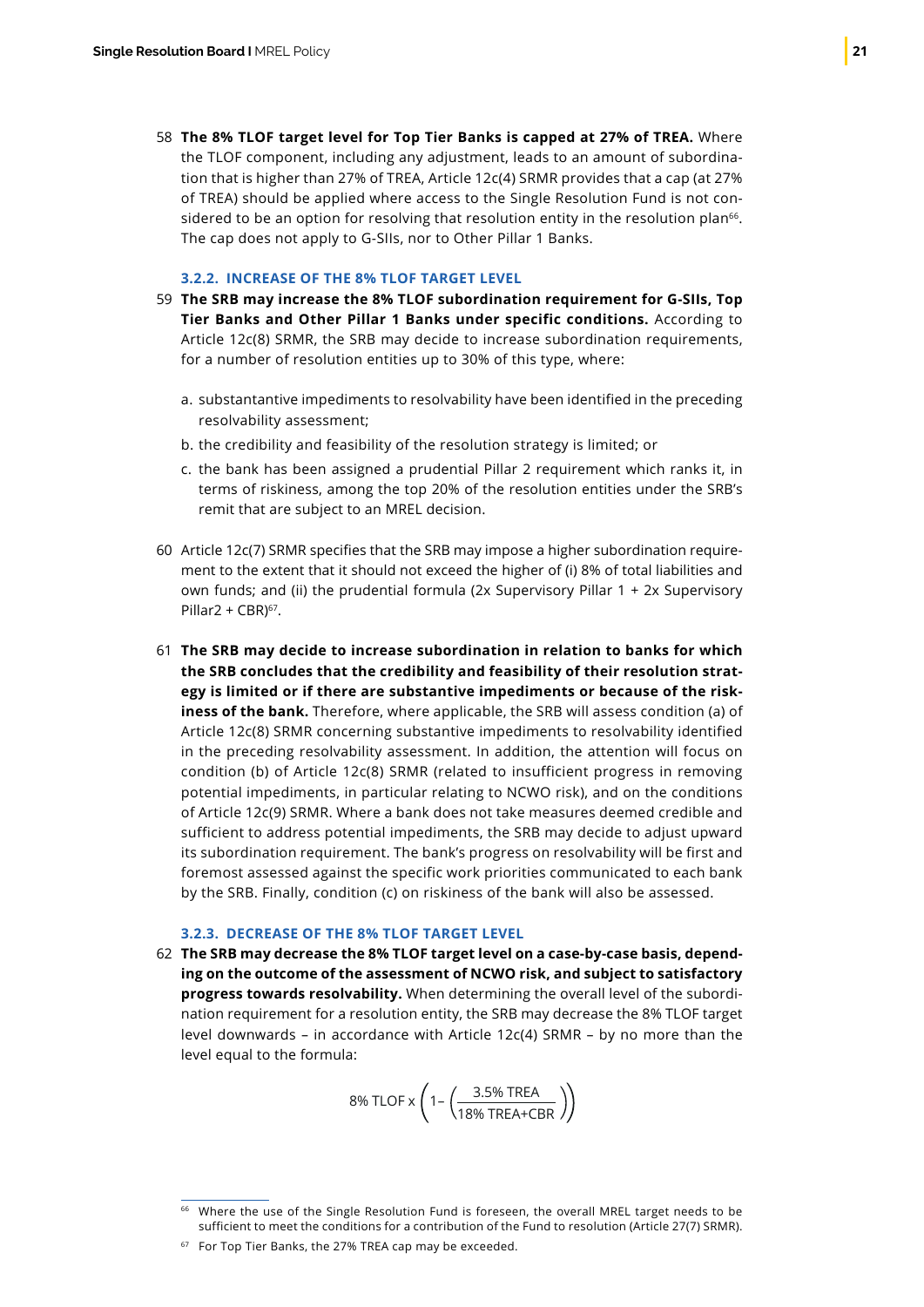<span id="page-23-0"></span>**This adjustment may be granted only if the conditions set out in Article 72b(3)** 63 **CRR are met,** in particular where the reduction does not create NCWO risk. In addition, the adjustment is subject to satisfactory progress of the bank towards resolvability. Where the SRB concludes that these conditions are met on a case-by-case basis, the NCWO approach described in section 3.3 would allow the SRB to grant an adjustment to the 8% TLOF target level up to a level that ensures compliance with the said conditions.

### **3.2.4. TLAC ALLOWANCES FOR G-SIIS**

- **Decisions on the TLAC allowances under Article 72b(3) and (4) CRR for G-SIIs** 64 **should follow the approach taken regarding discretionary 8% TLOF reductions.** An allowance under Article 72b(3) and (4) CRR permitting the use of senior instruments to satisfy the external TLAC requirement of Article 92a CRR may be granted, on a case-by-case basis, only (i) if it does not give rise to a material risk of successful legal challenge or valid compensation claims in relation to the NCWO principle; and (ii) subject to satisfactory progress of the bank towards resolvability.
- **Where granted, this allowance may be full or partial, depending on the quan-**65 **tity of subordinated instruments needed to balance the estimated value in resolution with the value in insolvency (equilibrium point)**<sup>68</sup>**.** Where the amount of subordination at the equilibrium point is lower than the reduced 8% TLOF target level, the SRB limits the allowance to the extent necessary to ensure an amount of subordinated resources<sup>69</sup> equal to that level.
- **These allowances will be reassessed yearly on a case-by-case basis, based on** 66 **relevant balance sheet data, and communicated to G-SIIs.** The SRB will communicate any allowance granted and applicable from 1 January 2022 under the fully-loaded TLAC regime of 18% TREA/6.75% LRE, to be revised in the subsequent planning cycles.

### **3.3. Valuation-based assessment of NCWO risk**

- **The SRB considers that an assessment of the NCWO risk should support the**  67 **resolvability of banks.** The methodology for such an assessment should provide the SRB with the analytical tools to implement subordination levels for banks that have no minimum subordination requirement under the Banking Package, as well as to adjust subordination requirements for Pillar 1 Banks.
- **The SRB uses a quantitative approach that simulates the resolution and insol-**68**vency scenarios and compares the situation (value at disposal) of certain groups of creditors in those scenarios.** Where the estimate in resolution is lower than the value in insolvency, the approach determines the amount of senior resources that would need to be replaced with subordinated resources to make these two values equal. This amount reflects the quantitative change in the liability structure deemed necessary to avoid NCWO risk under the specific assumptions of the valuation approach. At this 'equilibrium point', the approach assumes that NCWO risk will be

 $68$  In contrast, the outcome remains binary for any allowance granted under Article 72b(4) CRR ('Hold-Co allowance') due to the 'all-or-nothing' nature of this permission.

<sup>69</sup> See point (49b) of Article 3(1) SRMR 'subordinated eligible instruments' means instruments that meet all of the conditions referred to in Article 72a of Regulation (EU) No 575/2013 other than paragraphs (3) to (5) of Article 72b of that Regulation.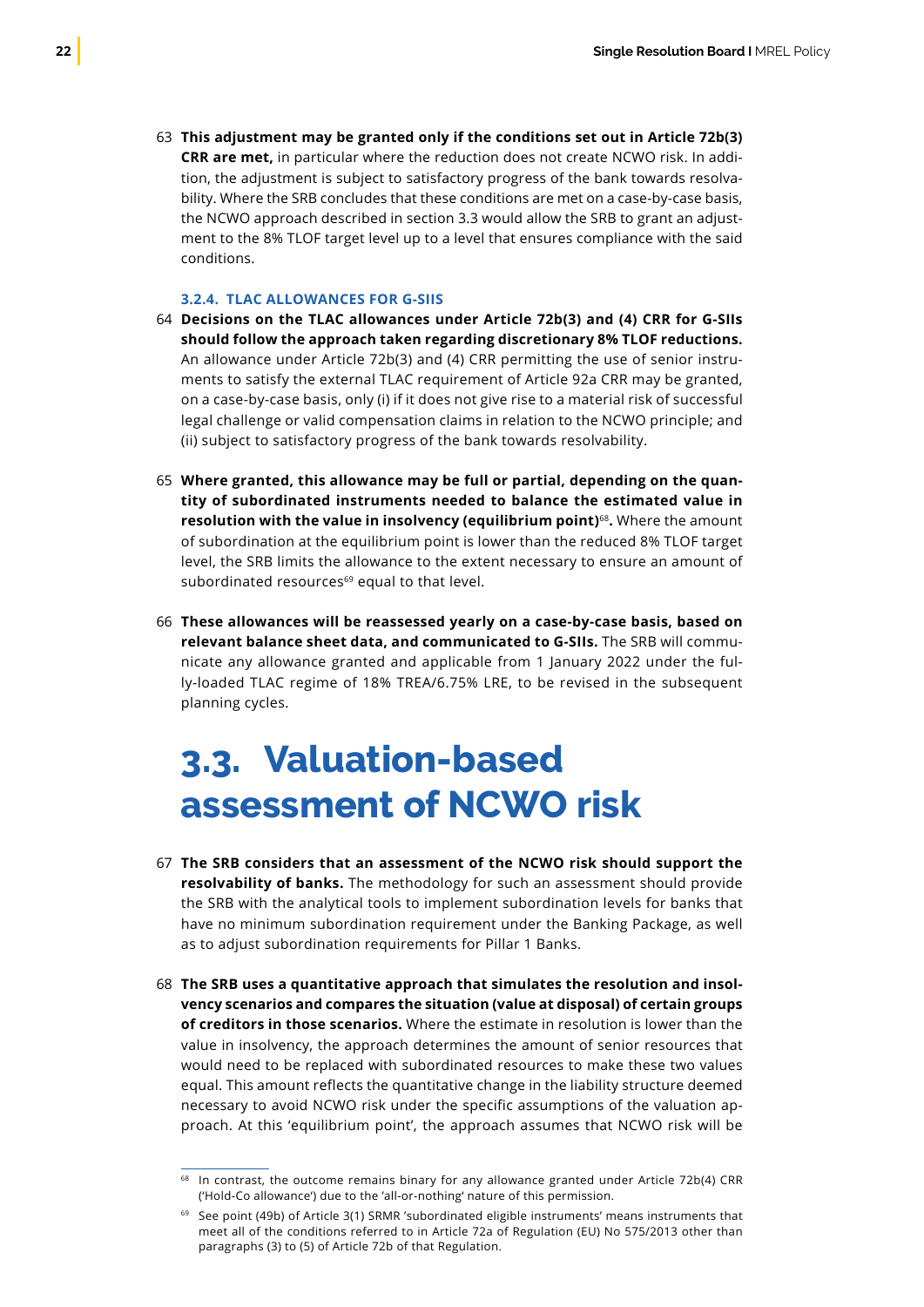avoided. Thus, the approach is aimed at operationalising the legal principles governing NCWO risk in a mathematical construct.

- **The approach will also allow the SRB to estimate the equilibrium point where** 69 **the value in resolution is higher than the insolvency counterfactual.** The absence of NCWO risk reflects a potential surplus<sup>70</sup> of subordinated resources over the equilibrium point from which NCWO risk is avoided.
- **The SRB estimates the value of a creditor's claim in resolution with its respec-**70 **tive value in insolvency, based on assumptions about write-downs and losses under different circumstances.**
	- i. **The total loss of value for the creditor after resolution is referred to as 'resolution haircuts'.** In resolution*,* the value of debt is affected by the full or partial write-down and conversion of the outstanding amount. While the part of the claim written down is fully lost, the part of senior claims converted into shares (partially) compensates the creditor for the loss of the debt claim (Box 1).
	- ii. **In insolvency, the value of debt is affected by any loss the creditor incurs when the amount he/she receives following the liquidation of assets and payment of other liquidation costs is lower than his/her claim, referred to as 'insolvency haircuts'.** It is assumed that the total amount of losses may exceed the total amount of the own funds requirement (which equals the MREL LAA + CBR)71. Losses include those which may have contributed to the insolvency situation, and those stemming from the insolvency proceedings, because assets will be liquidated below their book value.
- **In addition, as from 2022 RPC, in its assessment of the NCWO risk, the SRB**  70a **takes into account the evolution of the bank's balance sheet approaching failure**. 72
- **The approach assumes an additional loss in the event of insolvency, reflecting**  71 **the extra losses and costs associated with insolvency proceedings.** The additional amount (i.e. the haircut on assets) is 10%, applied to total assets minus the own funds requirement (MREL LAA + CBR ). This proxy level might be fine-tuned in future resolution planning cycles to take into account the composition of assets and the national historical recovery rates in insolvency proceedings, subject to the availability of data from which the SRB can draw reliable conclusions for all Banking Union jurisdictions.
- **The bank-specific input values to be used in the SRB's assessment will be de-**72 **rived from the liability structure of the bank as reported in the LDR.**
- 73 Based on the experience gained, the SRB will consider further enhancements of the methodology in the next cycles.

<sup>70</sup> A surplus of subordinated resources over the equilibrium point of NCWO needs to be distinguished from a surplus of subordinated resources over MREL: the amount of subordinated resources of a bank may exceed the amount needed to avoid NCWO risk assumed under the quantitative tool, but at the same time be insufficient to meet any Pillar1 subordination requirement.

<sup>&</sup>lt;sup>71</sup> The CBR is the Combined Buffer Requirement.

 $72$  The SRB considers in the NCWO methodology that, during the stress period when the bank is approaching FOLTF, part of the short-term unsecured funding will be withdrawn and replaced by secured liabilities. This might either increase or decrease the share of liabilities excluded from bail-in ranking *pari passu* to MREL eligible liabilities, depending on the insolvency ranking and bail-inability of the replaced liabilities. The impact is bank-specific, with a potential increase of NCWO risk for those entities where the outflows stem mainly from senior liabilities that are not excluded from bail-in.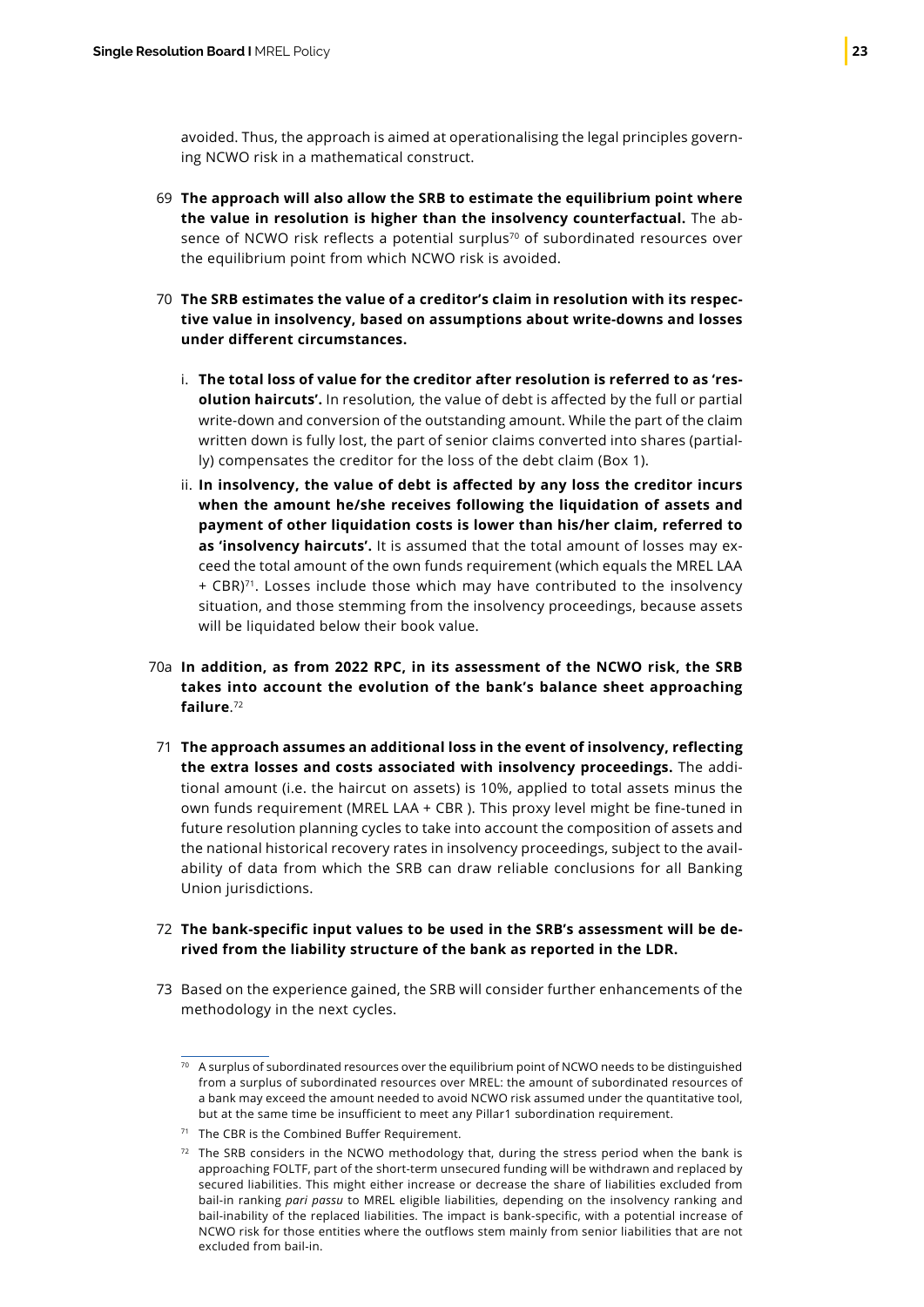#### **BOX 1**

### **DERIVATION OF RESOLUTION HAIRCUTS**

The approach assumes (i) losses equal to the amount of own funds requirement, i.e., the MREL LAA plus CBR (written down part); and (ii) that the institution is recapitalised by the level of the RCA. Recapitalisation is achieved through the conversion of liabilities, starting from liabilities in subordinated rankings, and thereafter, if needed, converting senior (or *pari passu*) non-excluded liabilities. After resolution, the value of instruments initially held by senior non-excluded debt holders would be the remaining senior debt (unconverted part) plus the portion of new equity awarded as a result of the conversion of senior debt (converted part).

The creditors whose liabilities have been converted in proportion to the converted amounts are then allocated the newly created shares. Where NCWO risk is assumed to exist after this step, the shares are re-allocated to creditors of higher rankings to the extent necessary to avoid NCWO risk, taking into account the post-conversion equity value of these instruments instead of their nominal value73.

These equity instruments are booked on the bank's balance sheet at the same nominal value as the initial liabilities they result from. However, the book value does not necessarily reflect the instruments' value for the new shareholders, for whom the relevant value is the market price of the new shares, in line with Article 10(5) of Commission Delegated Regulation 2018/345, which provides that Valuation 2 'shall provide an estimate of the post-conversion equity value of new shares transferred or issued as consideration to holders of converted capital instruments or other creditors'. The term 'equity value' means an estimated market price, for transferred or issued shares, that results from the application of generally accepted valuation methodologies. This value may take into account reasonable expectations for franchise value.

Historical data shows that listed companies and especially banks under strain may trade significantly below book value. In particular, price to book ('PtB') ratios of financial institutions were depressed during the financial crisis. Similarly, the PtB ratios reduced significantly during the Covid-19 pandemic. In addition, PtB ratios of banks with low profitability are generally below par, reflecting the key role of expected earnings in the equity valuation of companies.

The SRB considers that PtB ratios of shares, adjusted for a resolution scenario, can be used to determine a proxy for post-conversion equity value. PtB ratios are available for a broad sample of past crisis cases and banks with low profitability. Considering historical and current PtB ratios and a necessary adjustment for a resolution scenario, the SRB will assume a default price-tobook value of  $ptb_{OF\ from\ Senior} = 25\%$ .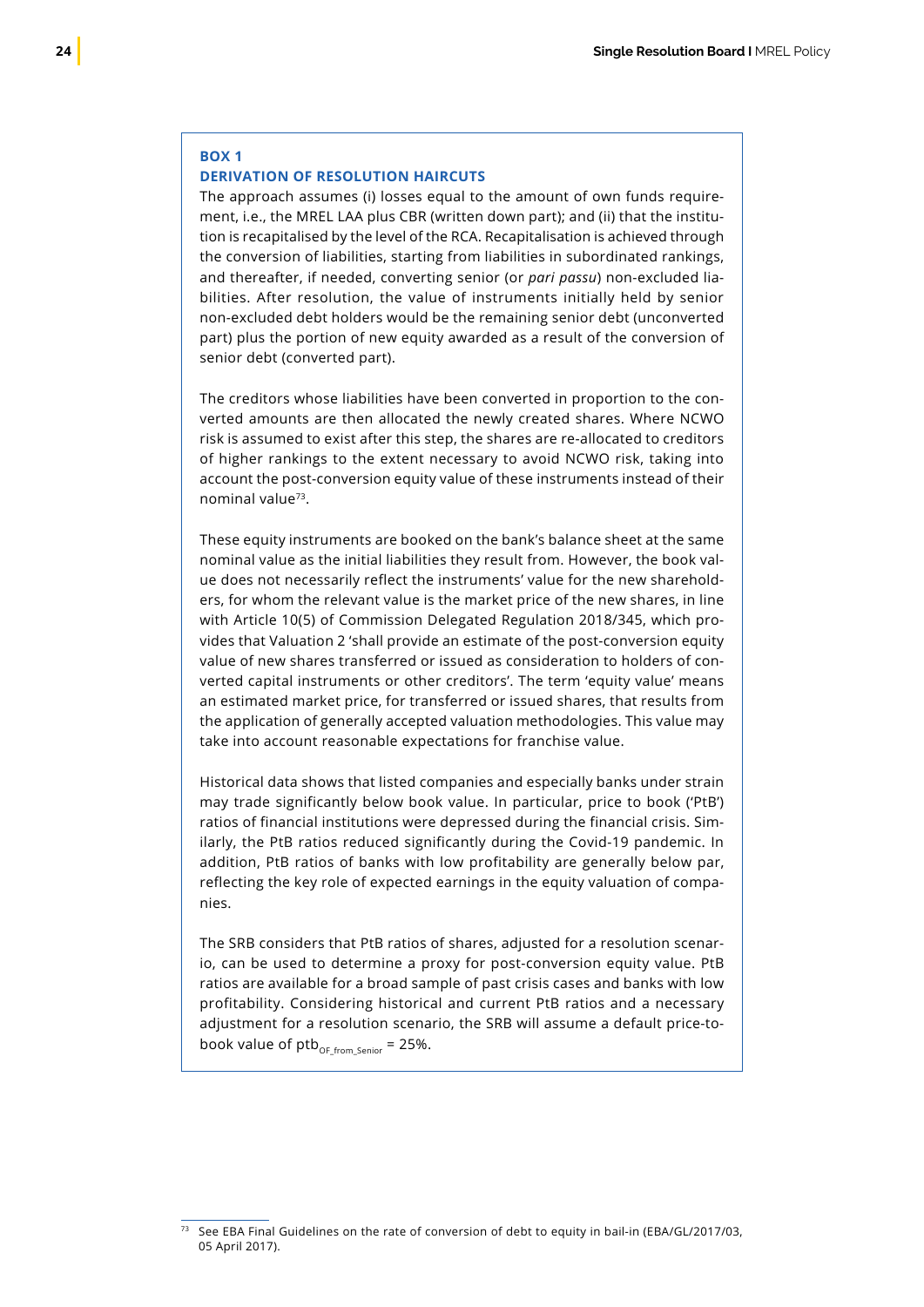# <span id="page-26-0"></span>**4. Internal MREL for non-resolution entities**

- **The MREL policy recognises that a feasible and credible resolution strategy**  74 **may involve the placement of loss-absorbing capacity in all parts of the resolution group**.
- **The SRB will issue internal MREL decisions for non-resolution entities, expand-**75 **ing the scope of entities covered.** The SRB has already set transitional periods applying to targets for non-resolution entities, in accordance with the regime for transitional periods defined in Article 12k SRMR (see section 7). Information on eligible resources is collected via the liability data report (LDR) $74$  as well as the reporting under Commission Implementing Regulation (EU) 2021/76375.
- [DELETED] 76

### **4.1. Internal MREL for an expanded scope of nonresolution entities**

**The scope of subsidiaries for which the SRB will set internal MREL is expanded.** 77The scope encompasses entities providing critical functions and/or those meeting the 2% threshold of the resolution group's total risk exposure amount, or leverage exposure, or total operating income (the previous threshold was 3%), or those with total assets exceeding EUR 10bn. These are deemed RLEs (see graphic overleaf). It is worth noting that entities providing critical functions are captured by the definition of RLEs, even where they are below the size threshold. In addition, the SRB sets internal MREL for intermediate entities: an intermediate entity is defined as a subsidiary of a resolution entity that is a parent entity of at least one RLE. In line with the SRB policy on the scope of LDR reporting, the entities that comply with the criteria above are required to submit a LDR to ensure that the financial information needed to determine MREL is available. The SRB will re-assess the scope of subsidiaries with internal MREL in future cycles as deemed appropriate.

<sup>74</sup> See https://www.srb.europa.eu/en/content/reporting

<sup>75</sup> https://eur-lex.europa.eu/eli/reg\_impl/2021/763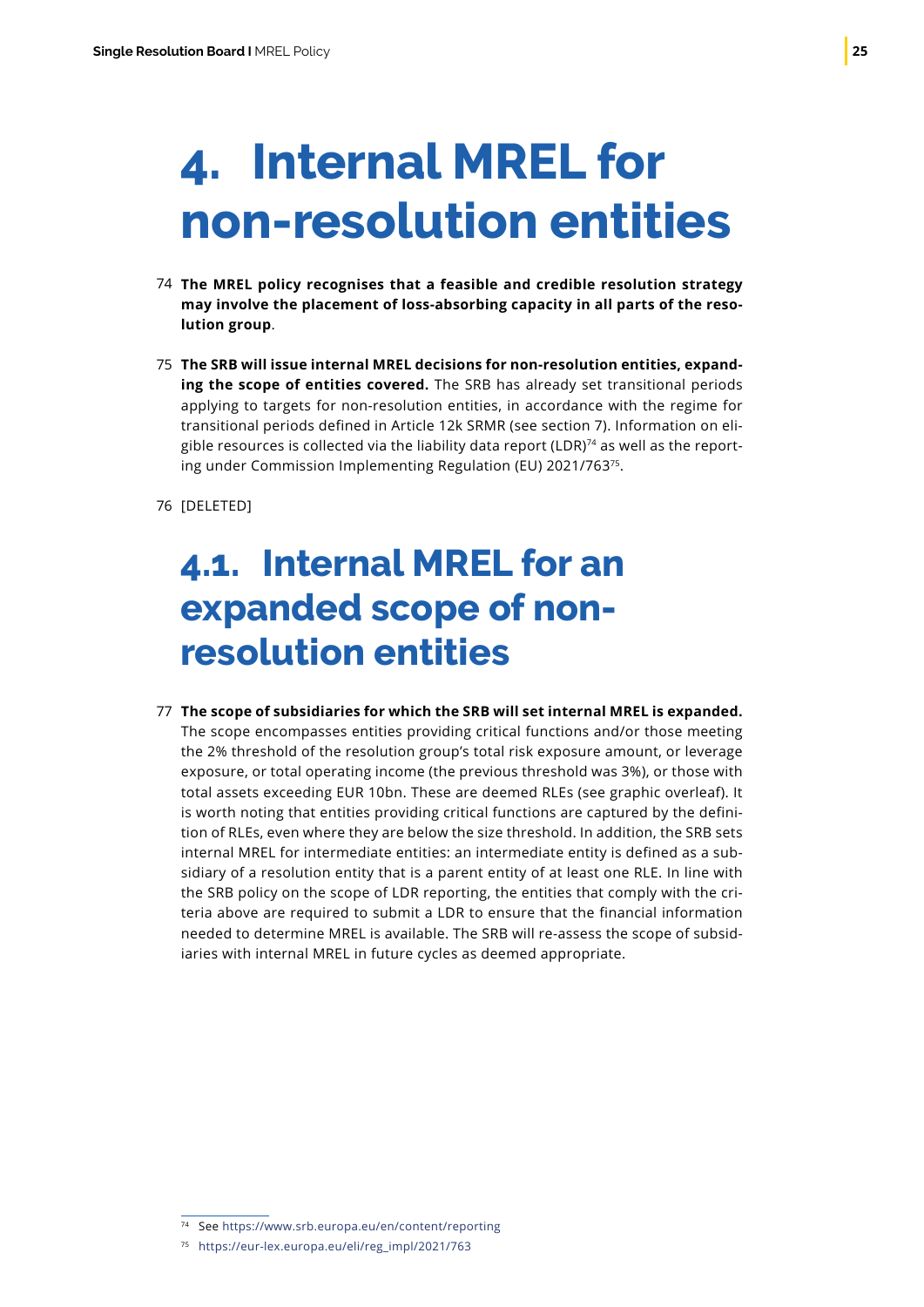<span id="page-27-0"></span>

### **4.2. Waiver of internal MREL**

**In line with Article 12h SRMR, in limited circumstances the SRB may waive** 78 **internal MREL for subsidiary institutions qualifying as non-resolution entities.** Table 1 provides an overview of the statutory conditions of Article 12h.

**Table 1:** Overview of minimum statutory conditions for waiving internal MREL

| <b>Scope</b>                                               |               | <b>Criteria</b>                                                                                                                                                                                                                                                                  | <b>References</b>                       |  |
|------------------------------------------------------------|---------------|----------------------------------------------------------------------------------------------------------------------------------------------------------------------------------------------------------------------------------------------------------------------------------|-----------------------------------------|--|
|                                                            | 1             | If the subsidiary and its resolution entity (or its<br>parent undertaking) are established in the same<br>Member State and are part of the same<br>resolution group.                                                                                                             | Article 12h(1)(a) or 12h(2)<br>(a) SRMR |  |
| Internal MREL targets<br>for subsidiaries may<br>be waived | $\mathcal{P}$ | If the resolution entity (or its parent undertaking)<br>complies with the requirement referred to in<br>Article 12f SRMR (i.e. consolidated external MREL<br>on a consolidated basis at the level of the<br>resolution group) or respectively MREL at<br>sub-consolidated level. | Article 12h(1)(b) or 12h(2)<br>(b) SRMR |  |
|                                                            | 3             | If there is no current or foreseen material,<br>practical, or legal impediment to the transfer of<br>funds by the resolution entity to the subsidiary,<br>in particular when resolution action is taken in<br>respect of the resolution entity or the parent<br>undertaking.     | Article 12h(1)(c) or 12h(2)<br>(c) SRMR |  |

**The SRB may exercise its discretion to grant waivers where the minimum con-**79**ditions set out in Article 12h SRMR are met and where the files sent to the SRB are complete.**76 In considering the granting of a waiver, the SRB undertakes a holistic assessment of all circumstances known at that stage of resolution planning that could have an impact on the transfer of funds by the resolution entity to the subsidiary when resolution action is taken. In general, the granting of a waiver implies that prepositioning of loss-absorbing capacity in the form of MREL-eligible

<sup>76</sup> Provided that the complete application is submitted at an early stage of the resolution planning cycle, the SRB decision as to whether to grant a waiver will be reflected in the MREL decision. If the review is completed outside of the cycle, the SRB conclusion may lead to a revision of an existing MREL decision.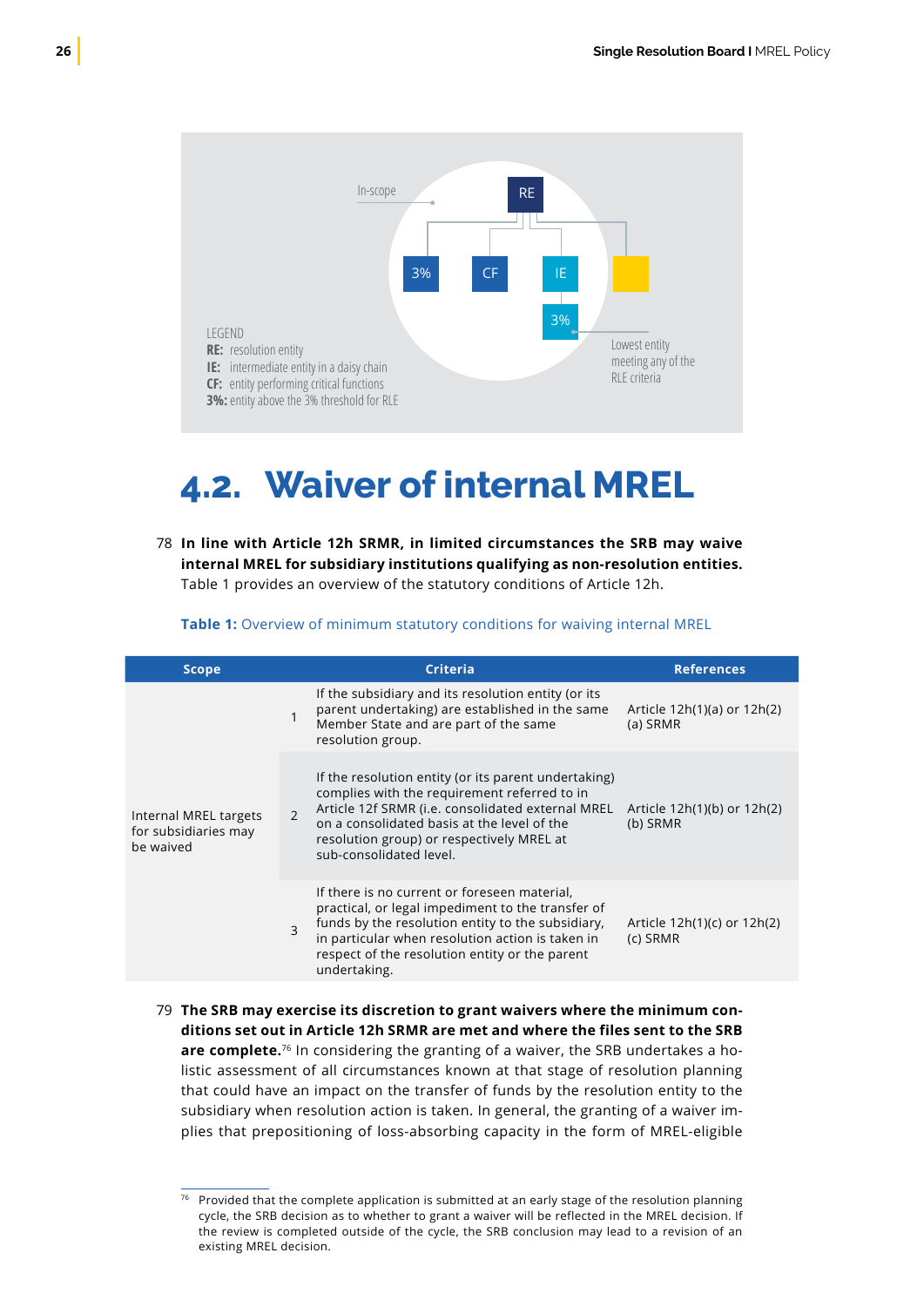items is not needed because the losses will be absorbed and the recapitalisation of the subsidiary will be ensured by the resolution entity through alternative action.

- **Free transferability of funds, as envisaged for waiver cases, is assessed against** 80 **a resolution scenario.** Article 12h(1)(c) and 12h(2)(c) SRMR requires that no current or foreseen material, practical or legal circumstances impede the transfer of funds by the resolution entity or the parent undertaking to the subsidiary, in particular when resolution action is taken in respect of the resolution entity or the parent undertaking. The condition of Article 12h(1)(c) and 12h(2)(c) SRMR is thus to be assessed by the resolution authority against a resolution scenario in which, jointly or independently, the resolution entity enters resolution and/or the subsidiary reaches the point of non-viability (PONV)<sup>77</sup>. The scenario may involve the failure of a parent of the subsidiary within the same Member State, including where it is not a resolution entity. In such a scenario, the losses and recapitalisation burden of the subsidiary would need to be covered by the resolution entity, even though it is also in a FOLTF situation, by respecting the safeguards in Chapter VII of the BRRD. Annex II provides additional information on the SRB assessment of the free transferability of funds in a resolution scenario, as well as the documents that banks are expected to submit.
- **The SRB exercises its discretion guided by the systemic relevance of the sub-**81 **sidiary for which a waiver is requested.** In this regard, the SRB is unlikely to grant a waiver to a subsidiary that, viewed as a stand-alone entity, would be a G-SII or a Top Tier Bank due to its size exceeding EUR 100 billion in total assets ('qualified systemic relevance'), and that contributes more than 5% to the relevant resolution group's total TREA and TEM (thresholds agreed at the FSB level for mandatory prepositioning of iTLAC). In cases where only one of these criteria is met, the SRB will consider in particular whether the waiver would jeopardise the wider group's resolvability, considering the bilateral relation between subsidiary and parent.
- **The SRB assesses the fulfilment of the conditions for internal MREL waivers** 82 **against the yardstick of resolvability.** Supervisory waivers from the application of prudential requirements on an individual basis are not a precondition for the granting of an MREL waiver. Nonetheless, in the context of the overall assessment of the subsidiary's application for an internal MREL waiver, it will be considered whether the subsidiary has obtained, or would be eligible to obtain, a supervisory waiver. While bearing in mind that the competent authority and the resolution authority conduct independent assessments of the conditions for granting a supervisory and MREL waivers respectively, a positive supervisory assessment shows that the relevant group is generally able and willing to provide funding and loss absorption in a going-concern perspective. Where evidence demonstrates in a satisfactory manner that the funding and loss-transfer arrangements are also robust in a resolution scenario, the SRB may consider the statutory conditions for a MREL waiver listed in Article 12h SRMR to be satisfied.
- **Waiver applicants must demonstrate that there is no impediment to the**  83**prompt transfer of own funds or repayment of liabilities.** The SRB considers that where a subsidiary would not meet the conditions to obtain a supervisory waiver in a going-concern scenario, this would play against the credibility of gone concern recapitalisation of the subsidiary. The concern is even more relevant where the size, risk exposures or systemic relevance of the subsidiary would necessitate a significant transfer of funds from the resolution entity or the parent undertaking. In such a case, the bank applying for an MREL waiver is expected to demonstrate that the loss transfer mechanism between the subsidiary and the resolution entity in place

<sup>77</sup> Article 12h(2)(b) SRMR.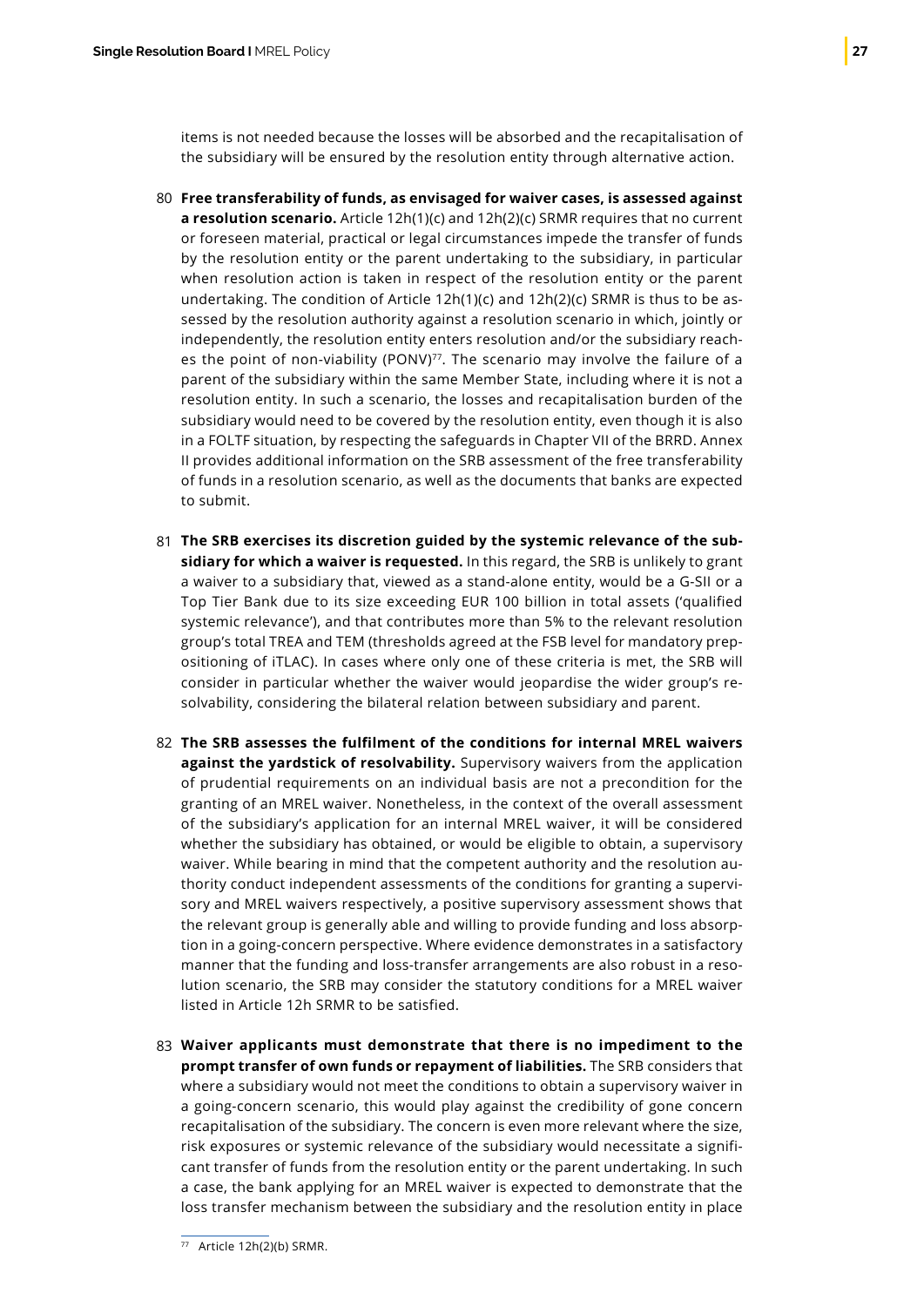<span id="page-29-0"></span>is commensurate with the size of the subsidiary and substitutes the need for a prepositioning of loss-absorbing and recapitalisation capacity, even if the resolution entity itself is in a FOLTF situation.

### **4.3. Provision of guarantees and internal MREL**

- **The SRB considers that partially collateralised**<sup>78</sup> **guarantees permitted by the**  84 **resolution authority**<sup>79</sup> **may give flexibility to banks to use such instruments to complement fully prepositioned instruments to meet the internal MREL.** Also, they provide greater regulatory assurance for resolvability than waivers. Therefore, in consideration of the advantages and of the regulatory safeguards that apply, the SRB intends in general to permit their use within the same Member State of the resolution entity, provided all the conditions set out in the legislation are met.
- **Article 12g(3) SRMR grants the possibility for the SRB to permit the use of** 85 **guarantees to meet the internal MREL within the Member State of the resolution entity,** i.e. for the same institutions that may also be potentially eligible to apply for MREL waivers. Such guarantees must meet several conditions to fulfil this function, including:
	- the guarantees must be triggered under timing conditions equivalent to those applicable to instruments eligible for meeting internal MREL; and
	- the collateral backing the guarantee given by the resolution entity to its subsidiary qualifies under Article 197 CRR, following appropriately conservative haircuts<sup>80</sup>.
- **The SRB may apply further guidance specifying the conditions of Article 12g(3)** 86**SRMR for such permission.** In particular, the resolution entity may need to provide an independent written and reasoned legal opinion or otherwise satisfactorily demonstrate that there are no legal, regulatory or operational barriers to the transfer of collateral from the resolution entity to the relevant subsidiary $81$ . Regarding the condition to apply appropriately conservative haircuts on collateral qualifying under Article 197 CRR, the SRB will apply the minimum haircuts determined in the tables of Article 224 CRR for volatility adjustments for the same type of collateral, assuming daily revaluation.

<sup>78</sup> At least 50%, see letter (e) of Article 12g(3).

<sup>79</sup> Article 12g(3) SRMR.

<sup>80</sup> See letter (f) of Article 12g(3) SRMR.

<sup>81</sup> Last subparagraph of Article 12g(3).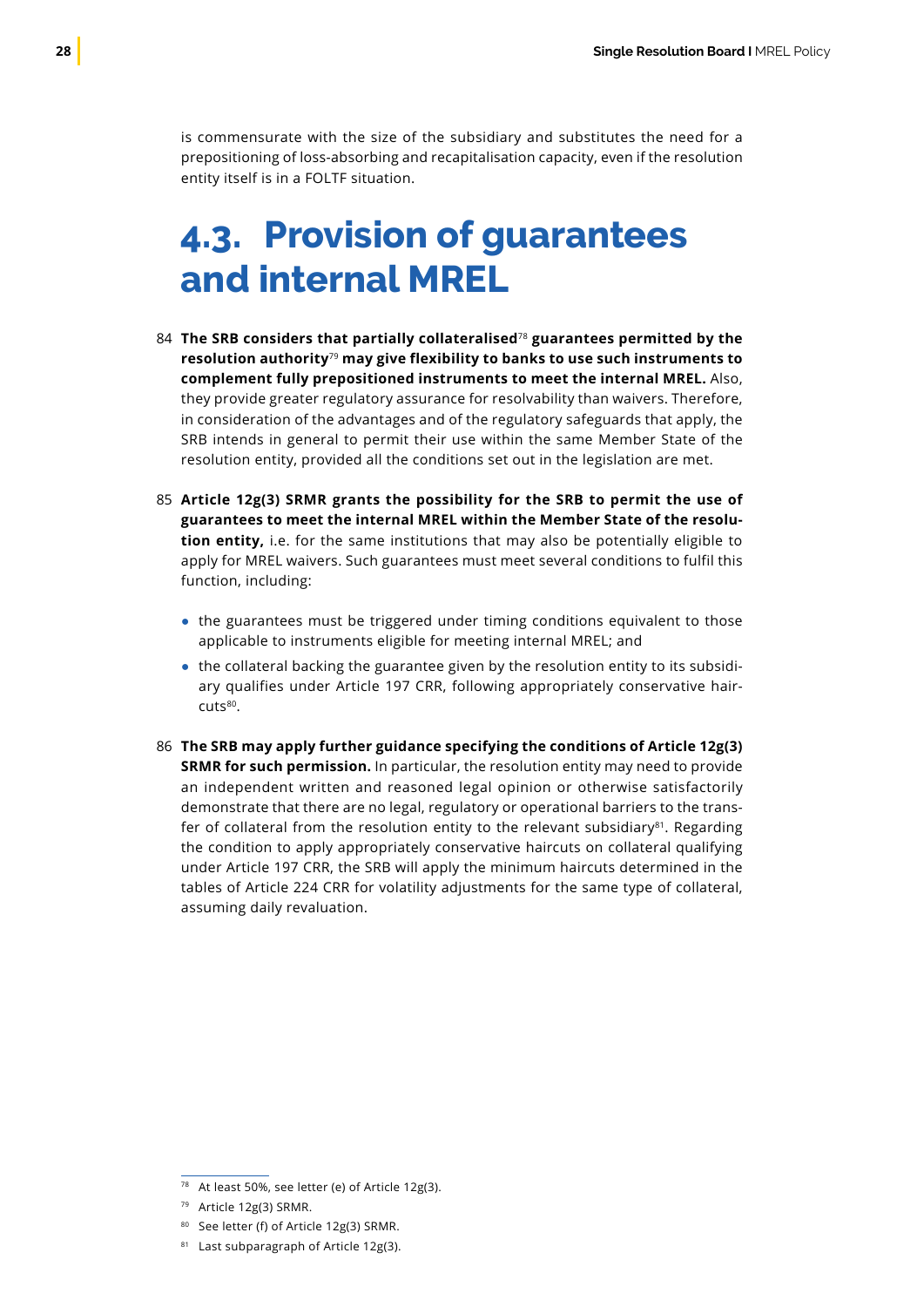## <span id="page-30-0"></span>**5. MREL for cooperative groups**

**The Banking Package introduced provisions concerning MREL requirements**  87 **for cooperative networks.** In particular, point (24b) of Article 3(1) SRMR legally defines the scope of the 'resolution group' for credit institutions permanently affiliated to a central body, the central body itself and their respective subsidiaries; Article 12f(3) SRMR grants discretion to determine one or more (resolution) entities within that group, whose liabilities shall count towards the compliance with the consolidated MREL requirement; and Article 12i SRMR introduces the possibility of waiving internal MREL for a permanently affiliated credit institution, or the central body itself, upon fulfillment of certain conditions. The implementation of the last two points deserves further explanation.

### **5.1. Expansion of the perimeter of the eligible liabilities for external MREL**

- **A cooperative network may encompass more than one resolution entity,** 88 **whose liabilities may count towards compliance with the consolidated MREL requirement of the group.** Article 12f(3) SRMR enables the resolution authority to decide which entities in the resolution group must comply with MREL requirements '*in order to ensure that the resolution group as a whole*' complies with the consolidated MREL requirement. This provision entails the possibility of recognising eligible liabilities issued externally from entities of the cooperative network, leading to the existence of more than one resolution entity. This possibility is explicitly allowed in the legal definition of 'resolution group' for cooperative networks in accordance with point (b) of point (24b) of Article 3(1) SRMR.
- **Liabilities that count towards compliance with the consolidated MREL target** 89 **('network eligible liabilities') should be such as to support the preferred resolution strategy.** Article 12f(3) SRMR states that the selection of entities whose liabilities shall count as network eligible should depend 'on the features of the solidarity mechanism and the preferred resolution strategy… in conformity with the resolution plan'. The article does not further specify the conditionality that governs the discretion granted to the resolution authority to decide on the modalities of MREL compliance of the network. In this regard, it is important to recall that the objective of MREL in general is to support the resolvability of an institution or a group. The authorisation to use network eligible liabilities must therefore not put at risk the operationalisation of the preferred resolution strategy determined by the SRB for the specific cooperative network. Thus, a network eligible liability must contribute to the resolution financing at the level of the network, regardless of which of the affiliated entities or institutions is the source of losses.
- **This condition holds even when the cooperative network has in place a mutu-**90**al support scheme.** In particular, it needs to be assured that the preferred resolution strategy can be successfully implemented regardless of which entity within the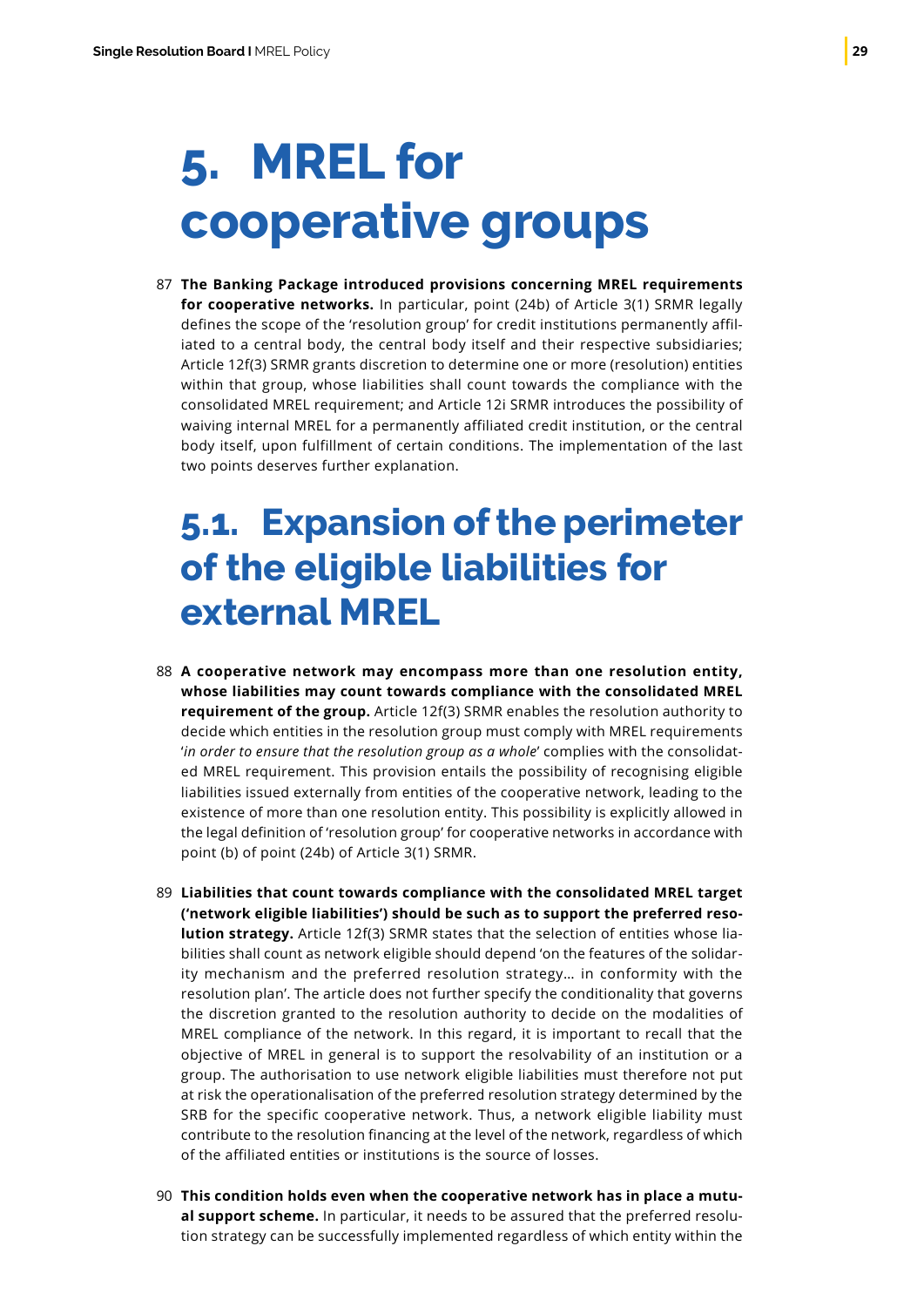network faces losses, which could not be covered by the relevant solidarity mechanism or mutual guarantee scheme in a going-concern status of the cooperative network. If this is not warranted, network eligible liabilities cannot be credibly assumed to ensure the resolvability of the cooperative network.

- **When applying Article 12f(3) SRMR, three general conditions need to be met** 91 **as part of the resolution planning process in order to assume that a resolution strategy relying on the application of resolution tools on network eligible liabilities is feasible, namely**:
	- congruent scope of the entities meeting the conditions for resolution, whereby resolution can be applied at the level of the resolution group, taking into account the specificities of the solidarity mechanism;
	- operationalisation of the network-wide resolution approach, whereby internal transfer of losses and recapitalisation capacity are operationally feasible on a network basis; and
	- existence of a loss-sharing mechanism among entities and creditors in insolvency in accordance with the applicable insolvency law and the features of the solidarity mechanism.
- **These fundamental conditions are meant to provide orientation on the cor-**92 **nerstones of feasible resolution strategies for cooperative networks. The SRB has operationalised these criteria for the MREL treatment of cooperative networks.** All entities with liabilities under review for counting towards compliance with the consolidated MREL of the resolution group should be included in the scope of the assessment of the following criteria. The criteria are:
	- i. own funds issued by any of the entities are capable of absorbing losses to restore the solvency of any of the entities of the resolution group;
	- ii. eligible liabilities issued by any of the network entities would be subject to bail-in, under the resolution strategy relevant for MREL setting, in case any of these entities reaches the point of FOLTF;
	- iii. there is no material risk of breaching the NCWO principle with a clear ranking on distribution of losses within the group. In particular, NCWO should be respected when applying the bail-in tool on a pro-rata basis to network eligible liabilities that are part of the same class in the creditor hierarchy;
	- iv. appropriate communication to investors investing in MREL-eligible debt instruments and information about the potential bail-in of such instruments for the recapitalisation of any of the entities of the network has taken place;
	- v. determination of FOLTF is on a joint basis: the SRB will consider the likelihood of a FOLTF determination being made at the level of all affiliated entities of the network and the central body, either simultaneously or as a whole at group level, taking into account as well the possible assessment of the conditions for resolution under Article 32a and 32(1) BRRD for cooperative networks that are part of the same resolution group.
- **A cooperative network seeking network-wide recognition of eligible liabilities** 93**needs to demonstrate fulfilment of condition iii. on a network basis.** Based on the applicable national law and the features of the solidarity mechanism, the network should demonstrate that the treatment of creditors in insolvency relies indeed on the solidarity principle between entities and creditors of the network.82 So, in line

<sup>82</sup> Note that the demonstration of the absence of any material NCWO risk is not assessed using the tool under section 3.3.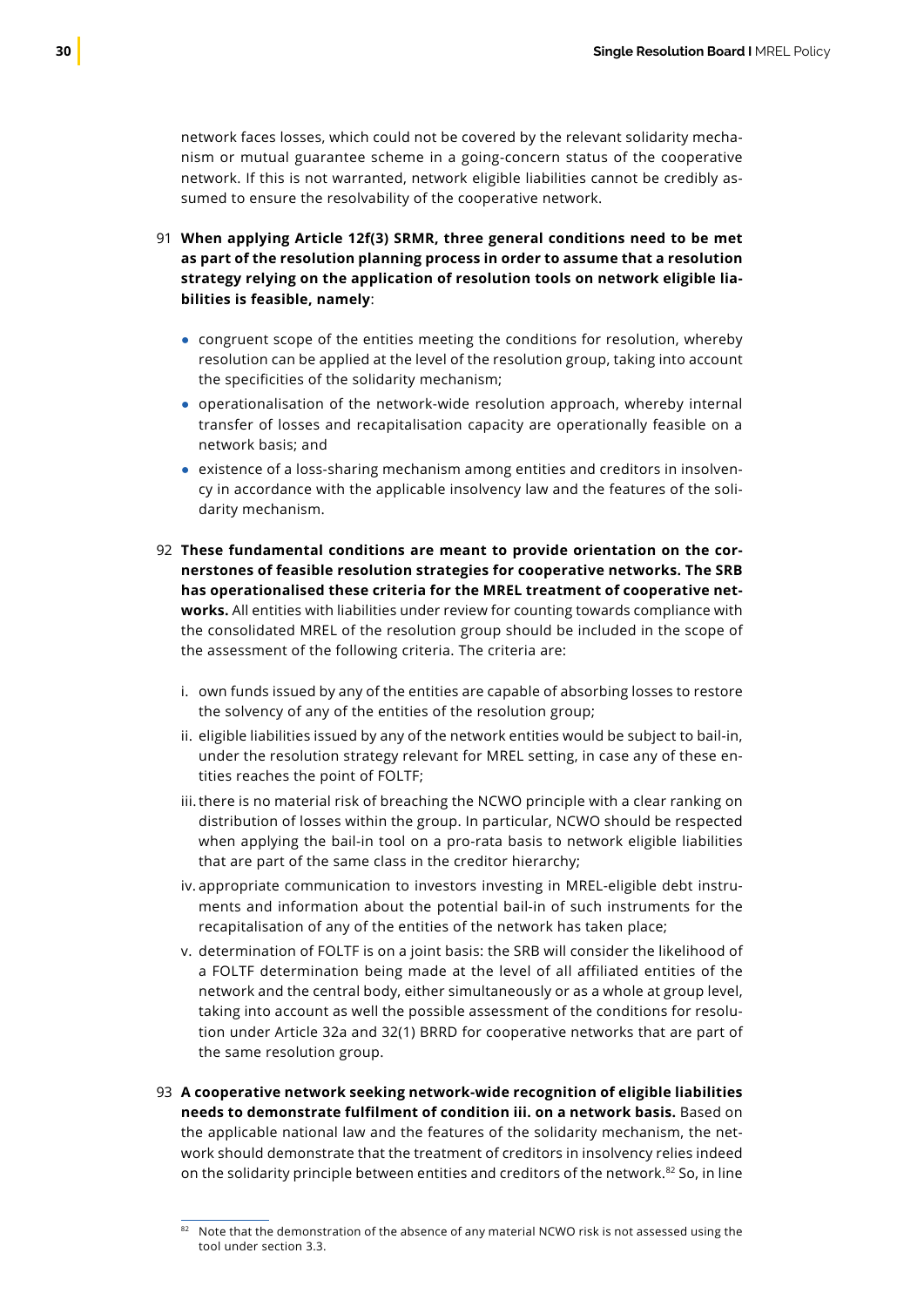<span id="page-32-0"></span>with Article 74 BRRD, the absence of material NCWO risk results from a comparison of the actual treatment of creditors of the network or group in resolution with the (hypothetical) treatment of those creditors, should the entities of the group be liquidated in normal insolvency proceedings (NIP) at the time when the resolution decision is taken. Thus, assuming for a relevant bank a bail-in strategy is applied to the whole network, the SRB must be convinced that the assets and liabilities of all network entities would be legally and economically bundled in an (hypothetical) insolvency procedure, thereby minimising NCWO risk.

- **The existence of (a) a guarantee of the network benefitting third party credi-**94 **tors; or (b) a reorganisation of the network leading to the merger of all affiliates into one entity might under certain conditions achieve such aggregation.** To minimise NCWO risk, either of the two options would also need to become effective in a hypothetical insolvency situation, should the entities of the group be liquidated in normal insolvency proceedings (NIP) at the time when the resolution decision is taken<sup>83</sup>.
- **A reorganisation of the network leading to the merger of all affiliates into one** 95 **entity may be part of a preferred resolution action envisaged in the resolution plan, provided certain conditions are met.** To be preferred, the SRB must consider the implementation of such merger to be credible and feasible, and its execution must not rely on discretionary decisions of external stakeholders not controllable by the SRB or the national resolution authority. For the purposes of the MREL treatment in case of a merger being implemented as part of or together with resolution actions, the SRB will assess whether the above listed five criteria can be considered met, taking into account the economic and legal implications of the merger.
- **To avail itself of the network-wide recognition of eligible liabilities, the coop-**96 **erative network should provide strong supporting evidence regarding compliance with the above listed conditions and criteria.** That evidence will be based on the features of the solidarity mechanism or mutual support scheme, and the preferred resolution strategy. For this purpose, the SRB may request an independent legal analysis prepared at the request of the cooperative network, intended to provide clarifications on the features of the solidarity mechanism or mutual support scheme, or any other solution to ensure solidarity among creditors of the network, and their implications for the above conditionality, in combination with the preferred resolution strategy.

### **5.2. Waiver of internal MREL for affiliated institutions**

- **The third subparagraph of Article 12g(1) SRMR describes the scope of the in-**97 **ternal MREL for the various institutions making up a cooperative network.** Accordingly, affiliated credit institutions that are themselves resolution entities in the context of Article 12f(3) SRMR are not subject to the MREL on an individual basis. The remaining RLEs of the group remain subject to an internal MREL requirement, unless they are explicitly waived in accordance with Article 12i SRMR.
- **Article 12i SRMR introduces six criteria for granting affiliated credit institu-**98**tions, or the central body itself, a waiver from individual MREL targets, with flexibility offered to the SRB when assessing the criteria.** Notable is the flexibil-

<sup>83</sup> Article 74(3)(a) BRRD.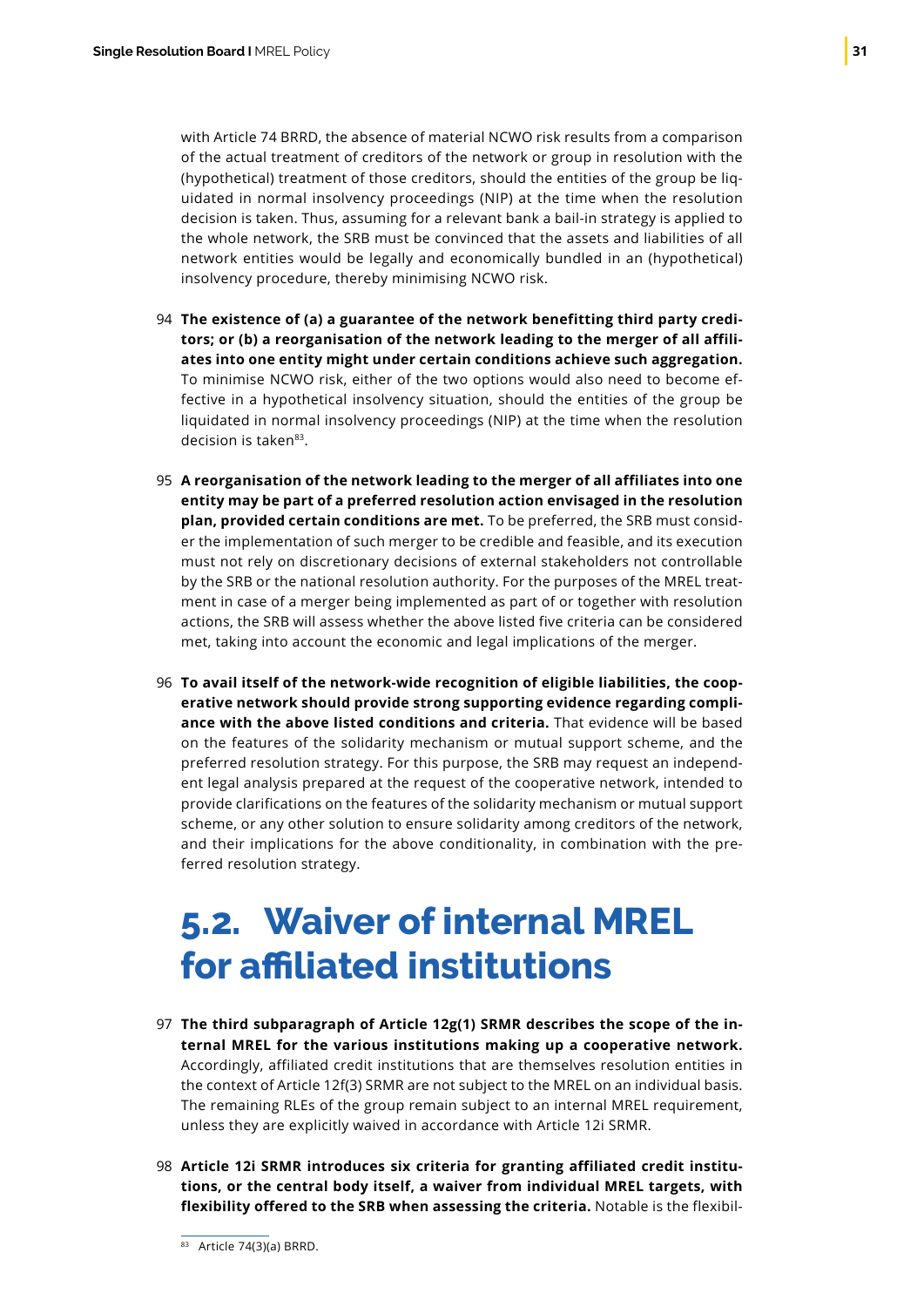ity with respect to criterion f) that "*there is no current or foreseen material practical or legal impediment to the prompt transfer of own funds or repayment of liabilities between the central body and the permanently affiliated credit institutions in the event of resolution*".

- **The assessment of criterion f) of Article 12i SRMR on any impediment to the** 99 **prompt transfer of own funds or repayment of liabilities is based on an analysis of the bilateral relation between the central body and the respective affiliated institution for which a waiver from an individual MREL target is being considered.** A network-wide perspective, as under Article 12f(3) SRMR, is not adopted. The criteria for assessing impediments to the prompt transfer of own funds or repayment of liabilities for non-affiliated subsidiaries are also applicable for cooperative institutions under this section.
- **The presence of a capital waiver from the competent (supervisory) authority** 100 **does not imply an automatic MREL waiver. Nevertheless, criteria b) and f) of Article 12i SRMR may be considered met where the SRB has received sufficient comfort,** depending on bank-specific elements, that the guarantee provided by the central body to the affiliated institution in line with Article 7(1) CRR could be effectively used in a resolution (and hypothetical insolvency) scenario and covers the entirety of the relevant commitment(s). This possibility is without prejudice to compliance with other criteria set out by the legislation.
- **Despite the application of a waiver, banks are expected to provide all neces-**101**sary data for the legal entity, as for any other subsidiary.** The application of a waiver does not automatically translate into a waiver from reporting requirements.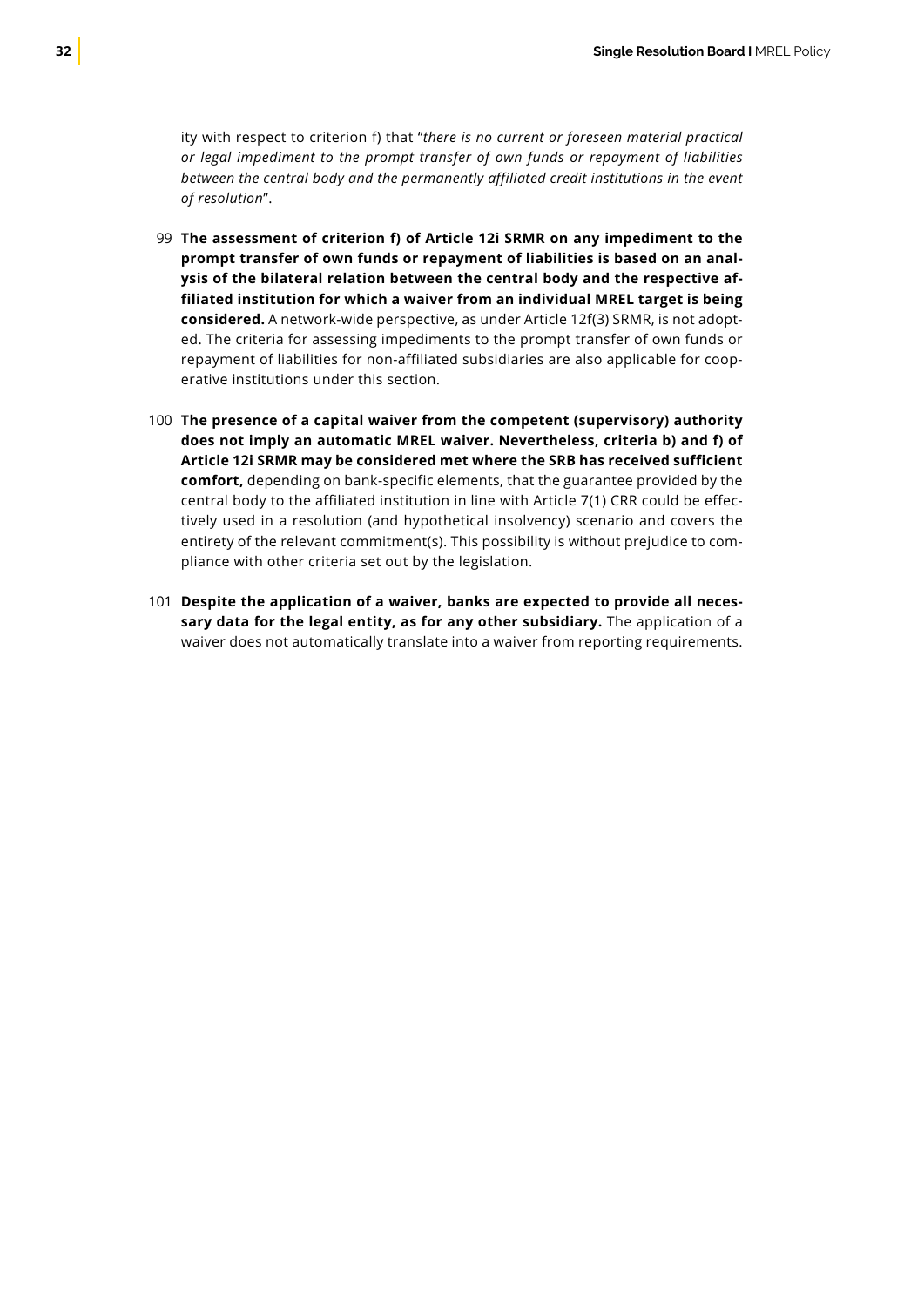## <span id="page-34-0"></span>**6. Eligibility**

- **Banks must hold sufficient instruments that meet the eligibility criteria for**  102 **MREL at all times.** The SRB allows external MREL for resolution entities to be met with own funds at the level of the resolution group and eligible liabilities issued externally by the resolution entity<sup>84</sup>. Liabilities that can be used to meet MREL requirements are defined in the CRR<sup>85</sup>, the SRMR<sup>86</sup> and the BRRD<sup>87</sup>. The conditions in Article 72b(2) CRR are cumulative for all instruments, while the SRMR provides additional conditions for specific liabilities.
- **The amortised**<sup>88</sup> **part of a Tier 2 instrument**<sup>89</sup> **is also eligible as a liability for**  103 **MREL purposes.** This is the case where parts of the Tier 2 instrument no longer qualify as prudential own funds for maturity reasons. No additional assessment is carried out on the amortised part of a Tier 2 instrument under the eligibility criteria in the CRR. This is because the instrument it pertains to is still a Tier 2 instrument, has been validated as such by the competent authority and can be written-down and converted outside of resolution<sup>90</sup> (provided it is not governed by third-country law).
- **Internal MREL must also meet certain eligibility criteria.** Internal MREL for 104 non-resolution entities has to be met with own funds<sup>91</sup> and eligible liabilities<sup>92</sup>. The eligibility criteria for internal MREL liabilities are also specified in both the CRR and the SRMR93.
- **Not all liabilities can count towards MREL.** The CRR provides a list of liabilities 105that are excluded from counting as eligible liabilities $94$  for MREL purposes. This list builds on the bail-in exclusion list set out in Article 44(2) BRRD, and in addition to covered deposits excludes sight deposits and short-term deposits with an original maturity of less than one year, preferred deposits<sup>95</sup> and liabilities arising from derivatives<sup>96</sup>. Nonetheless, liabilities arising from debt instruments with embedded
	- 84 Point (b) of Article 12c(1) SRMR in conjunction with point (a) of Article 72b(2) CRR; see exception of Article 12c(3) SRMR and Article 88a CRR on qualifying instruments issued by subsidiaries. For own funds, see the specification in Article 11(3a) CRR in the context of TLAC. With specific regard to resolution groups identified in accordance with point (b) of point (24b) of Article 3(1) SRMR, see Article 12f(3) SRMR.
	- 85 Article 72a to 72c CRR, except for Article 72b(2)(d) and Article 72b(3-7).
	- <sup>86</sup> Article 12c(1-3) SRMR.
	- 87 For the purpose of this chapter, the reference to BRRD is limited to liabilities which fall within the scope of Articles 45b(1-3) and 55.
	- 88 The non-qualifying part.
	- <sup>89</sup> Article 72a(1)(b) CRR.
	- 90 Article 21 SRMR.
	- 91 Article 12g(2)(b) SRMR.
	- <sup>92</sup> Article 12g(2)(a) SRMR.
	- 93 Article 12g(2)(a) SRMR. Point (ii) of this provision cross refers to the CRR and makes the following criteria applicable to the eligibility of internal MREL: Article 72a, except for Article 72b(2)(b), (c), (k), (l) and (m) and Article 72b(3-5) of the CRR.
	- <sup>94</sup> Article 72a(2) CRR.
	- 95 I.e. (i) The part of eligible deposits from natural persons and SMEs exceeding the coverage level in the DGS Directive which benefits from preferential treatment in the national insolvency hierarchy; and (ii) deposits that would be eligible deposits from micro, small and medium-sized enterprises were they not made through third-country branches of EU banks, both of which benefit from preferential treatment in the national insolvency hierarchy pursuant to Article 108(1) of the BRRD.
	- <sup>96</sup> Article 72a(2)(k) CRR.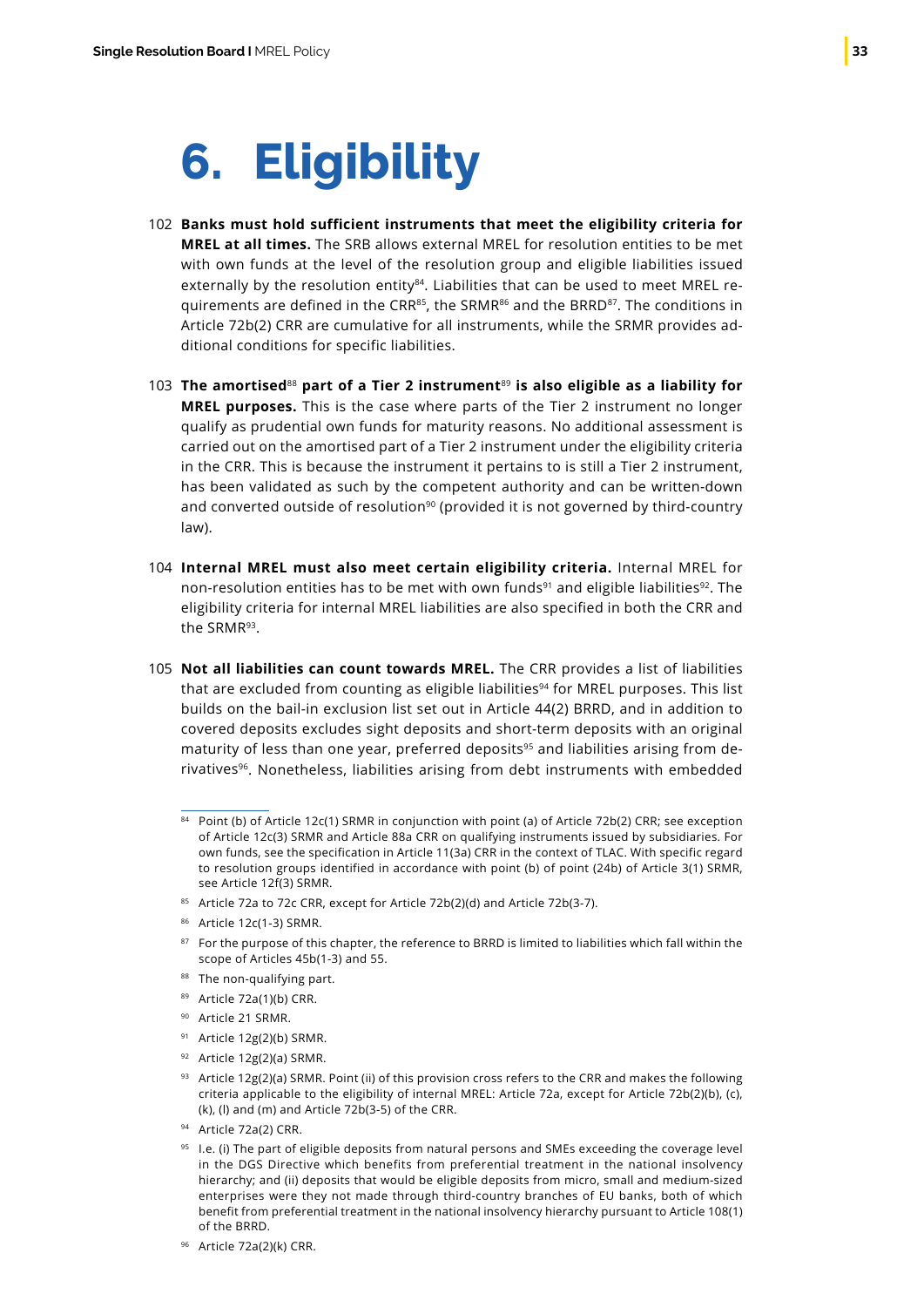<span id="page-35-0"></span>derivatives can count towards MREL under specific conditions set out in the SRMR<sup>97</sup> (see paragraph 119).

**Certain eligibility criteria are waived for liabilities issued before the date of** 106 **application of the CRR**<sup>98</sup>**.** This mainly applies to the new eligibility criteria in the CRR which were not in Article 45(4) BRRD. This relates to points (b)(ii) and (f-m) of Article 72b(2).

### **6.1. MREL eligibility of reported liabilities**

- **An eligibility checklist to assist banks when completing the quarterly reporting** 107 **has been developed by the SRB.** The checklist<sup>99</sup> is a non-exhaustive list of MREL eligibility conditions. It aims to help banks in establishing whether liabilities meet the MREL eligibility criteria set out in the CRR<sup>100</sup>, the SRMR<sup>101</sup> and the BRRD<sup>102</sup> and whether they should be reported in accordance with Commission Implementing Regulation (EU) 2021/763103.
- **Procedures for establishing MREL eligibility are to be documented.** Once banks 108 reach the conclusion that the MREL eligibility criteria are met and that the liabilities should be reported in accordance with Commission Implementing Regulation (EU) 2021/763, the SRB expects banks to document the procedures that have been followed, as part of sound governance. The SRB may require access to this documentation in future on-site inspections. The SRB may also request any additional information it deems necessary in relation to the eligibility of reported liabilities, as part of its scrutiny of the reporting received under Commission Implementing Regulation (EU) 2021/763.
- **Sign-off to accompany quarterly reporting submissions under Commission**  109**Implementing Regulation (EU) 2021/763 starting with Q4 2021 reference date**<sup>104</sup>. To ascertain that procedures and controls were put in place to establish that reported liabilities meet the MREL eligibility criteria set out in the legislation, the SRB expects confirmation from banks. A sign-off form<sup>105</sup> is to be submitted together with the quarterly reporting under Article 1(a) of Commission Implementing Regulation (EU) 2021/763. The sign-off form is to be signed in line with Principle 1.1 indent 5 of

<sup>100</sup> Article 72a to 72c CRR, except for Article 72b(2)(d) and Article 72b(3-4).

<sup>102</sup> Articles 45b(1-3) and 55 BRRD.

<sup>97</sup> Article 72b(2)(I) CRR, in conjunction with Article 12c(2) SRMR.

<sup>98</sup> Article 494b(3) CRR.

<sup>99</sup> [https://srb.europa.eu/sites/srbsite/files/2021\\_01\\_08\\_mrel\\_checklist\\_for\\_reporting\\_eligible\\_](https://srb.europa.eu/sites/srbsite/files/2021_01_08_mrel_checklist_for_reporting_eligible_liabilities_2.pdf) [liabilities\\_2.pdf](https://srb.europa.eu/sites/srbsite/files/2021_01_08_mrel_checklist_for_reporting_eligible_liabilities_2.pdf)

<sup>101</sup> Article 12c(1-3) SRMR.

<sup>103</sup> https://eur-lex.europa.eu/eli/reg\_impl/2021/763

<sup>104</sup> When it comes to subsidiaries in the scope of the reporting under Commission Implementing Regulation (EU) 2021/763, sign-off depends on how submission of the quarterly reporting under Article 1(a) of Commission Implementing Regulation (EU) 2021/763 is done. Where the quarterly reporting under Article 1(a) of Commission Implementing Regulation (EU) 2021/763 of local subsidiaries established in the same Member State as its parent undertaking are submitted centrally by the parent undertaking or if applicable, by the central body of a cooperative network to the relevant NRA, one sign-off form from the parent undertaking or central body can suffice. It should list all the LEIs of all the subsidiaries established in the Banking Union which it covers. Differently, where the quarterly reporting is submitted independently by each local subsidiary to the relevant NRA, it should be accompanied by a separate sign-off form for each local subsidiary.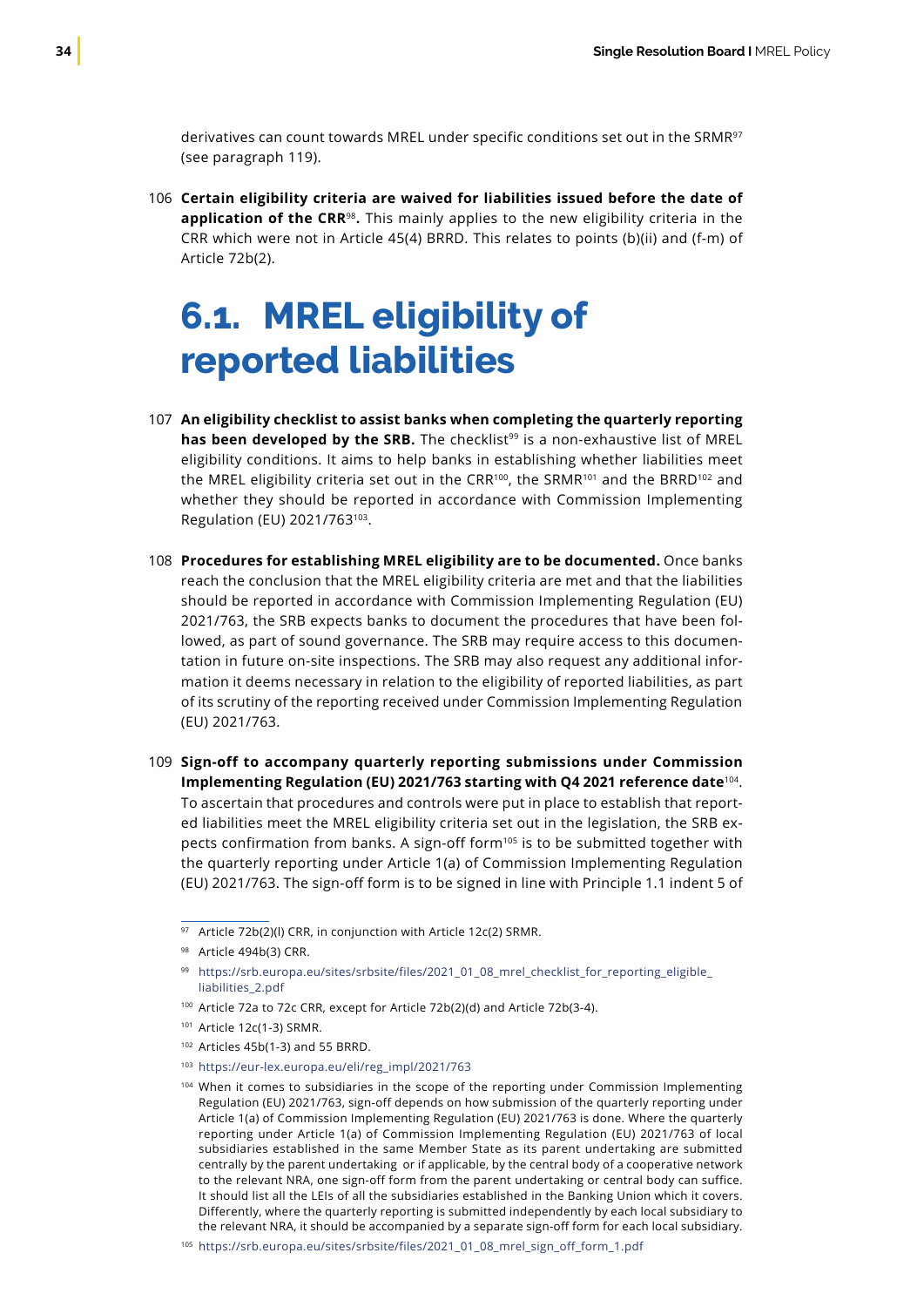the SRB's Expectations for Banks. Sign-off forms are to be submitted to the local NRA.106

#### 110 [DELETED]

#### **6.1.1. LOCATION**

**Liabilities must be issued directly by the resolution entity to qualify for exter-**111 **nal MREL**107. As an exception, liabilities issued from subsidiaries in the same resolution group to an existing shareholder outside the resolution group can also count towards external MREL<sup>108</sup> capacity under strict conditions. This is conditional on the following: (i) the liabilities meeting the eligibility criteria for internal MREL<sup>109</sup>; (ii) the exercise of write-down or conversion (WDC) powers not affecting the consolidation of the subsidiary<sup>110</sup> by the resolution entity<sup>111</sup>; and (iii) the amount of liabilities being issued externally not exceeding the difference between the internal MREL requirement and the actual amount of internal MREL issued to and bought by the resolution entity (either directly or indirectly through other entities in the same resolution group) and own funds issued as per Article  $12g(2)(b)^{112}$ .

#### **6.1.2. OWNERSHIP**

**Liabilities cannot be owned by undertakings in which the resolution entity** 112 **holds 20% or more of the voting rights or capital (either directly or indirectly).** Consequently, this ownership limitation could render ineligible liabilities owned by entities outside the resolution group, and by funding structures that use Special Purpose Vehicles or other funding vehicles established in the EU or third countries that exceed the 20% control threshold. This eligibility condition is waived for liabilities issued prior to 27 June 2019<sup>113</sup>.

#### **6.1.3. NON-COVERED NON-PREFERRED DEPOSITS**

**Non-covered non-preferred deposits may count towards MREL if they have a** 113**maturity of at least one year (and meet all other applicable MREL criteria**<sup>114</sup>**)**. However, some non-covered non-preferred deposits may have an early redemption clause that needs to be taken into account in the maturity assessment<sup>115</sup> for MREL eligibility purposes. If there is any opportunity for the owner to withdraw the non-covered non-preferred deposit with less than one year's notice (regardless of whether penalties apply), the SRB will not recognise it as eligible for MREL purposes.

<sup>108</sup> Article 12c(3)(a) SRMR (which cross refers to point (a) of Article 12g(2) of SRMR).

- <sup>112</sup> Article 12c(3)(c) SRMR.
- <sup>113</sup> Article 494b(3) CRR.

<sup>106</sup> Principle 1.1 indent 5 of the SRB's Expectations for Banks provides that "banks are expected to appoint a member of the management body that is responsible for the (internal) work on resolution planning and the implementation of the resolvability work programme. This member signs off on the main deliverables or ensures adequate delegation arrangements in this respect, as part of appropriate internal control and assurance mechanisms, e.g. the resolution reporting templates".

<sup>107</sup> Article 72b(2)(a) CRR.

<sup>109</sup> Article 12g(2)(a) SRMR.

<sup>110</sup> Article 4(1)(16) CRR (ex vi Article 2(1)(5) BRRD).

<sup>111</sup> Article 12c(3)(b) SRMR. The control of the subsidiary by the resolution entity is deemed to be affected where the application of WDC to the subsidiary causes changes to the scope of consolidation pursuant to Article 18 CRR, resulting in the subsidiary no longer actually being a subsidiary of the resolution entity.

<sup>114</sup> Please note that for deposits issued after 27 June 2019, all eligibility conditions apply including third-party termination rights and set off.

<sup>115</sup> Article 72c(2) CRR.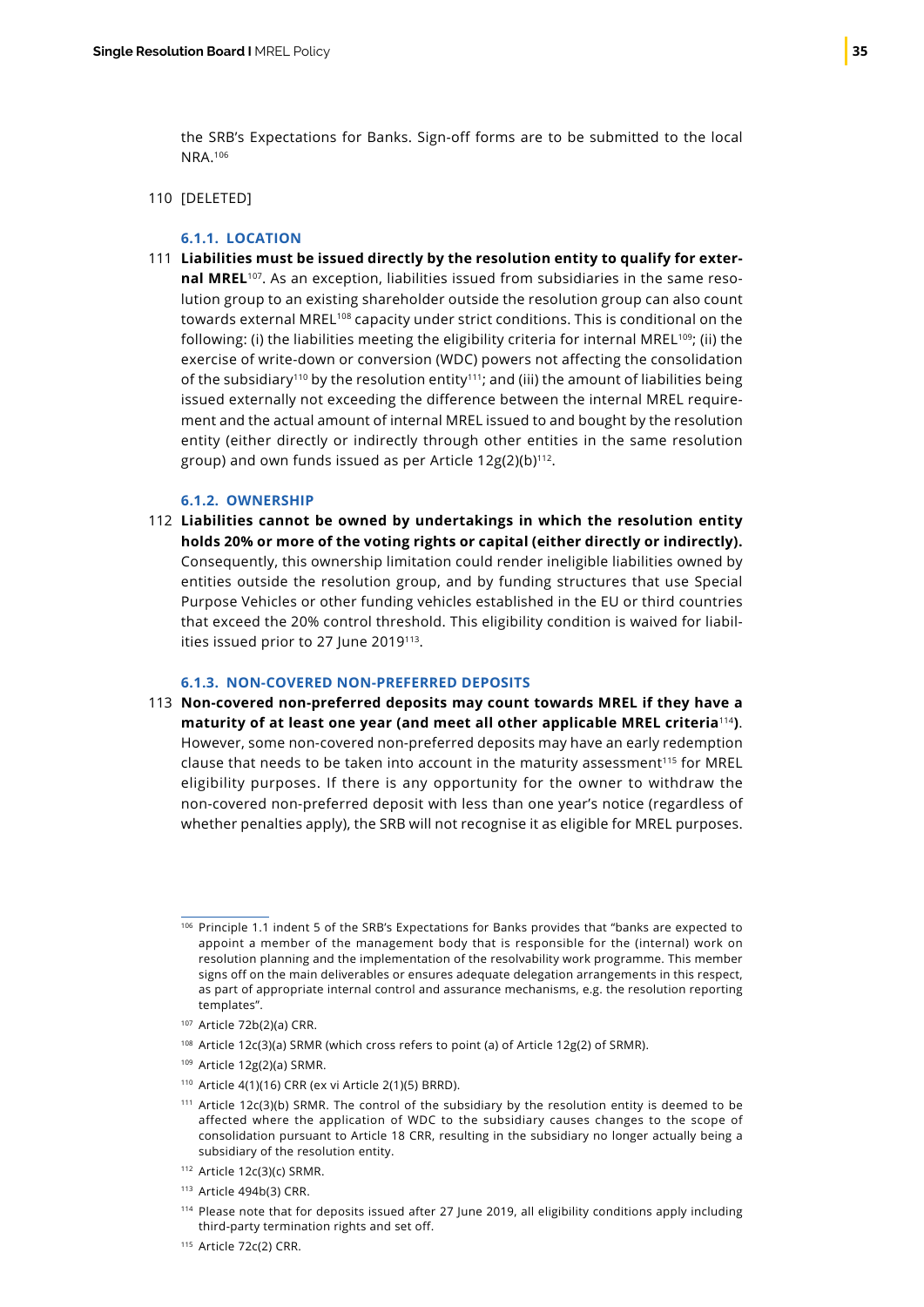### **6.1.4. LIABILITIES ARISING FROM DEBT INSTRUMENTS WITH EMBEDDED DERIVATIVES**

**Liabilities that arise from debt instruments with embedded derivatives (e.g.** 114 **structured notes) can be considered eligible for MREL (but not for TLAC) provided that the bank demonstrates that the instruments meet all relevant legal conditions**. In order to be MREL eligible, these liabilities cannot be subject to any netting arrangements, must meet all relevant CRR conditions and one of the following conditions<sup>116</sup> must be met: (i) the principal amount of the liability is known at the time of issue, is fixed or increasing and is not affected by an embedded derivative feature and the bank has the ability to perform a daily valuation of the liability in line with Article 12c(2)(a) SRMR even in stressed market conditions; or (ii) the debt instrument includes a contractual term in line with Article 12c(2)(b) SRMR.

### **6.1.5. CONTRACTUAL RECOGNITION OF WRITE DOWN AND CONVERSION**

**An explicit reference**<sup>117</sup> **providing that the liability may be subject to possible**  115 **WDC by the resolution authority**<sup>118</sup> **will be required for instruments issued as of 28 June 2021**. Such a reference on possible WDC is an eligibility condition that must be included in contractual documentation and, where applicable, in the prospectus for a liability.

#### **6.1.6. LIABILITIES GOVERNED BY THIRD-COUNTRY LAW**

- **Effective resolution within the SRM framework involving liabilities issued under** 116 **the law of third countries requires that an EU resolution authority can modify those liabilities (e.g. by writing down or converting them).** Yet when liabilities are not governed by the law of an EU Member State, a third‑country court with jurisdiction over the liabilities may not recognise the resolution actions of an EU resolution authority. In such circumstances, resolution that achieves the objectives of the SRM will be at risk.
- **The recognition necessary might be achieved by statute or by contract.** One 117 possibility is that the legal framework of the third country or an international agreement ensures that the courts of the third country recognise the EU resolution authorities' powers. In the absence of a cross-border recognition framework, recognition might be achieved through prior contractual acceptance by creditors that their contractual claims may be cancelled or modified in resolution. Article 55(1) BRRD requires banks to include a contractual clause in contracts by which the creditor or party to the agreement creating the liability recognises that the liability may be subject to the write-down and conversion powers of an EU resolution authority. Moreover, that creditor or party agrees to be bound by any reduction of the principal or outstanding amount due, conversion, or cancellation that is affected by the exercise of those powers by a resolution authority. Article 44 of Commission Delegated Regulation (EU) 2016/1075 further specifies the requirements applicable to the clause.
- **Article 55(2) BRRD excludes from MREL capacity liabilities without a recognition** 118**clause compliant with Article 55(1) BRRD**<sup>119</sup>**, in the absence of a cross-border recognition framework.** Article 55(2) BRRD does not exclude from MREL eligible liabilities, including AT1 and T2 instruments, which were issued or entered into before the date mentioned in point (d) of Article 55(1) BRRD, i.e. the date of application of the transposition of BRRD (I) into the respective national legal framework.

<sup>116</sup> Article 12(c)(2) CRR.

<sup>117</sup> Article 72b(2)(n) CRR.

<sup>118</sup> Article 48 BRRD.

<sup>&</sup>lt;sup>119</sup> When such a clause is not included in the contract in the absence of cross-border recognition framework, the liability should never be counted against the MREL (see Article 55(2) last subparagraph BRRD2). Not affected are liabilities issued or entered into before the date mentioned in point (d) of Article 55(1) BRRD, i.e. the date of the transposition of BRRD (I) into the national legal framework.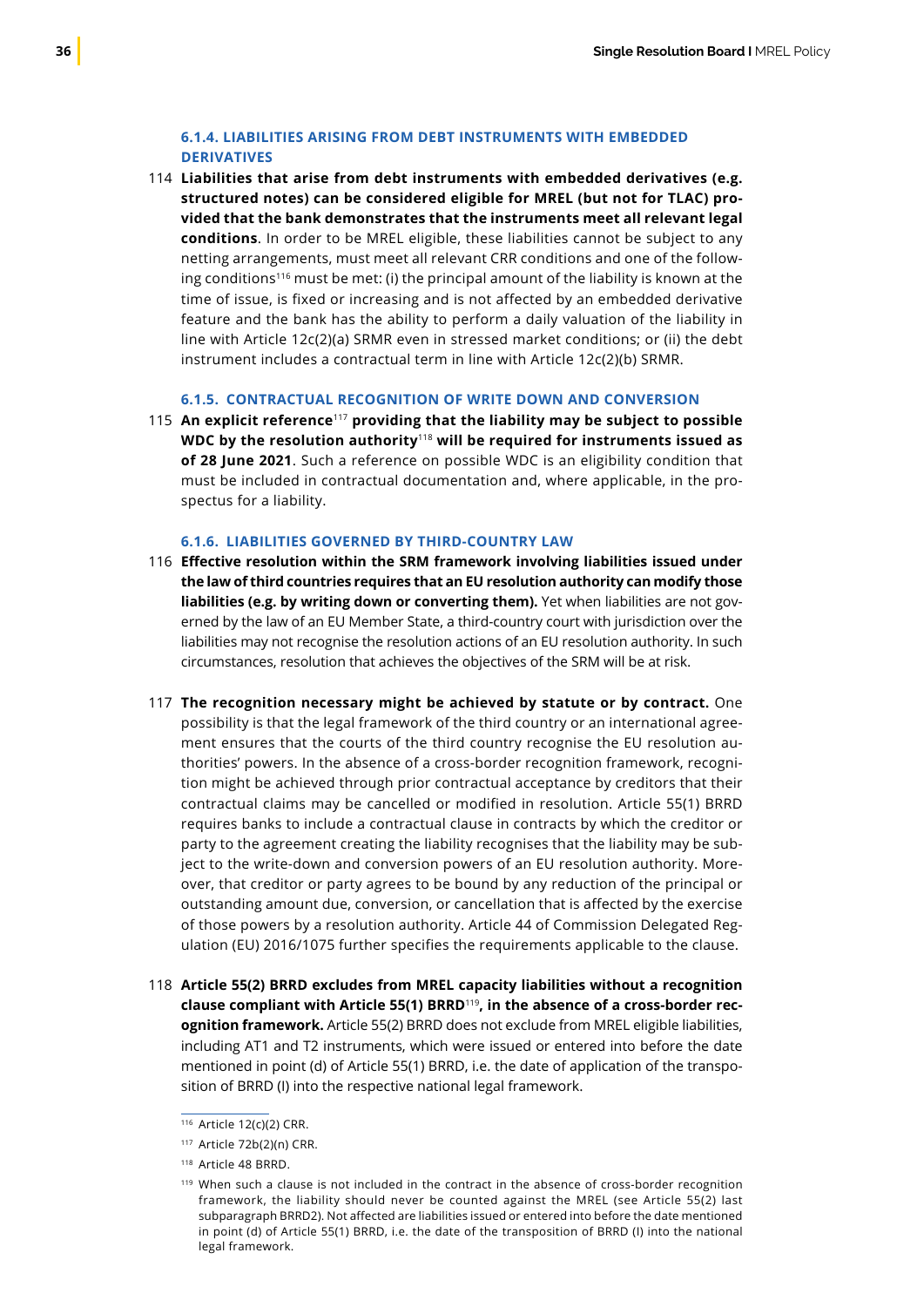- **AT1 and T2 instruments issued after the date of application of the transposition**  119 **of BRRD I may be affected.** As a consequence of Article 55, and in the absence as of the date of publication of a suitable binding international agreement with a third country or statutory recognition120, the SRB will exclude AT1 and T2 instruments governed by third-country law (and issued after the national transposition of BRRD I) from MREL supply, unless the bank has included an effective and enforceable contractual recognition clause.
- **A recognition clause must be effective and enforceable to be compliant.** The 120 power of the resolution authority to request a legal opinion on the effectiveness and enforceability of the clause, on a case-by-case basis, is left unchanged<sup>121</sup>.
- **For liabilities other than AT1 and T2 instruments governed by third-country**  121 **law, banks need to provide a legal opinion.** Legal opinions signed after the date of the publication of this document will be assessed to be satisfactory where they meet the criteria<sup>122</sup> in Box 2 below<sup>123</sup>. In principle, the SRB will not request legal opinions from banks where the proportion of their issuances governed by the laws of third countries with respect to the MREL-eligible stock is deemed not significant, and the SRB has sufficient information, and in particular the contractual terms, to assess the eligibility of such liabilities.

#### **BOX 2**

### **SATISFACTORY LEGAL OPINIONS**

A satisfactory legal opinion is expected to:

- 1. Be written, reasoned, include a verbatim copy of the bail-in clause, and indicate whether the bail-in clause fully complies with Article 44 of Commission Delegated Regulation 2016/1075, detailing the criteria set forth therein.
- 2. Take into account not only the general enforceability of the standard/template clause but also, to the extent relevant, all specific circumstances and rules governing the actual programme/offering/issuance, and confirm that no other contractual term or arrangement may impair the effectiveness and enforceability of the clause.
- 3. Include an analysis of possible impediments to the effectiveness and enforceability of the clause taking into account, for example, insolvency law, securities law and the general legal framework of the third-country jurisdiction, such as public policy.
- 4. Confirm that the assessment of the effectiveness and enforceability of the clause takes into account, where applicable, the possible effects deriving from the non-coincidence of jurisdiction and governing law (i.e. if the chosen court (the jurisdiction) is called to apply a foreign law).

 $120$  Powers granting discretion to an authority to grant recognition to foreign resolution proceedings at the point of resolution, similar to the discretionary powers under Article 93 to 95 BRRD, do not ensure resolvability ex ante where no recognition is foreseen in the contract. Moreover, the decision of an administrative authority to recognise the resolution action of another jurisdiction does not per se ensure that the courts competent to adjudicate the contract would be bound to reach the same conclusion.

<sup>121</sup> Article 55(3) BRRD.

<sup>&</sup>lt;sup>122</sup> The first criterion, the assessment of a compliance with Article 44 of Commission Delegated Regulation 2016/1075, must be performed by an appropriately qualified EU counsel.

<sup>&</sup>lt;sup>123</sup> Legal opinions prepared in accordance with the criteria set out in the 2018 MREL policy for the second wave of resolution plans and received by the SRB before the publication of this document will continue to be deemed satisfactory and are not superseded.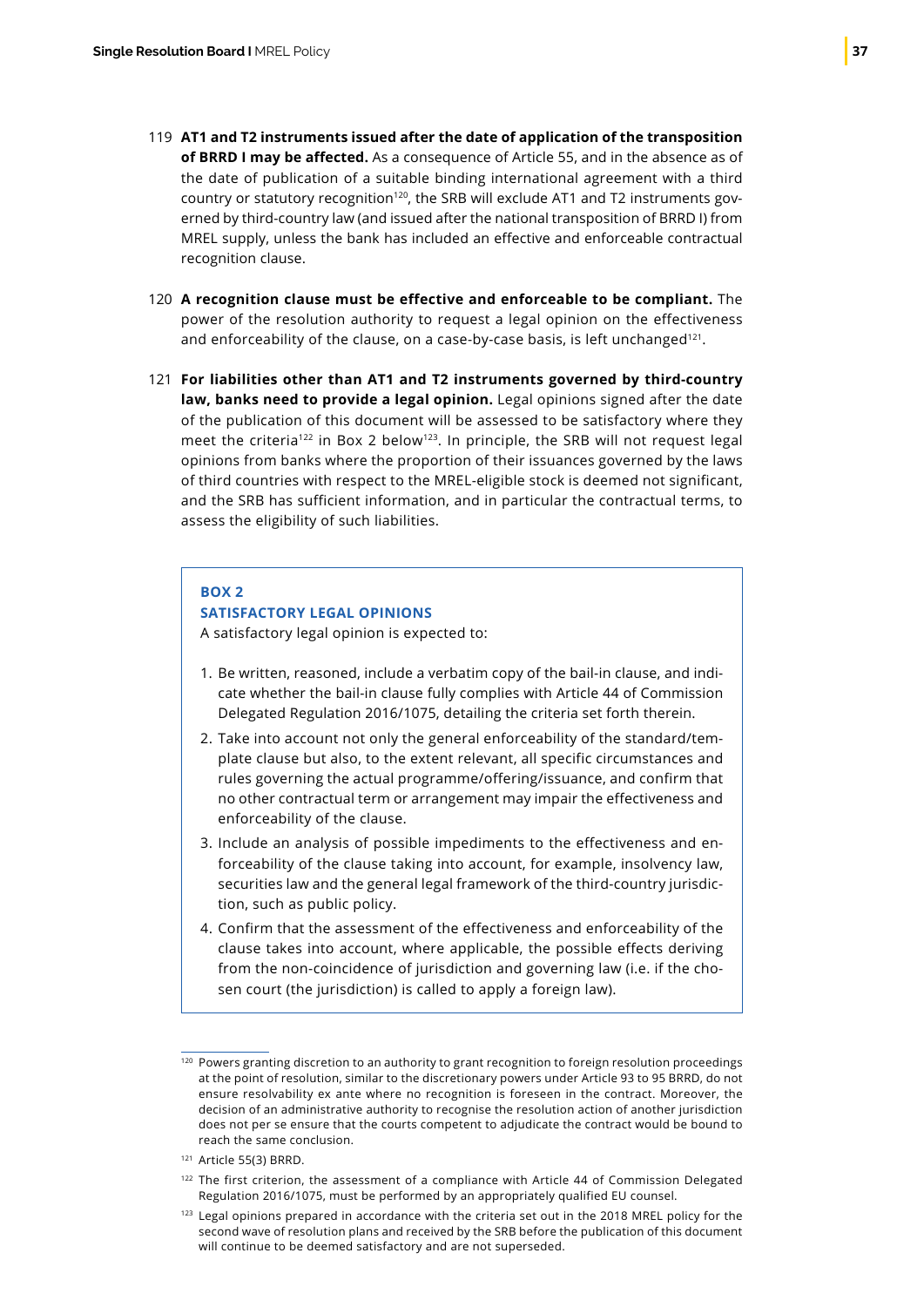- **Even with contractual provisions, exogenous risks to resolvability may affect** 122 **eligibility.** The legal enforceability and effectiveness of contractual recognition is conditional upon any unconditional contractual acceptance of an EU resolution action not being overturned or rendered ineffective by the laws or actions of authorities having jurisdiction over the contract. As acknowledged in the FSB's Principles for Cross-border Effectiveness of Resolution Actions, contractual approaches such as bail-in clauses do not achieve the level of legal certainty that would be conferred by statutory recognition<sup>124</sup>.
- **The SRB retains the right to exclude some or all liabilities under a given gov-**123 **erning law from the MREL supply if it were to conclude that a change in or emergence of exogenous circumstances puts the effective exercise of the write-down and conversion powers at risk**. To manage this risk, the SRB welcomes early collaboration with stakeholders in identifying challenges to bail-in operationalisation, and in mitigating those risks through bank preparedness and standardised processes.
- **The responsibility for ensuring that liabilities preserve their eligibility and for**  124 **managing the related risks rests with banks**. Because the risk described lies outside the sphere of influence of issuing banks, the SRB recommended in previous communication on MREL and Brexit<sup>125</sup> mitigating risks to resolvability and MREL de-recognition, were they to be realised. To this end, the SRB encouraged banks to adhere to market practices that increase the level of comfort on the effective enforceability of the bail-in clause, also to consider issuing as much as possible under the governing laws of EU27<sup>126</sup> countries to achieve legal certainty.
- **As of 1 January 2021, with the expiry of the UK-EU27 Withdrawal Agreement**<sup>127</sup>**,**  125 **instruments issued under UK law**<sup>128</sup> **became subject to the same rules as instruments issued under other third-country laws and therefore require a contractual bail-in recognition clause to be eligible for MREL.** However, having due consideration for the principle of legal certainty, the SRB considers that the requirement to include bail-in recognition clauses should not apply where the liability governed by the UK law was issued before 15 November 2018, the date of the publication of the *Single Resolution Board expectations to ensure resolvability of banks in the context of Brexit* where the SRB noted the potential consequences of Brexit for banks' existing stock of MREL instruments governed by UK law129. Nonetheless, the requirement should apply to contracts governed by UK law if there are any material amendments made on or after 15 November 2018. Furthermore, banks are strongly encouraged to continue their efforts to introduce the recognition clauses to existing contracts or replace instruments without required clauses to achieve further progress towards resolvability.
- 126 To ensure alignment with the prudential grandfathering from the requirement to introduce contractual recognition clauses in own funds instruments provided for in Article 494b CRR, this exemption applies only until 28 June 2025. Following that date,

<sup>124</sup> FSB's *Principles for Cross-border Effectiveness of Resolution Actions*, p. 8.

<sup>&</sup>lt;sup>125</sup> [See the SRB position paper dated 15 November 2018](https://srb.europa.eu/en/node/679).

<sup>126</sup> Member States of the EU with the exception of the United Kingdom in the context of Brexit, see also next section.

<sup>&</sup>lt;sup>127</sup> Agreement on the withdrawal of the United Kingdom of Great Britain and Northern Ireland from the European Union and the European Atomic Energy Community (2019/C 384 I/01).

<sup>128</sup> The term 'instruments issued under UK law' includes liabilities governed by one of the three jurisdictions of the UK being: (i) England & Wales; (ii) Scotland; and (iii) Northern Ireland).

<sup>129</sup> https://srb.europa.eu/en/file/brexit-position-paper.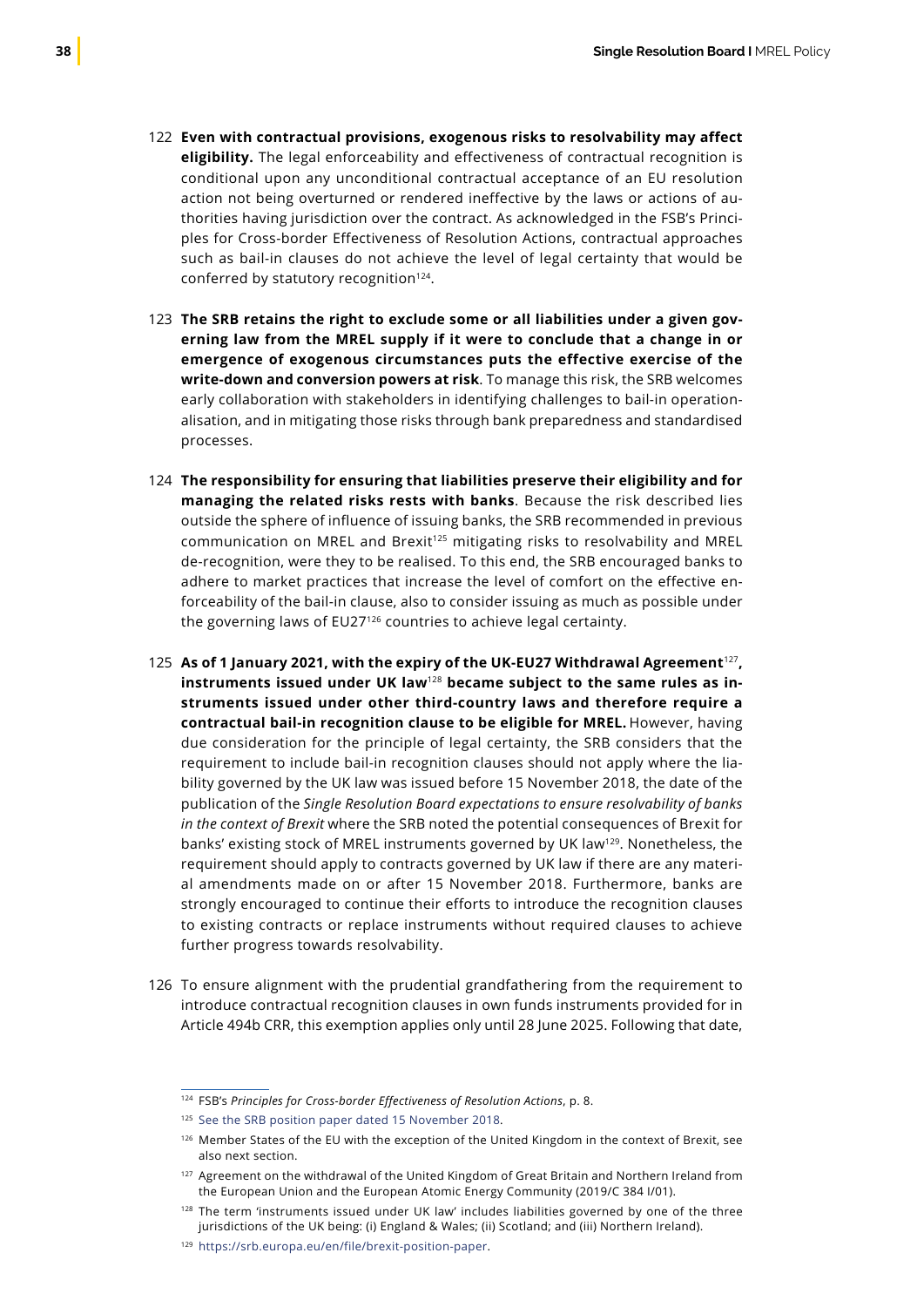all instruments governed by UK law must have a contractual bail-in recognition clause to continue being eligible for MREL.

### **6.1.7. INTERNAL MREL**

- **For liabilities to be eligible for internal MREL, the ranking rule**130 **must be re-**127 spected. Liabilities issued<sup>131</sup> to and bought by the resolution entity or an external shareholder that is not part of the same resolution group must rank<sup>132</sup> below all other externally issued liabilities that are not own funds.
- 128 **Banks should perform a simulation on the WDC.** In order to qualify as eligible for internal MREL, it should be possible for liabilities to be WDC at the point of non-viability in a way that is consistent with the resolution strategy, in particular by not affecting the control of the subsidiary by the resolution entity<sup>133</sup>. The control of the subsidiary by the resolution entity is deemed to be affected where the application of WDC to the subsidiary causes changes to the scope of consolidation<sup>134</sup>. In establishing whether a liability is eligible for internal MREL, banks should perform a WDC simulation, to ascertain whether the WDC would cause changes to the scope of consolidation. This simulation should be carried out in accordance with the simulation provided in the Checklist for Reported Liabilities<sup>135</sup> and documented for each RPC. The SRB may require access to this documentation during on-site inspections.

<sup>130</sup> Article 12g2(a)(iii) SRMR.

<sup>131</sup> Either directly or indirectly.

<sup>132</sup> In normal insolvency proceedings.

<sup>133</sup> Article 12g(2)(a)(iv) SRMR.

<sup>134</sup> Article 18 CRR.

<sup>&</sup>lt;sup>135</sup> As published on the SRB website on 8 January 2021.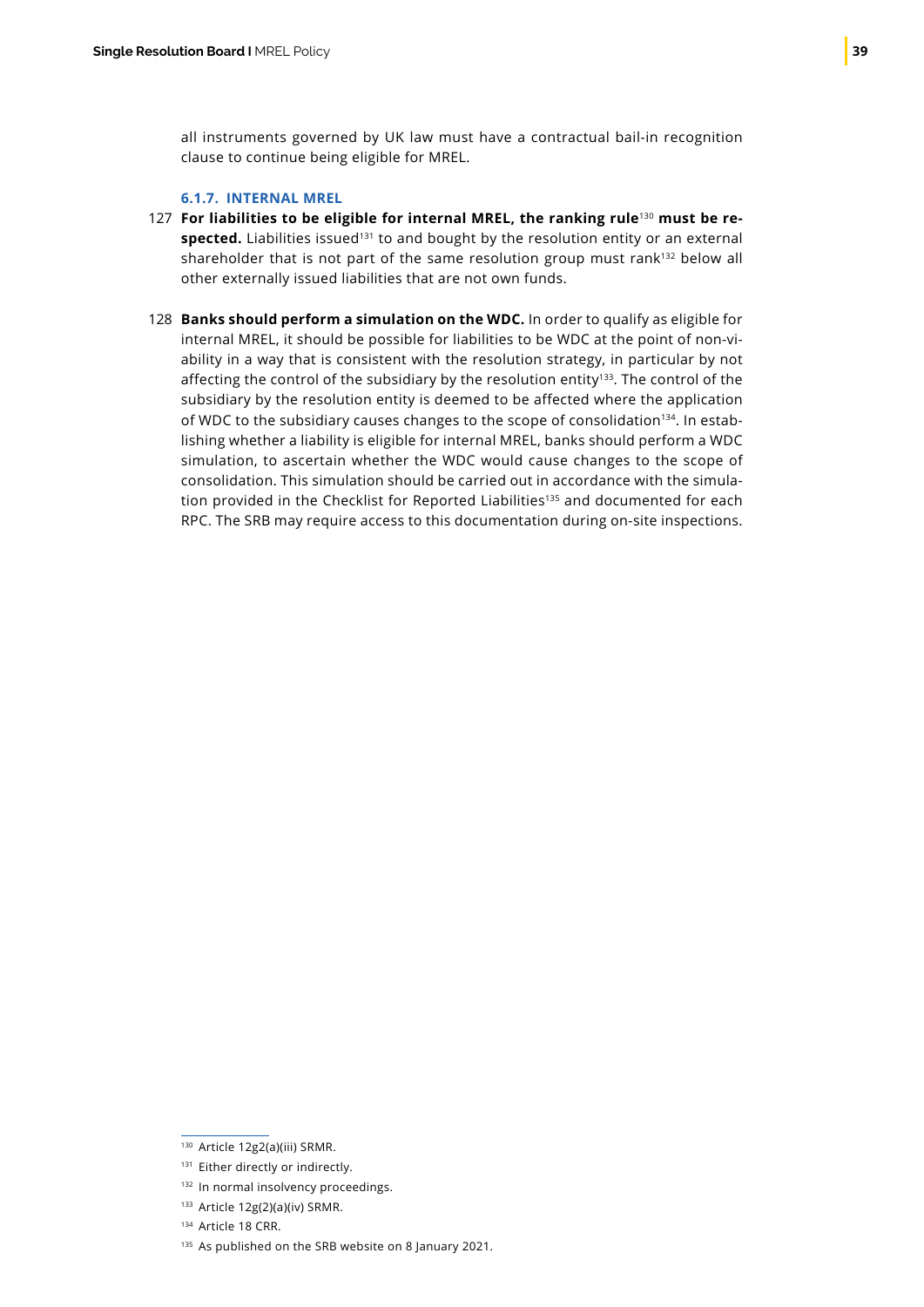# <span id="page-41-0"></span>**7. Transitional arrangements**

- **Article 12k SRMR specifies the provisions applicable to define transitional** 129 **periods up to 1 January 2024.** In particular, all banking groups have:
	- a common deadline of 1 January 2024 to meet their full external *and* internal MREL targets including subordination; and
	- two intermediate targets, a first intermediate target is binding since 1 January 2022, and a second intermediate target of informative nature for 1 January 2023136.



The following chart provides an overview:

**Intermediate targets should ensure a linear build-up by each bank of the MREL**  130**capacity towards the final target levels**<sup>137</sup>**.** Therefore, they vary significantly between banks, depending on the shortfall against the final target and any applicable Pillar 1 subordinated MREL requirements. Specifically, the binding intermediate target levels to be met by 1 January 2022 are set for both the total MREL, as well as the subordination component.

<sup>136 &#</sup>x27;Planned minimum requirements' shall be defined for each 12-month period in accordance with Article 12k(6) SRMR to facilitate a gradual build-up. The SRB will set this intermediate target for the 1 January 2023 as a second milestone towards the final target.

<sup>&</sup>lt;sup>137</sup> Second subparagraph of Article 12k(1) SRMR.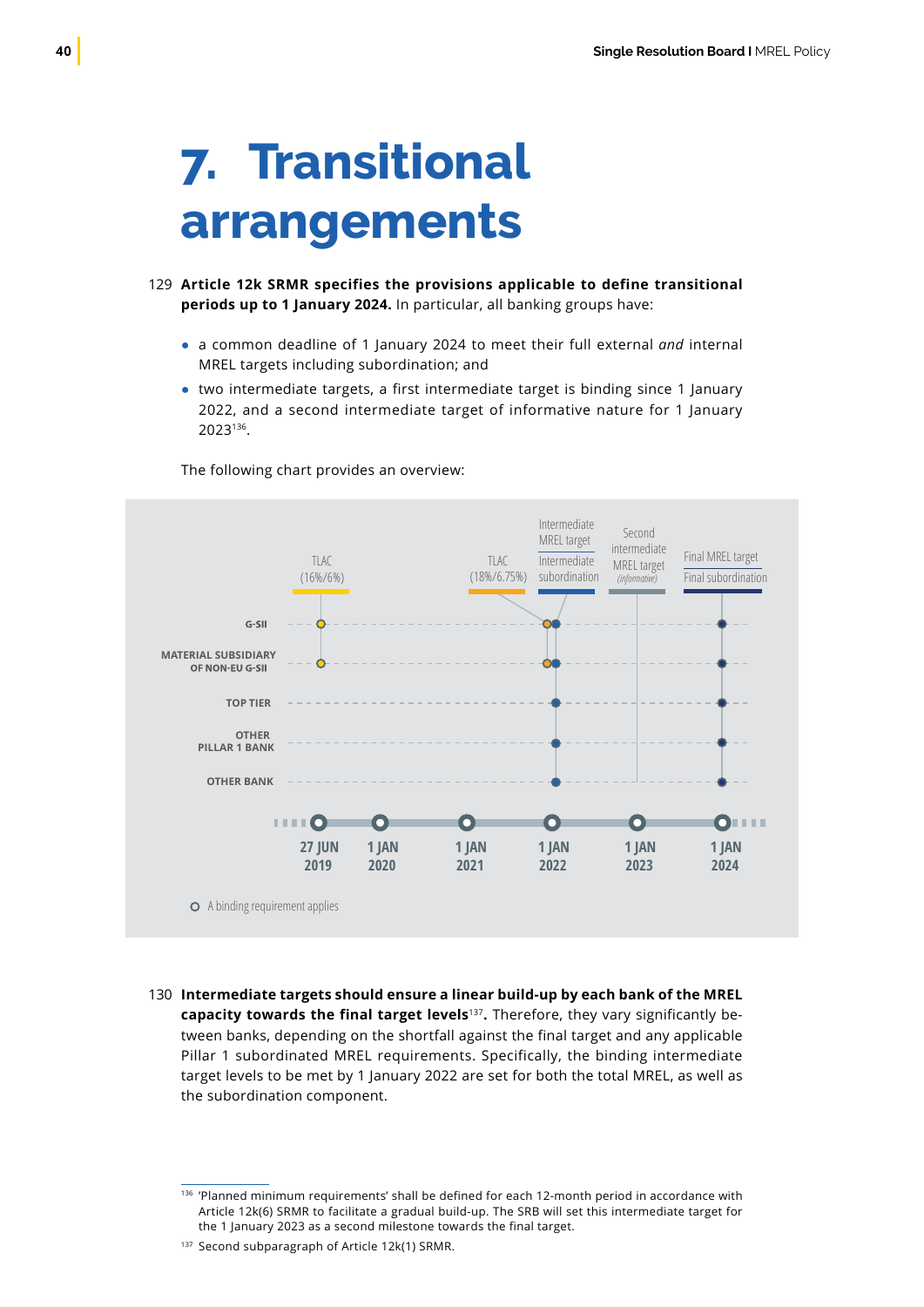- **To ensure a linear build-up of the MREL capacity**<sup>138</sup>**, the SRB calibrated the**  131 **binding intermediate target for 1 January 2022 by dividing the amount of MREL shortfall**<sup>139</sup> **relative to the final target equally until the end of the transitional period**<sup>140</sup> <sup>141</sup>**.** For banks without a shortfall, the SRB has set the binding intermediate targets equal to final targets to be complied with by 1 January 2022.
- **The subordination component of intermediate target levels cannot be lower** 132 **than Pillar 1 subordinated MREL requirements, which must be fully met by 1 January 2022 irrespective of shortfalls**<sup>142</sup>**.** By that date:
	- G-SIIs and material subsidiaries of non-EU G-SIIs must comply with fully-loaded TLAC requirements<sup>143</sup>; and
	- Top Tier Banks and Other Pillar 1 Banks must meet their MREL-Pillar 1 subordination requirement of 13.5% TREA/5% LRE144.

Where higher than the above Pillar 1 subordinated MREL requirement, the 8% TLOF minimum subordination requirement, including any increase thereof, is subject to linear progression towards final targets in the case of a shortfall.

**In the 2022 resolution planning cycle, the SRB will re-calibrate final targets.** 133New decisions will re-calibrate the final binding MREL targets, including for subordination, to be met by 1 January 2024. If, after the re-calibration, the final MREL target is lower than the binding 2022 intermediate MREL target (issued in the previous resolution planning cycle), then the intermediate MREL target will be lowered to match the new final target. In all other cases, the MREL decisions adopted in the 2022 RPC will re-affirm the previously determined interim MREL targets that the entities are required to meet as of 1 January 2022. The SRB will also assess the need for any extension of the final target deadline beyond 1 January 2024 for individual banks on a case-by-case basis, where justified and appropriate<sup>145</sup>. Given that the resolvability of banking groups relies on the availability of sufficient MREL resources, the SRB will consider a deviation from the deadline of 1 January 2024 only exceptionally, taking into consideration whether the bank has taken all necessary steps and actions to meet its target by the deadline and whether banks in the same jurisdiction have adequate access to capital markets. Banks subject to the extension of the deadline to meet the MREL target should enhance efforts even further to progress in other resolvability dimensions.

- <sup>143</sup> Article 92a and 92b CRR.
- $144$  Article 12d(4) and (5) SRMR.
- 145 Third subparagraph of Article 12k(1) SRMR.

<sup>&</sup>lt;sup>138</sup> The SRB may exceptionally deviate from a linear calibration ('Intermediate target levels, as a rule, shall ensure a linear build-up…') on a case-by-case basis, where justified by exceptional circumstances specific to a bank.

<sup>&</sup>lt;sup>139</sup> Computed taking into account all issuances needs (i.e. including the buffer requirements)

<sup>&</sup>lt;sup>140</sup> For MREL targets expressed in TREA, the bank needed to comply with the full CBR on top of the interim MREL target already at the first binding date (1 January 2022). This does not apply to the MREL target expressed in the leverage exposure.

<sup>&</sup>lt;sup>141</sup> In 2020 RPC, in some cases where the MREL metrics changed materially by end-June 2020 due to the Covid-19 outbreak, the MREL intermediate targets were set by deviating from the linear buildup path.

<sup>142</sup> Article 12k(2) SRMR.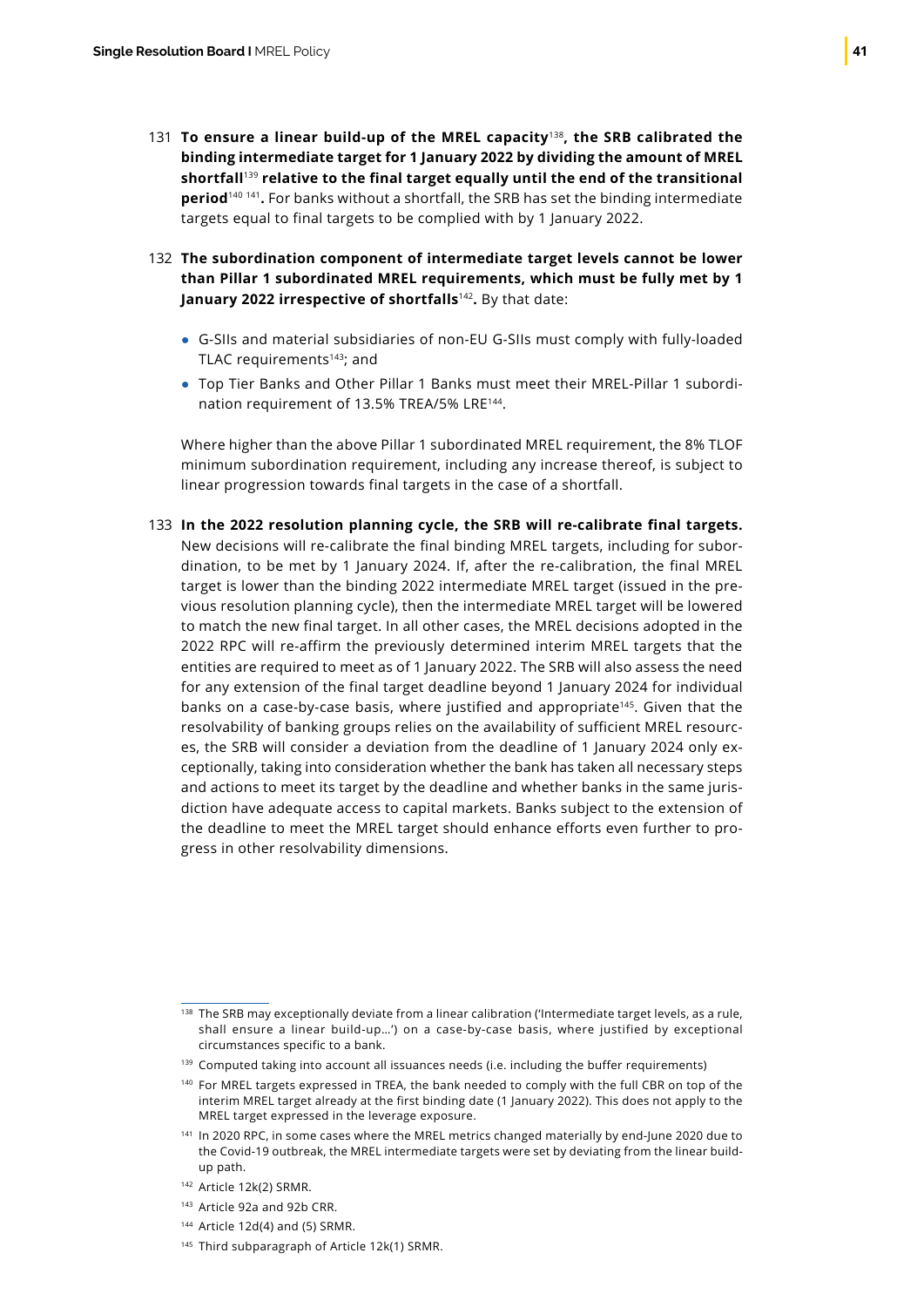## <span id="page-43-0"></span>**8. M-MDA**

- **The SRMR2 introduced the Maximum Distributable Amount related to MREL**  134 **(M-MDA)**<sup>146</sup>**.** The SRB may set restrictions for banks that do not comply with the Combined Buffer Requirement (CBR), which, under the Banking Package, is added on top of the MREL requirements expressed in TREA, preventing them from distributing more than the M-MDA via various actions (including dividend payments on CET1, variable remuneration and payments on AT1 instruments)147. The M-MDA may be applied where the bank meets the CBR on top of the own funds requirements<sup>148</sup> (i.e. the bank is not under the prudential MDA restriction), but fails to meet the CBR when considered in addition to the external and internal MREL (including subordination), as well as internal and external TLAC requirements<sup>149</sup>, in all cases calculated in terms of TREA. In addition, the M-MDA may also be imposed in cases of breaches of the minimum requirement, i.e. the MREL<sup>150</sup>.
- **M-MDA restrictions may be imposed on banks that breach CBR considered in**  135 **addition to MREL and TLAC requirements.** The M-MDA regime became applicable on 28 December 2020 for CBR breaches when considered in addition to the external and internal TLAC requirements. For all other requirements (internal and external MREL including subordination), the M-MDA applied as from 1 January 2022 (i.e. first binding MREL targets under BRRD2).
- **Banks must immediately notify the SRB of any breach or expected breach.** Once 136 the bank is in breach of the CBR in addition to its MREL or TLAC requirements (but meets the CBR in addition to the own funds requirements), it should immediately (i.e. no later than within five working days) notify the national resolution authority and the SRB<sup>151</sup>. The bank should not wait until the breaches occur, but should also signal to the national resolution authority and the SRB of any expected breaches once it becomes aware of such risk.

### **8.1. Scope of M-MDA**

- **For resolution entities**<sup>152</sup>**, the M-MDA regime applies to the following require-**137**ments:**
	- For G-SIIs:
		- External MREL requirement;
		- MREL subordination requirement; and
		- External TLAC requirement:
			- ► Transitional requirement until 31 December 2021
			- ► Fully-loaded requirement as from 1 January 2022

<sup>146</sup> Article 10a SRMR.

<sup>147</sup> Points (a), (b) and (c) of Article 10a(1) SRMR.

 $148$  Points (a), (b) and (c) of Article 141a(1) CRD.

<sup>&</sup>lt;sup>149</sup> In the event of failure to meet the CBR in addition to internal MREL/TLAC expressed in TREA, M-MDA powers are applicable to the non-resolution entity.

<sup>150</sup> Article 12j(1)(b) SRMR.

<sup>151</sup> Second subparagraph of Article 10a(1) SRMR.

<sup>152</sup> It also includes entities to be wound up under normal insolvency proceedings or other equivalent national procedures, even though the use of the M-MDA is very unlikely in such cases.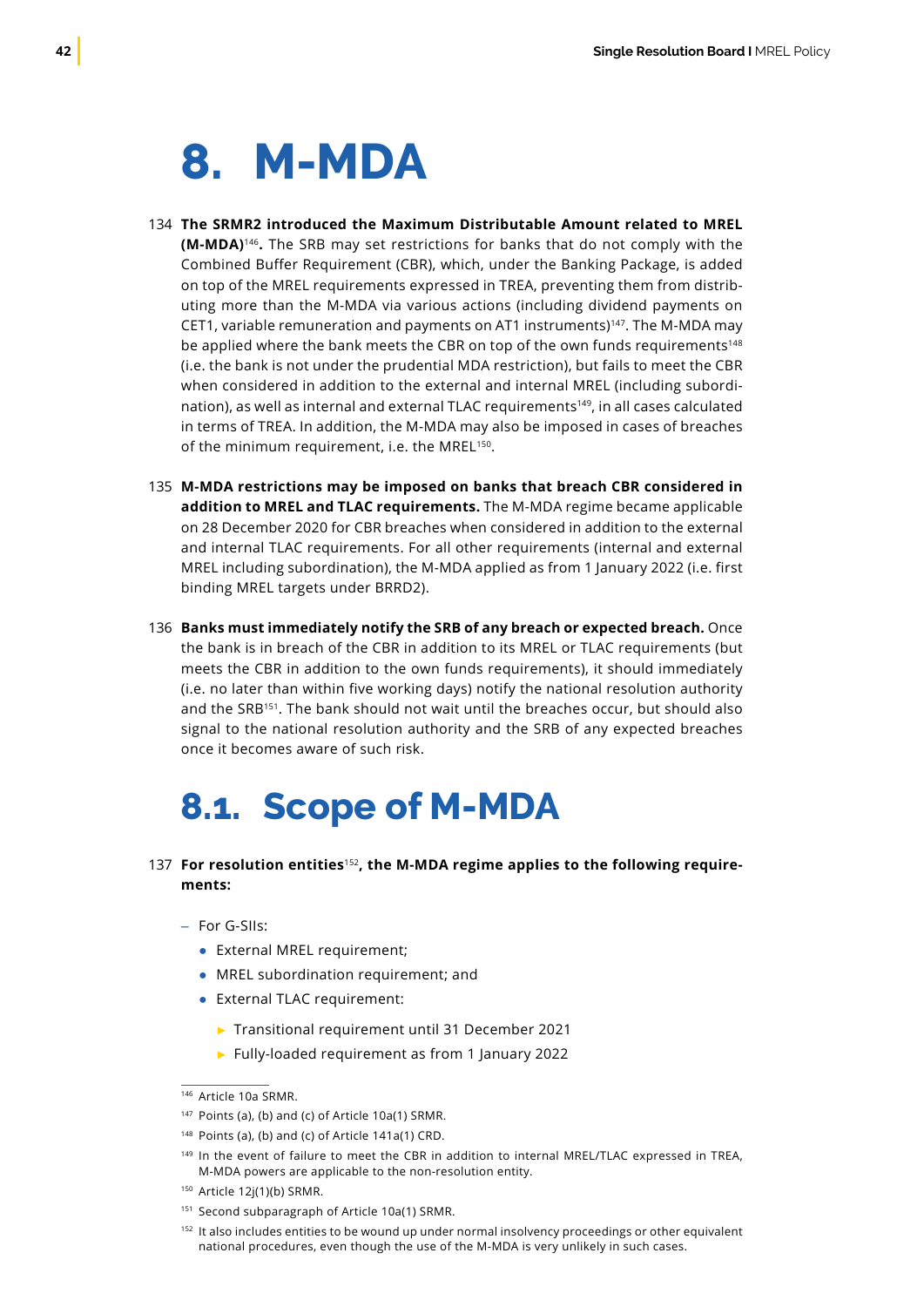- <span id="page-44-0"></span>– For Top Tier and Other Pillar 1 banks:
	- External MREL requirement; and
	- MREL subordination requirement.
- For non-Pillar 1 banks:
	- External MREL requirement; and
	- $\bullet$  Where applicable, MREL subordination requirement<sup>153</sup>.
- **For non-resolution entities**, the M-MDA regime applies to the following require-138 ments:
	- For material subsidiaries of non-EU G-SIIs:
		- Internal TLAC requirement:
			- ► Transitional requirement until 31 December 2021
			- ► Fully-loaded requirement as from 1 January 2022
		- Internal MREL requirement, if applicable.
	- For all other subsidiaries that are not themselves resolution entities:
		- Internal MREL requirement, if applicable.

### **8.2. Notification by the bank**

- **The bank must notify the breach and provide a minimum set of information**  139 **to the SRB and the NRAs.** When the entity notifies the breach to the national resolution authority and the SRB, the following information should be included as a minimum:
	- (a) name and the LEI code of the entity that is in breach;
	- (b) description of the breach and the reason of the failure to comply (including the entity's reasoning whether the breach is due to idiosyncratic reasons or exogenous factors);
	- (c) the applicable MREL requirements, the MREL capacity (including information about the main metrics used in the computation of MREL and their trend), as well as the amount of CET1 capital maintained by the entity which is not used to meet MREL requirements;
	- (d) information regarding entity's compliance with the CBR in addition to its own funds requirements;
	- (e) actions and timeline described by the entity to restore the level of MREL-eligible resources (including, where relevant, a funding plan) that would ensure compliance with the CBR in addition to its MREL requirements (expressed in TREA);
	- (f) any other information that should be considered by the resolution authority in assessing the elements in Article 10a(2) SRMR.
- **If there are breaches or expected breaches, the bank is also expected to pro-**140**vide the SRB and the NRAs with monthly data for monitoring purposes** (see below). The specific data templates will be provided by the SRB for quantitative data monitoring and additional qualitative information might be requested on an *ad hoc* basis.

<sup>&</sup>lt;sup>153</sup> Based on the NCWO risk assessment.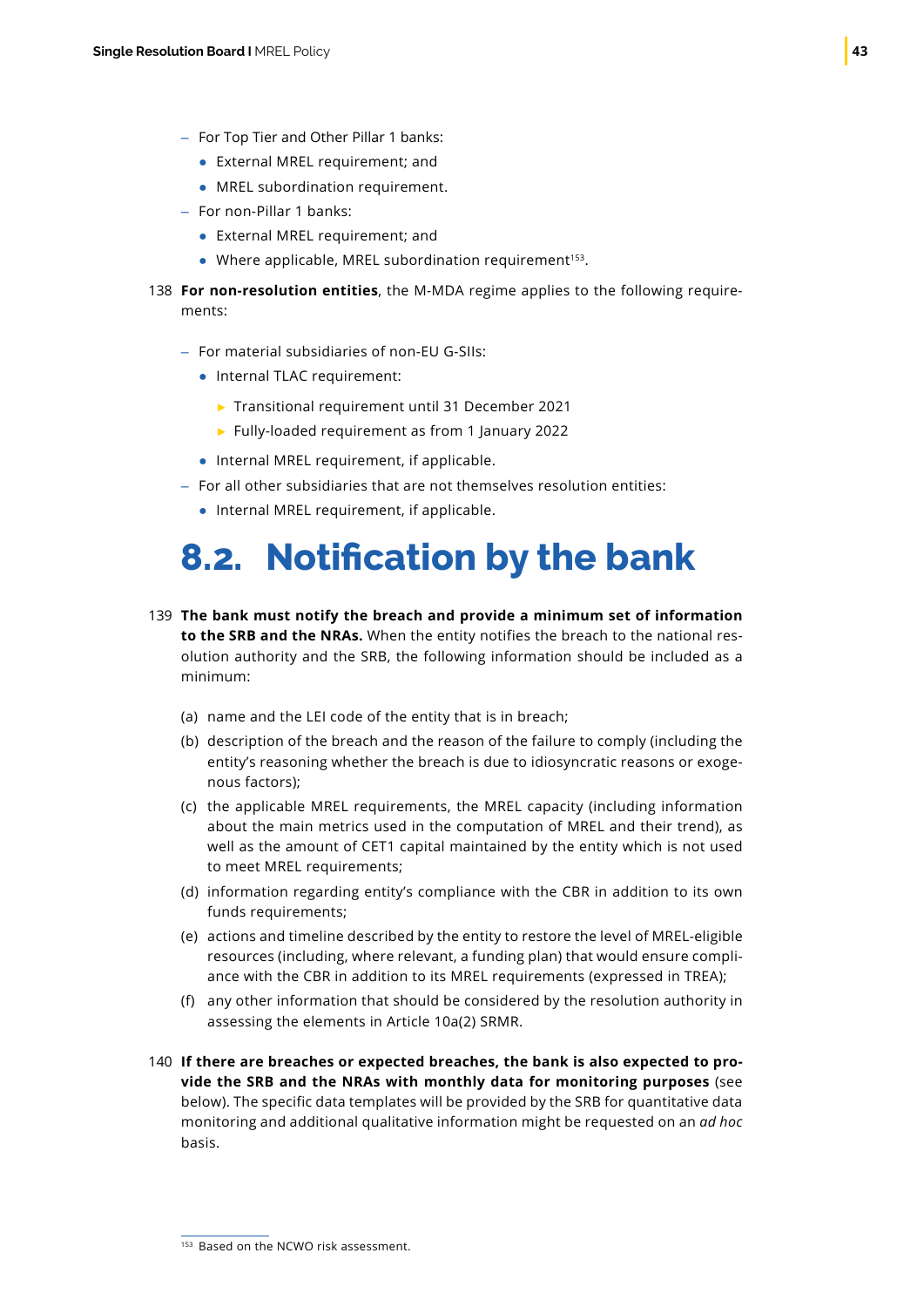<span id="page-45-0"></span>**If at any point in time the bank is no longer in breach in accordance with Ar-**141 **ticle 10a(1) SRMR**, it should notify the national resolution authority and the SRB without delay.

### **8.3. Two-stage assessment by the SRB**

- **The first stage starts once the bank notifies the national resolution authority**  142 **and the SRB about the breach and may last nine months.** After consulting the competent authorities, including the ECB (where applicable), the SRB shall assess whether to exercise the M-MDA power, taking into account all of the elements set out in Article 10a(2) SRMR. If the power is not exercised, the SRB shall repeat its assessment at least every month for as long as the entity is in breach.
- **The second stage starts nine months after the notification of the breach.** If the 143 bank continues to be in breach, after consulting the competent authorities, including the ECB (where applicable), the SRB shall exercise the M-MDA power, except where it finds, following its assessment, that at least two of the conditions set out in Article 10a(3) SRMR are fulfilled. If the exception not to exercise the M-MDA is applied, the SRB shall repeat its assessment at least every month for as long as the bank is in breach.

### **8.4. Computation of the M-MDA**

- **The SRMR sets out the calculation steps to compute the M-MDA**<sup>154</sup>**.** The M-MDA 144 is calculated as the amount of interim and any year-end profits not incorporated in CET1 capital (net of any previous distributions) taking into account any possible retained taxes and multiplied by a factor ranging from 0 to 0.6. The multiplier depends on the size of the CET1 shortfall on the CBR in addition to the MREL requirement. The method of computation of the M-MDA is the same under the prudential and resolution MDA regimes<sup>155</sup>.
- **The M-MDA is a dynamic restriction.** If the restriction is applied, the amount under 145the M-MDA will need to be computed by the bank in all circumstances where it plans to distribute through any of the actions that may be restricted under the M-MDA<sup>156</sup>.

<sup>154</sup> Article 10a(4)-(6) SRMR.

<sup>155</sup> Article 141(4)-(6) CRD.

<sup>156</sup> Actions referred to in points (a), (b) or (c) of Article 10a(1) SRMR.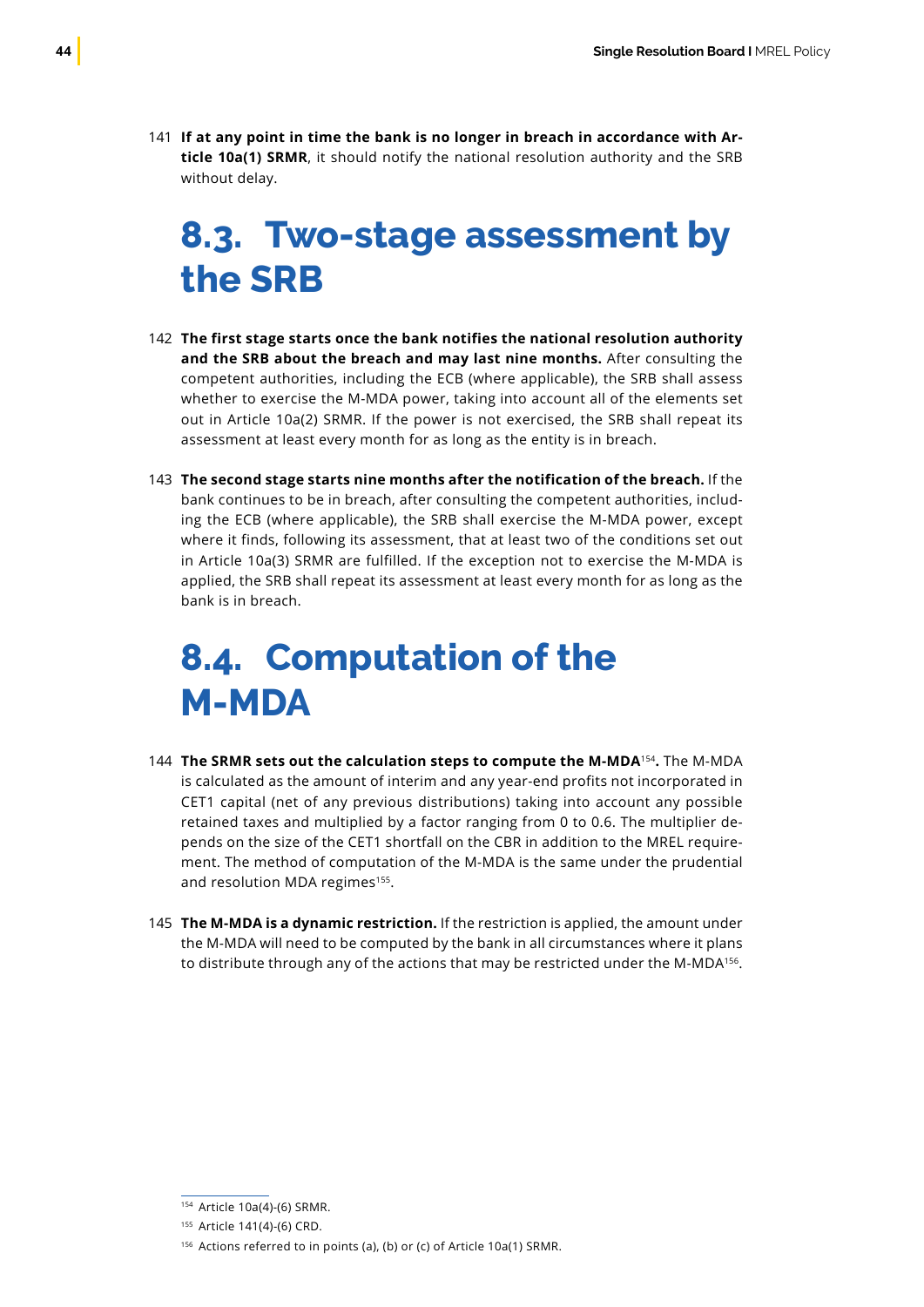# <span id="page-46-0"></span>**Annex I. Complementary information on NCWO**

NCWO occurs when one class of claimants is worse off under resolution than under insolvency. This is in large part due to the balance sheet composition and it can occur even when total losses are larger under insolvency than under resolution, because the distribution of losses depends heavily on the exclusions. In particular, bail-in-able senior liabilities may be worse off being bailed-in under resolution than sharing losses with non-bail-in-able senior liabilities under insolvency. The risk is greater when the market value of equity that bailed-in claimants may receive in exchange for debt instruments is lower.

The purpose of the two examples presented in this Annex is to illustrate – in a simplified manner – the concept of the NCWO risk. The purpose is not to present in detail all the steps the SRB will implement in its NCWO assessment. In practice, additional steps will be taken when the redistribution of the shares post bail-in is simulated (application of differentiated conversion rates).

### **ILLUSTRATIVE EXAMPLE OF RESOLUTION NOT GIVING RISE TO AN NCWO BREACH**

For illustrative purposes, consider a bank with the balance sheet shown in the following table. It is assumed that the bank suffers losses of 60. The minimum capital needed after resolution is 40.

Hence, in resolution, the initial own funds of 80 is reduced to 20 and resolution converts subordinated debt of 20 into equity of 20. The equity may have a market value higher or lower than its book value.

If the bank went through insolvency proceedings, extra losses of 40 would be incurred. All equity and subordinate debt would be wiped out, and aggregate senior debt would be untouched. Holders of bail-in-able senior debt would still hold 90, which is the same as in resolution, while the holders of subordinated debt would be worse off in insolvency because they would not have the equity they received in resolution.

| <b>Bank balance sheet (Book value)</b> |                |                         |                         |
|----------------------------------------|----------------|-------------------------|-------------------------|
|                                        | <b>Initial</b> | <b>After insolvency</b> | <b>After resolution</b> |
| Debt above senior                      | 100            | 100                     | 100                     |
| Senior debt excluded from bail in      | 100            | 100                     | 100                     |
| Senior debt not excluded from bail in  | 90             | 90                      | 90                      |
| Subordinate debt                       | 20             | $\Omega$                | $\Omega$                |
| Equity                                 | 80             | $\Omega$                | 40                      |
| Held by:                               |                |                         |                         |
| Bailed-in senior debt holders          | $\Omega$       | $\Omega$                | $\Omega$                |
| Bailed-in subordinate debt holders     | $\Omega$       | $\Omega$                | 20                      |
| Original equity holders                | 80             | $\Omega$                | 20                      |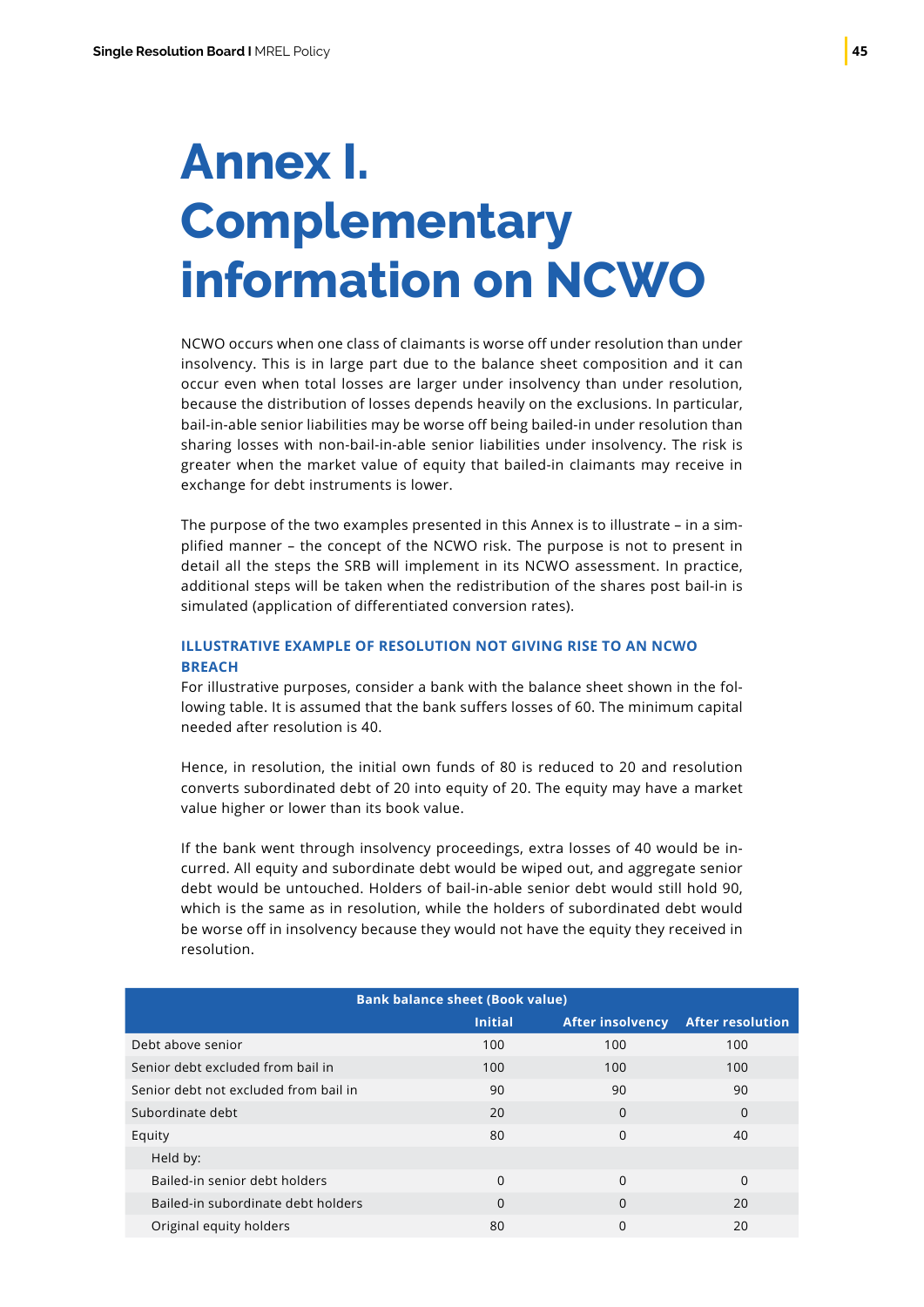### **ILLUSTRATIVE EXAMPLE OF RESOLUTION POTENTIALLY GIVING RISE TO AN NCWO BREACH**

The next example is a similar bank with the balance sheet shown in the following table. This bank has less subordinated debt and more senior debt than the one above.

As before, the minimum capital needed after resolution is 40 and the loss incurred is 60. However, with this balance sheet, the outcome is significantly different: in resolution, the initial own funds of 80 are reduced to 20, and the subordinated debt of 10 is converted into equity. In addition, bail-in-able senior debt of 10 is converted into equity.

If the bank went through insolvency proceedings, extra losses of 40 would be incurred (as in the previous example). All equity and subordinate debt would be wiped out, and aggregate senior debt would be reduced by 10. Holders of bail-in-able senior debt would hold 95. If the market value of the equity that they would hold under resolution (10) is less than 5, then they would be better off under insolvency. In such case, a NCWO rule would be breached.

|                                       | <b>Bank balance sheet (Book value)</b> |                         |                         |
|---------------------------------------|----------------------------------------|-------------------------|-------------------------|
|                                       | <b>Initial</b>                         | <b>After insolvency</b> | <b>After resolution</b> |
| Debt above senior                     | 100                                    | 100                     | 100                     |
| Senior debt excluded from bail in     | 100                                    | 95                      | 100                     |
| Senior debt not excluded from bail in | 100                                    | 95                      | 90                      |
| Subordinated debt                     | 10                                     | $\Omega$                | $\Omega$                |
| Equity                                | 80                                     | $\Omega$                | 40                      |
| Held by:                              |                                        |                         |                         |
| Bailed-in senior debt holders         | $\Omega$                               | $\Omega$                | 10                      |
| Bailed-in subordinate debt holders    | $\Omega$                               | $\Omega$                | 10                      |
| Original equity holders               | 80                                     | 0                       | 20                      |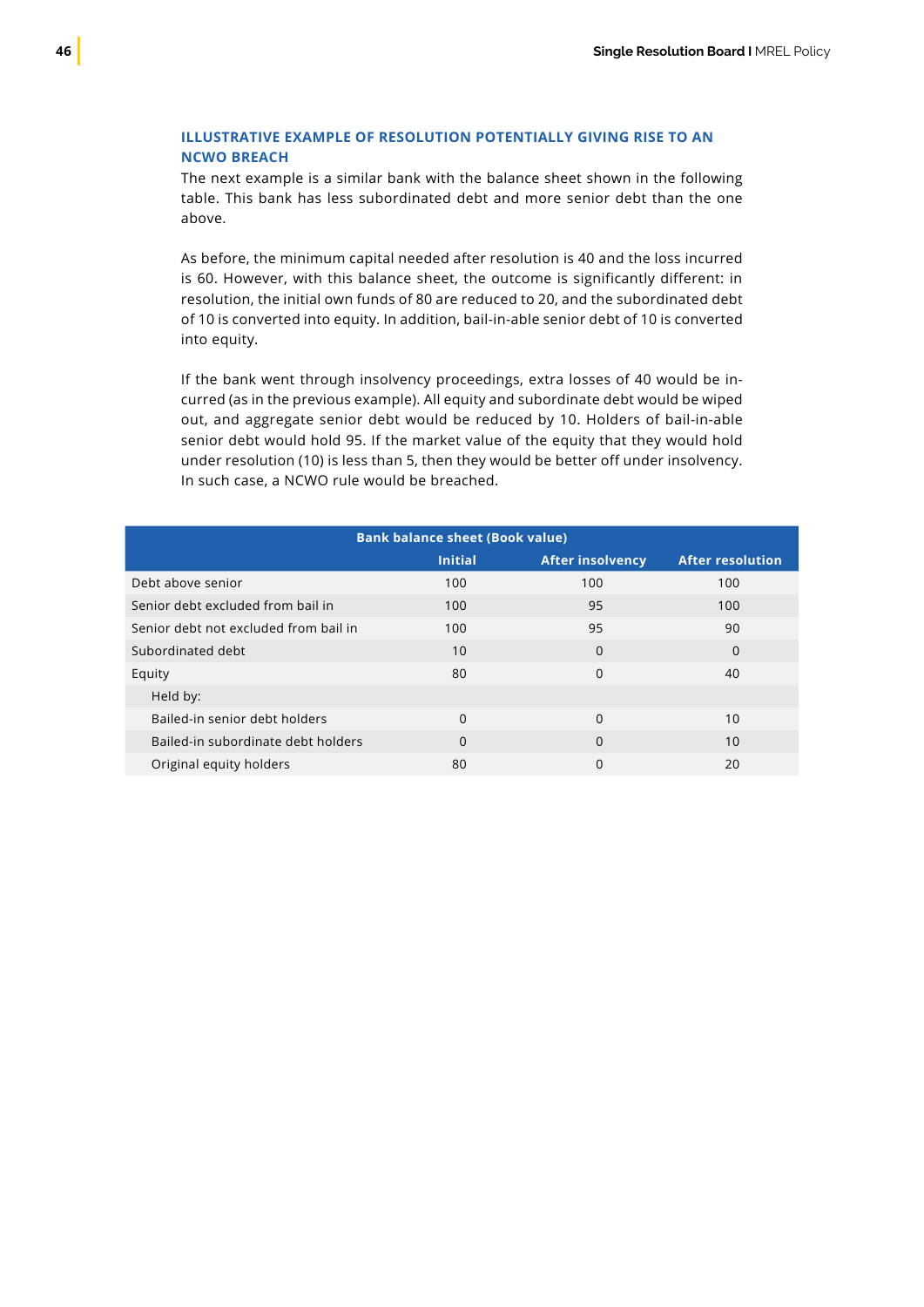# <span id="page-48-0"></span>**Annex II. Complementary information on iMREL waivers**

**Assessment of the third statutory condition under Article 12h(1)(c) or 12h(2) (c) SRMR: Absence of a current or foreseen material, practical, or legal impediment to the prompt transfer of own funds or repayment of liabilities by the resolution entity (or parent undertaking) to the subsidiary.**

**For the purpose of the SRB's assessment of Article 12h(1)(c) or 12h(2)(c), the SRB considers the list of criteria below.** These conditions mirror the ECB criteria for the assessment of whether there are no current or foreseen material, practical or legal impediments to the prompt transfer of own funds or repayment of liabilities.157 However, they have been amended to capture transfers by the resolution entity/parent undertaking to the subsidiary, in particular when resolution action is taken. In this context, the SRB verifies that:

- i. national insolvency or company laws do not materially affect the transfer of funds in a pre-FOLTF scenario or in a resolution scenario;
- ii. the shareholding and legal structure of the group does not hamper the transferability of own funds or repayment of liabilities;
- iii. the formal decision-making process regarding the transfer of own funds between the parent undertaking and subsidiary ensures prompt transfers;
- iv. the by-laws of the parent/resolution entity and of the subsidiaries, any shareholder's agreement, or any other known agreements do not contain any provisions that may obstruct the transfer of own funds or repayment of liabilities by the parent undertaking;
- v. there have been no previous serious management difficulties or corporate governance issues which might have a negative impact on the prompt transfer of own funds or the repayment of liabilities;
- vi. no third parties are able to exercise control over or prevent the prompt transfer of own funds or repayment of liabilities;
- vii. the granting of a waiver has been taken into account in the recovery plan (where possible, if not, it will be taken into account in the following recovery plan) and the group financial support agreement (if applicable); and
- viii. the waiver has no negative effects on the implementation of the PRS.

**To demonstrate the free transferability of funds in a resolution scenario, banks applying for a waiver are normally expected to submit the documents listed below.** Where the specificities of an individual case so justify, the SRB may adopt a different approach to its assessment of compliance with Article 12h (1)(c) or 12h(2)(c). Moreover, where the SRB is satisfied as to the free transferability of funds in a resolution scenario (i.e. that the criteria at Article 12h(1)(c) or 12h(2)(c)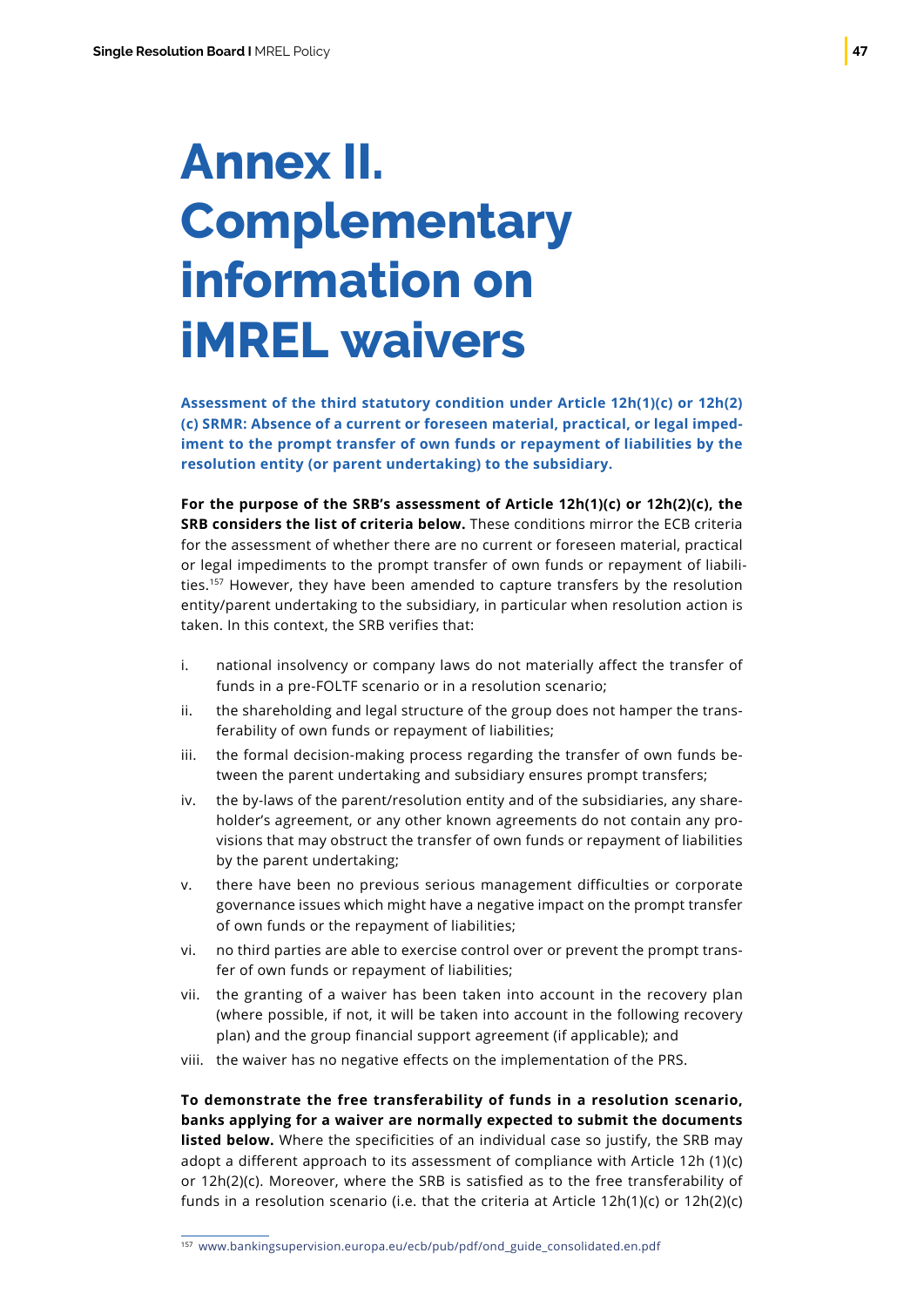are satisfied) this means that the SRB is permitted (but not required due to its discretion) to award a waiver.

- 1. A letter signed by the resolution entity/parent undertaking's legal representative (e.g. CEO or with approval from the management body), stating that the relevant group entities comply with all the conditions for granting the iMREL waiver(s) laid down in Article 12h of the SRMR;
- 2. A legal opinion, issued either by an external independent counsel or by an internal legal department, approved by the management body of the resolution entity/parent undertaking, demonstrating that there are no obstacles to the transfer of funds or repayment of liabilities by the resolution entity/parent undertaking resulting from applicable legislative or regulatory acts or legally binding agreements, even in the case where a resolution action is taken in respect of the parent / resolution entity and where the subsidiary is at the point of non-viability;
- 3. A description of the functioning of the financing arrangements to be used in case an institution faces financial difficulties or where a resolution action is taken. This should include information about how those arrangements ensure that funds are available at will and freely transferrable;
- 4. Evidence that the resolution entity or parent undertaking has guaranteed the obligations of the subsidiary for an amount that is equal to, at least, the amount of the hypothetical internal MREL requirement which would had been set if the subsidiary were not waived.

**The guarantee is expected to be enforceable, meaning that it is given in the form of a binding commitment by the resolution entity or parent undertaking to the subsidiary and can be called on by the subsidiary if it reaches a PONV, i.e. meets the conditions listed in Article 21(3) SRMR.** The SRB expects to receive guarantees with a maturity that mirrors the one year maturity rule for MREL ensuring the permanence of loss-absorption for an assumed crisis period (i.e. the guarantee should not be capable of revocation by the guarantor with less than one year's notice). The guarantee should not entitle the guarantor to object or delay the due prompt transfer of funds or reduce its exposure under the guarantee by virtue of any counterclaim or set-off rights it may have against the subsidiary. The guarantee should also be known by the creditors/shareholders of the guarantor with the ordinary diligence, for example in financial statements or annual reports.

**It is not necessary for the guarantee to take the form of a contractual arrangement, provided that other legal arrangements (for example the applicable legal or regulatory framework including relevant provisions of company law) achieve the same result.** When the guarantee is not of a contractual nature, the bank has to demonstrate whether and how the different legal arrangement would achieve the same outcome. The reference to a "guarantee" is not intended to connote any sort of triparty arrangement giving rights to the creditors of the subsidiary against the parent or the resolution entity. The objective of the SRB is to verify the existence of a robust loss transfer arrangement that would ensure the ability of the subsidiary to compel support from the parent or the resolution entity when the subsidiary is at the PONV.

**In cases where there is already prepositioned capital issued by the subsidiary to the resolution entity or parent undertaking, the SRB would normally consider as satisfactory a guarantee with an initial minimum amount equal to the difference between the hypothetical waived iMREL requirement and the own funds as required by the capital requirements decision.** To ensure that such a guarantee together with the prepositioned capital continuously provides for a minimum value equal to the hypothetical iMREL requirement (e.g. also where capital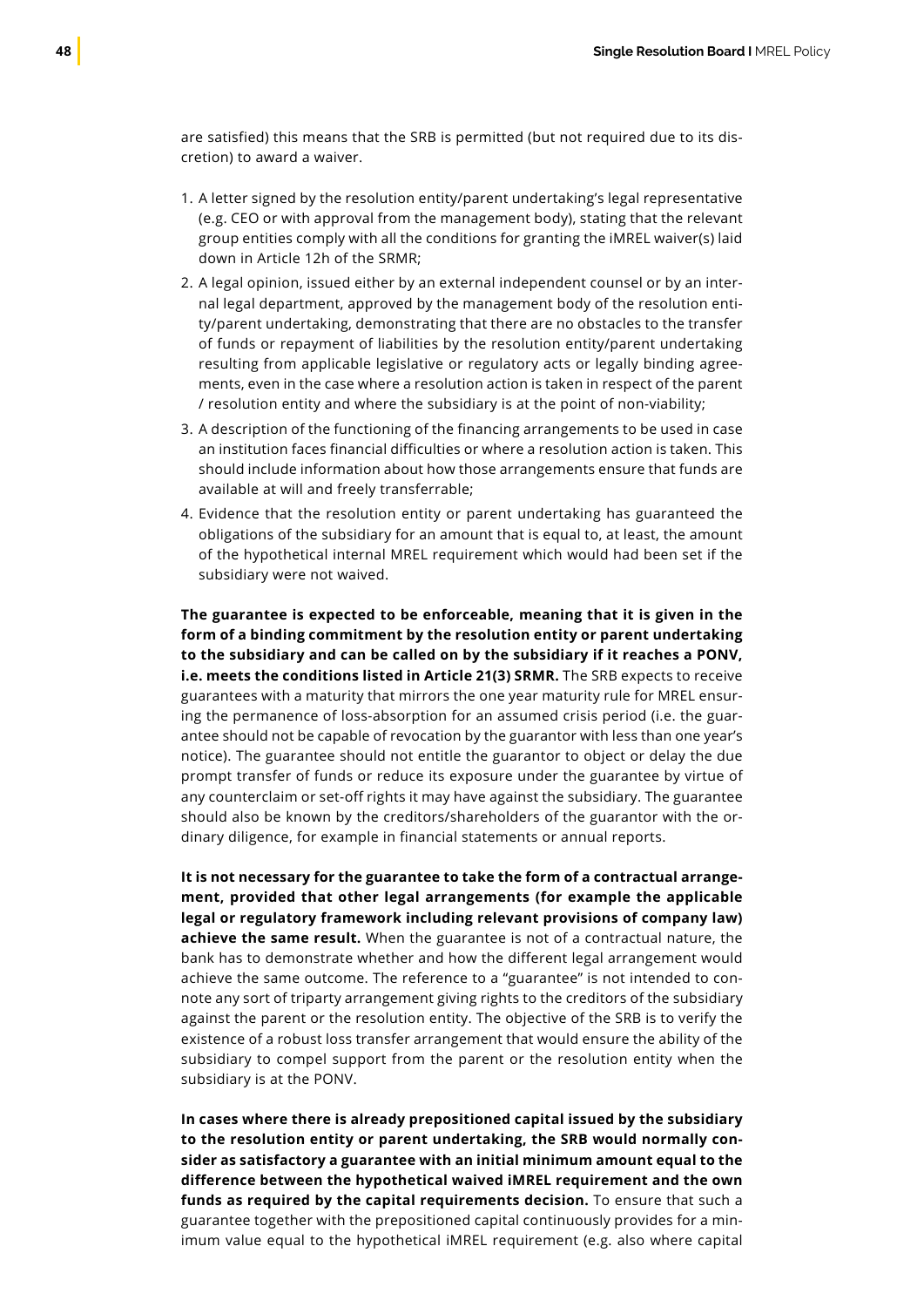requirements are lowered or waived), the terms of the guarantee should ensure that the minimum amount dynamically adapts upwards at any time to the currently existing difference, i.e. when the own funds of the subsidiary are reduced.

**A guarantee is not expected when the risks in the subsidiary are negligible.** Risks are normally considered to be negligible when the total risk exposure amount of the subsidiary does not exceed 1% of the total risk exposure amount of the resolution group, though the SRB may in exceptional circumstances consider a higher percentage.

**Where the subsidiary applying for a waiver has been identified by the SRB as a candidate for insolvency under the Preferred Resolution Strategy, the SRB may consider letter (c) of Article 12h(1) or 12h(2) SRMR to be met.** Since liquidation entities are expected to be wound up under national insolvency procedure, there is a limited need for a loss absorption mechanism to transfer funds from the resolution entity (or the parent undertaking) to the subsidiary. This simplified regime is without prejudice of the SRB assessment of the potential impact of the iMREL waiver on the resolvability of the resolution group to which they belong.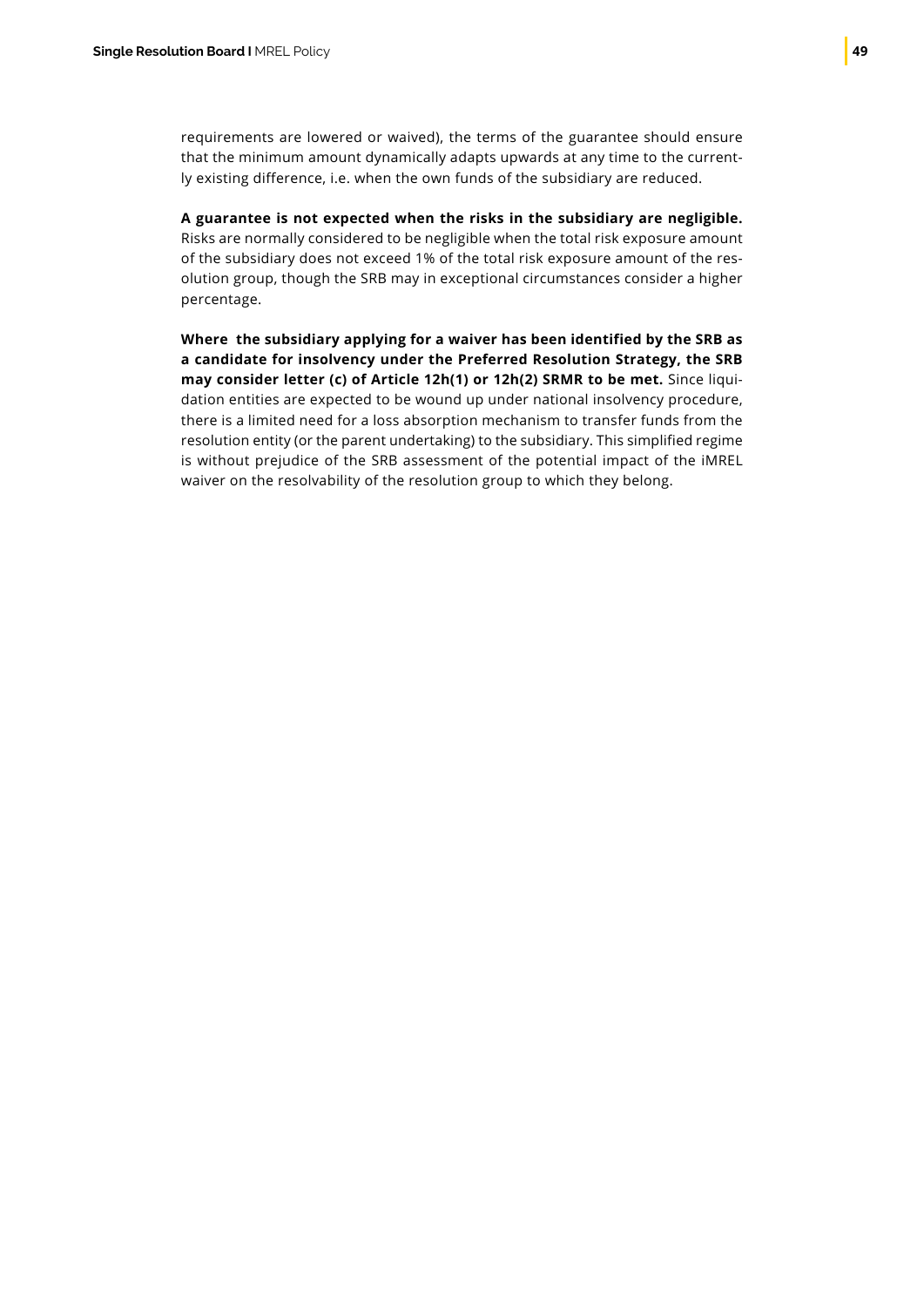## <span id="page-51-0"></span>**Glossary**

| <b>Asset Separation Tool</b><br>(AST)                                | As defined in the Article 3 (32) SRMR.                                                                                                                                                                                                                                                                                                                                                                                                                                                                                                                                                                    |
|----------------------------------------------------------------------|-----------------------------------------------------------------------------------------------------------------------------------------------------------------------------------------------------------------------------------------------------------------------------------------------------------------------------------------------------------------------------------------------------------------------------------------------------------------------------------------------------------------------------------------------------------------------------------------------------------|
| Back-to-back booking<br>transaction                                  | A pair of legally separate transactions, but with the same terms of trade and<br>involving three parties. One party is the intermediary, as the buyer in one<br>transaction and the seller in the second transaction. This allows institutions to<br>book the transaction in a different place to the original business.                                                                                                                                                                                                                                                                                  |
| Bail-in                                                              | As defined in Article 3 (33) SRMR.                                                                                                                                                                                                                                                                                                                                                                                                                                                                                                                                                                        |
| Bridge Institution (BI)                                              | As defined in Article 3 (31) SRMR.                                                                                                                                                                                                                                                                                                                                                                                                                                                                                                                                                                        |
| <b>Business Reorganisation</b><br>Plan                               | The restructuring post bail-in should be achieved through the implementation of<br>a business reorganisation plan. Where applicable, such plans should be<br>compatible with the restructuring plan that the entity is required to submit to the<br>Commission under the Union State aid framework. In particular, in addition to<br>measures aiming at restoring the long-term viability of the entity, the plan should<br>include measures limiting the aid to the minimum burden sharing, and measures<br>limiting distortions of competition (Article 27 (16) SRMR and Article 52 (12), (13)<br>BRRD) |
| Capital Requirements<br>Directive (CRD)                              | Directive 2013/36/EU.                                                                                                                                                                                                                                                                                                                                                                                                                                                                                                                                                                                     |
| Central counterparty                                                 | An entity that places itself, in one or more markets, between the counterparties<br>to the contracts traded, becoming the buyer to every seller and the seller to every<br>buyer and thereby guaranteeing the performance of open contracts158.                                                                                                                                                                                                                                                                                                                                                           |
| <b>Central Securities</b><br>Depository (CSD)                        | An entity that 1) enables securities transactions to be processed and settled by<br>book entry; 2) provides custodial services (e.g. the administration of corporate<br>actions and redemptions); and 3) plays an active role in ensuring the integrity of<br>securities issues (ECB Glossary of terms related to payment, clearing and<br>settlement systems, December 2009)159.                                                                                                                                                                                                                         |
| Clearing                                                             | The process of transmitting, reconciling and, in some cases, confirming transfer<br>orders prior to settlement, potentially including the netting of orders and the<br>establishment of final positions for settlement. Sometimes this term is also used<br>(imprecisely) to cover settlement. For the clearing of futures and options, this<br>term also refers to the daily balancing of profits and losses and the daily<br>calculation of collateral requirements160.                                                                                                                                 |
| College Banks                                                        | Banks for which a college in accordance with Article 88 BRRD has been<br>established.                                                                                                                                                                                                                                                                                                                                                                                                                                                                                                                     |
| Combined Buffer<br>Requirement (CBR)                                 | Total CET1 capital required to meet the requirements for the capital conservation<br>buffer161.                                                                                                                                                                                                                                                                                                                                                                                                                                                                                                           |
| <b>Critical Financial Market</b><br>Infrastructure (FMI<br>services) | Payment, clearing, settlement or custody services, provided by an FMI or by an<br>intermediary, which are necessary for the continuity of one or several critical<br>functions.                                                                                                                                                                                                                                                                                                                                                                                                                           |
| <b>Critical functions</b>                                            | Activities, services or operations the discontinuance of which is likely in one or<br>more Member States, to lead to the disruption of services that are essential to<br>the real economy or to disrupt financial stability due to the size, market share,<br>external and internal interconnectedness, complexity or cross-border activities of<br>an institution or group, with particular regard to the substitutability of those<br>activities, services or operations162.                                                                                                                            |
| Critical functions report                                            | An SRB reporting requirement for banks to provide information on their self-<br>assessment of critical functions: https://srb.europa.eu/en<br>/content/critical-functions-report                                                                                                                                                                                                                                                                                                                                                                                                                          |

<sup>&</sup>lt;sup>158</sup> ECB [Glossary of terms related to payment, clearing and settlement systems](https://www.ecb.europa.eu/pub/pdf/other/glossaryrelatedtopaymentclearingandsettlementsystemsen.pdf), December 2009.

<sup>159</sup> ECB [Glossary of terms related to payment, clearing and settlement systems](https://www.ecb.europa.eu/pub/pdf/other/glossaryrelatedtopaymentclearingandsettlementsystemsen.pdf), December 2009.

<sup>160</sup> ECB [Glossary of terms related to payment, clearing and settlement systems](https://www.ecb.europa.eu/pub/pdf/other/glossaryrelatedtopaymentclearingandsettlementsystemsen.pdf), December 2009.

<sup>161</sup> Directive 2013/36/EU 128.

<sup>162</sup> Article 2 (1), (31) BRRD.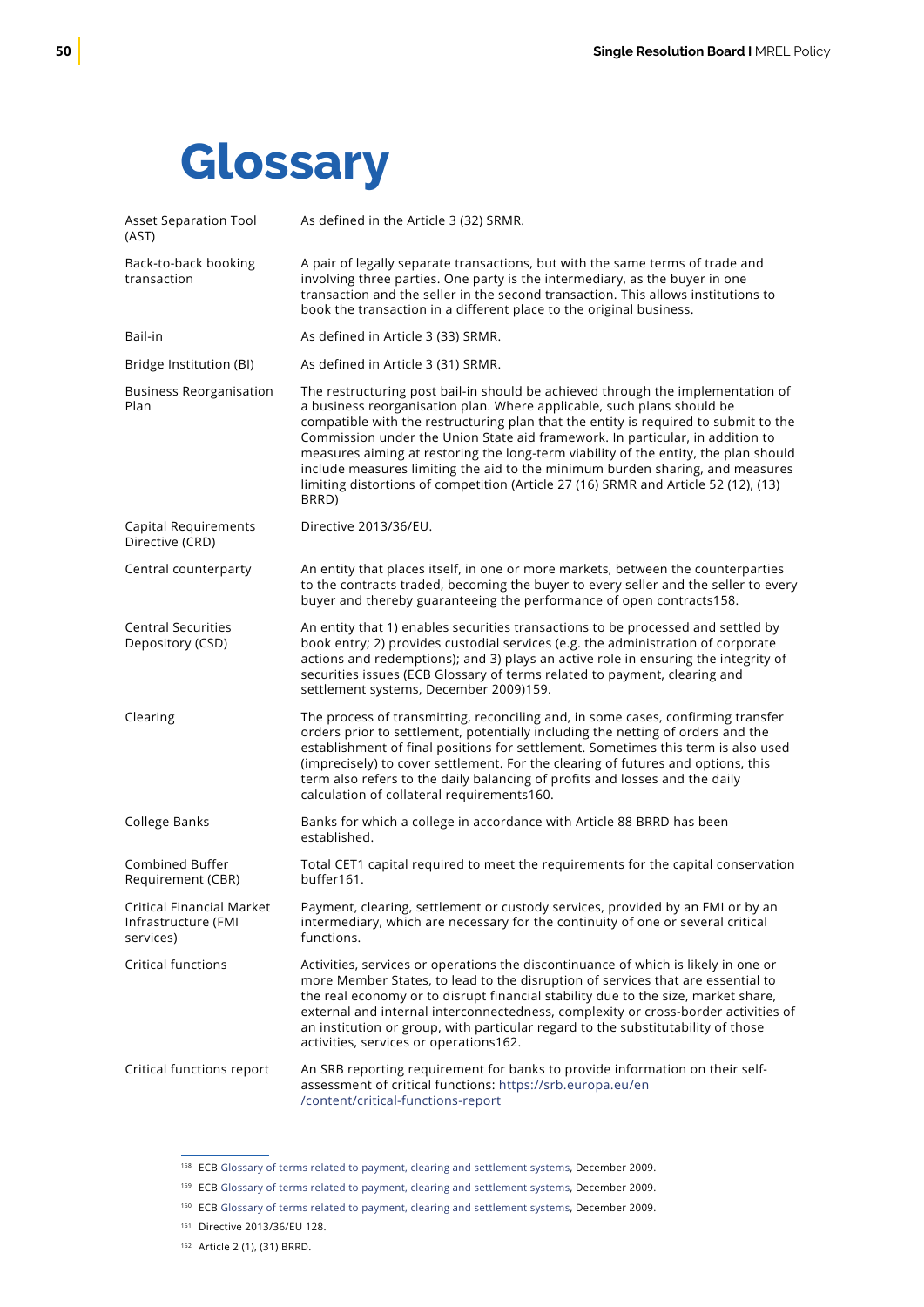| Critical services                      | Services, which are necessary for one or more critical functions, that are<br>performed for group business units or entities and whose discontinuity would<br>seriously impede or prevent the performance of those critical functions163.                                                                                                                                                  |
|----------------------------------------|--------------------------------------------------------------------------------------------------------------------------------------------------------------------------------------------------------------------------------------------------------------------------------------------------------------------------------------------------------------------------------------------|
| Dual-hatting                           | Describes situations where an employee paid by one legal entity provides<br>services to another entity within the group.                                                                                                                                                                                                                                                                   |
| <b>Essential services</b>              | Services whose continuity is necessary to continue core business lines164.                                                                                                                                                                                                                                                                                                                 |
| <b>Essential FMI services</b>          | Payment, clearing, settlement or custody services, provided by an FMI or by an<br>intermediary, which are necessary for the continuity of one or several core<br>business lines.                                                                                                                                                                                                           |
| <b>FMI Intermediaries</b>              | FMI service providers other than FMIs. More often than not, these will be other<br>institutions offering payment, clearing and settlement services, including by way<br>of facilitating indirect access to an FMI.                                                                                                                                                                         |
| FMI report                             | An SRB reporting requirement for banks to provide information on participation<br>in or membership of FMIs and use of FMI intermediaries for payment, clearing,<br>settlement and custody services: https://srb.europa.eu/en/content/fmi-report                                                                                                                                            |
| Group entities                         | Each legal entity that is part of a group165.                                                                                                                                                                                                                                                                                                                                              |
| Indirect holding                       | In accordance with the Article 1 (114) CRR.                                                                                                                                                                                                                                                                                                                                                |
| Institution                            | A credit institution or investment firm166.                                                                                                                                                                                                                                                                                                                                                |
| Material legal entities                | Subset of group entities. The parent institution must always be included. Material<br>group entities are the most significant entities within the group, whether that be<br>due to the provision of critical funds or through generating a significant portion<br>of the institution's revenue.                                                                                            |
| No Creditor Worse Off<br>(NCWO)        | The No Creditor Worse Off principle states that no creditor of an institution<br>should incur greater losses in resolution than they would have incurred under<br>normal insolvency proceedings167.                                                                                                                                                                                        |
| Open bank bail-in                      | In accordance with Article 27 (1) (a) SRMR.                                                                                                                                                                                                                                                                                                                                                |
| Operational Plan                       | Part of the Resolvability Work Programme that operationalises the programme<br>through (i) concrete deliverables, (ii) timelines and (iii) milestones.                                                                                                                                                                                                                                     |
| Operational asset                      | Non-financial assets that are required to perform services, such as real estate,<br>intellectual property including trademarks, patents and software, hardware, IT<br>systems and applications, and data warehouses. Operational assets are critical/<br>essential/otherwise relevant where access to them is required in order to<br>perform a critical/essential/other relevant service. |
| Other relevant services                | Services which, while not defined as critical or essential, are necessary for a<br>successful implementation of the preferred resolution strategy or variant<br>strategy.                                                                                                                                                                                                                  |
| Pari passu                             | The situation where two or more assets, securities, creditors, or obligations are<br>treated equally and managed without preference.                                                                                                                                                                                                                                                       |
| Preferred resolution<br>strategy (PRS) | As defined in Article 2 (3) of Delegated Regulation 2016/1075.                                                                                                                                                                                                                                                                                                                             |
| <b>Relevant Services</b>               | All critical, essential or other relevant services. This applies analogously to<br>operational assets and staff.                                                                                                                                                                                                                                                                           |
| Resolution entity                      | A resolution entity means an entity established in the Union, which has been<br>identified by the resolution authority as an entity in respect of which the<br>resolution plan provides for resolution action.                                                                                                                                                                             |

<sup>163</sup> Article 6(4) DR 2016/778.

<sup>164</sup> Article 7 DR 2016/778/EU.

<sup>165</sup> Article 1 (2), (31) BRRD.

<sup>166</sup> Article 2 (1), (23) BRRD.

<sup>167</sup> Described in Article 73 BRRD; Article 15 SRMR.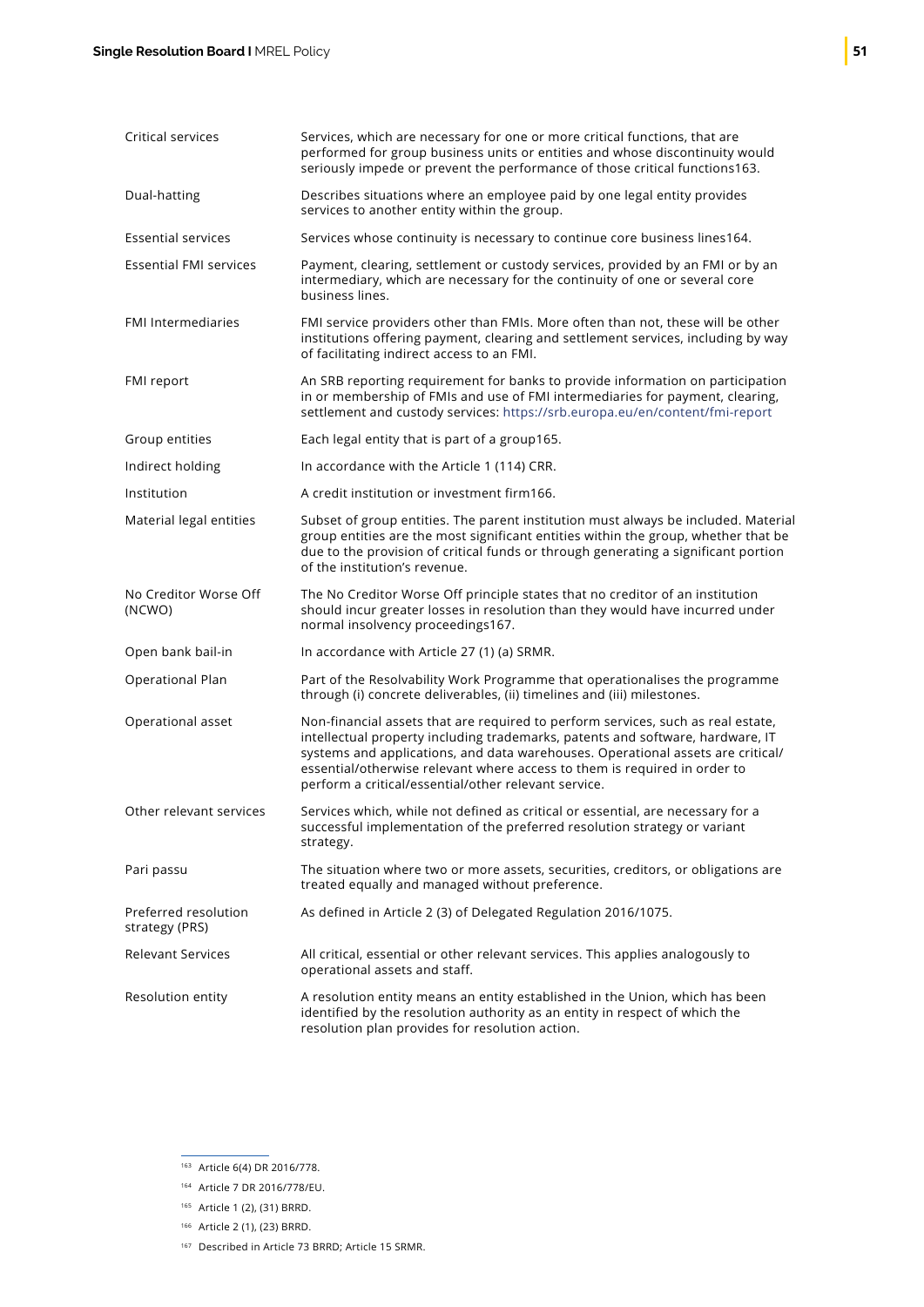| <b>Resolution Group</b>                     | A resolution entity and its subsidiaries that are not i) resolution entities<br>themselves, or ii) subsidiaries of other resolution entities, or iii) entities<br>established in a third country that are not included in the resolution group in<br>accordance with the resolution plan and their subsidiaries168.                                                                                                                                                                                                                                                                     |
|---------------------------------------------|-----------------------------------------------------------------------------------------------------------------------------------------------------------------------------------------------------------------------------------------------------------------------------------------------------------------------------------------------------------------------------------------------------------------------------------------------------------------------------------------------------------------------------------------------------------------------------------------|
| <b>Resolution Reporting</b><br>Requirements | Pursuant to Article 11 (1) BRRD and Section B of the BRRD Annex, as well as<br>Article 8 (4) SRMR, the SRB collects information for drawing up and implementing<br>resolution plans for banks under its remit. The SRB resolution reporting<br>requirements (Liability Data Report, Critical Functions Report and FMI Report)<br>cover the minimum information required by European Commission Implementing<br>Regulation (EU) 2018/1624 of 23 October 2018 as well as further details required<br>for each area. https://srb.europa.eu/en/content/reporting                            |
| <b>Resolvability Progress</b><br>Report     | A document reflecting the progress made by the banks in addressing<br>impediments, based on the Resolvability Work Programme. The report should (i)<br>give sufficient details on the banks' deliverables against milestones, and (ii) help<br>IRTs to update the resolvability assessment at the end of each resolution planning<br>cycle.                                                                                                                                                                                                                                             |
| Sale of Business (SoB)                      | As defined in Article 3 (1) (30) SRMR.                                                                                                                                                                                                                                                                                                                                                                                                                                                                                                                                                  |
| Securities Settlement<br>System (SSS)       | A system that allows the transfer of securities, either free of payment or against<br>payment (delivery-versus-payment).169                                                                                                                                                                                                                                                                                                                                                                                                                                                             |
| Significant Institution                     | In accordance with Article 6 (4) of Regulation (EU) No 1024/2013.                                                                                                                                                                                                                                                                                                                                                                                                                                                                                                                       |
| Substantive Impediment<br>Process           | The procedure described under Article 10 SRMR.                                                                                                                                                                                                                                                                                                                                                                                                                                                                                                                                          |
| Synthetic Holding                           | In accordance with Article 1 (126) CRR.                                                                                                                                                                                                                                                                                                                                                                                                                                                                                                                                                 |
| Third-country                               | A non-EU country.                                                                                                                                                                                                                                                                                                                                                                                                                                                                                                                                                                       |
| <b>Transitional Service</b><br>Agreement    | An agreement that determines the scope of services one company should provide<br>to another when there is a change of ownership.                                                                                                                                                                                                                                                                                                                                                                                                                                                        |
| Valuation 1                                 | Valuation 1 is the valuation required under Article 20 (45) (a) SRRM to assess<br>whether the conditions for resolution or for write-down or conversion of capital<br>instruments are met.                                                                                                                                                                                                                                                                                                                                                                                              |
| Valuation 2                                 | Valuation 2 informs the decision on the appropriate resolution action to be taken<br>and, depending on that action, the decisions on the extent of the cancellation or                                                                                                                                                                                                                                                                                                                                                                                                                  |
|                                             | dilution of instruments of ownership, the extent of the write-down or conversion<br>of relevant capital instruments and eligible liabilities, the assets, rights, liabilities<br>or instruments of ownership to be transferred, and the value of any consideration<br>to be paid and ensures that any losses on the assets of the entity are fully<br>recognised.170 Valuation 2 should include an estimate of the treatment that each<br>class of shareholders and creditors would have been expected to receive if an<br>entity were wound up under normal insolvency proceedings171. |
| Valuation 3                                 | Valuation 3 aims at determining whether or not shareholders and creditors would<br>have received better treatment if the institution under resolution had entered<br>into normal insolvency proceedings. In other words, Valuation 3 aims at assessing<br>any possible breach of the NCWO principle172.                                                                                                                                                                                                                                                                                 |

<sup>168</sup> Article 2 (1) (83b) (a) BRRD, Article 23 (1) (24b) (a) SRMR.

<sup>&</sup>lt;sup>169</sup> ECB Glossary.

<sup>170</sup> Article 20 (5) (b)-(g) SRMR.

<sup>171</sup> Article 20 (9) SRMR.

<sup>172</sup> Article 20 (16-18) SRMR.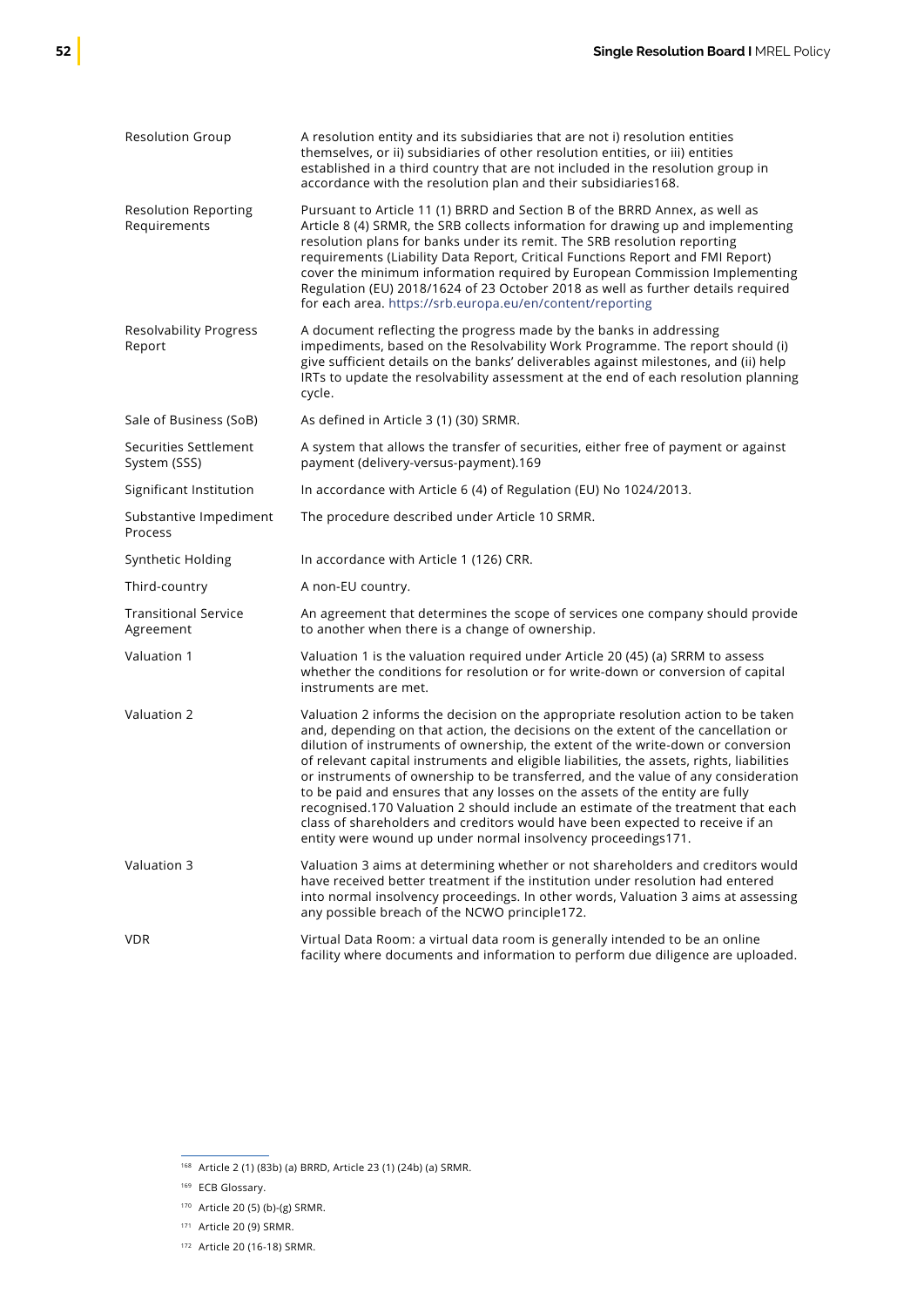### **Getting in touch with the EU**

#### **In person**

All over the European Union there are hundreds of Europe Direct centres. You can find the address of the centre nearest you online ([european-union.europa.eu/contact-eu/meet-us\\_en](https://european-union.europa.eu/contact-eu/meet-us_en)).

#### **On the phone or by email**

Europe Direct is a service that answers your questions about the European Union. You can contact this service:

– by freephone: 00 800 6 7 8 9 10 11 (certain operators may charge for these calls),

- at the following standard number: +32 22999696,
- via the following form: [european-union.europa.eu/contact-eu/write-us\\_en.](https://european-union.europa.eu/contact-eu/write-us_en)

### **Finding information about the EU**

#### **Online**

Information about the European Union in all the official languages of the EU is available on the Europa website [\(european-union.europa.eu](https://european-union.europa.eu/index_en)).

### **EU publications**

You can view or order EU publications at [op.europa.eu/en/publications](https://op.europa.eu/en/publications). Multiple copies of free publications can be obtained by contacting Europe Direct or your local documentation centre [\(european-union.europa.eu/contact-eu/meet-us\\_en\)](https://european-union.europa.eu/contact-eu/meet-us_en).

### **EU law and related documents**

For access to legal information from the EU, including all EU law since 1951 in all the official language versions, go to EUR-Lex ([eur-lex.europa.eu](https://eur-lex.europa.eu/)).

### **EU open data**

The portal [data.europa.eu](https://data.europa.eu/en) provides access to open datasets from the EU institutions, bodies and agencies. These can be downloaded and reused for free, for both commercial and non-commercial purposes. The portal also provides access to a wealth of datasets from European countries.